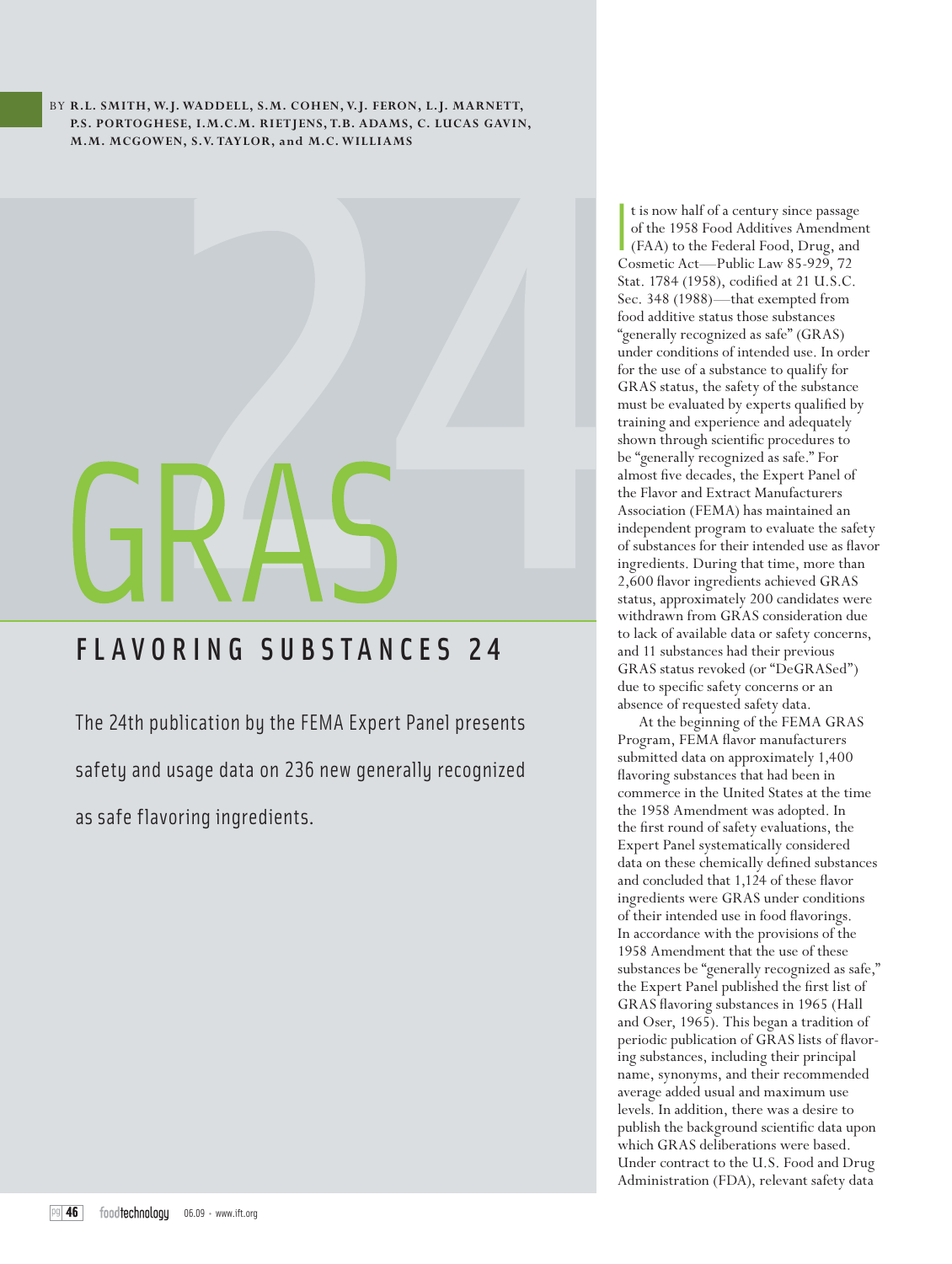

were compiled on approximately 1,300 substances and published in a series of Scientific Literature Reviews (SLRs) between 1974 and 1979. Each SLR was organized into groups of structurally related flavoring ingredients that participated in common pathways

flavoring substances, suggesting that there may be an upper limit to the number of commercially viable flavoring substances.

However, two mutually connected initiatives drastically altered the rate of GRAS evaluations. First, in 1994, the Expert Panel began a

# *The FEMA Expert Panel published the first list of GRAS flavoring substances in 1965.*

of metabolism and exhibited similar toxicological potential.

These reviews served as the foundation for the first comprehensive re-evaluation and affirmation of the GRAS status of more than 1,740 flavor ingredients in a program known as GRAS affirmation (GRASa). The GRASa Program began in 1975 and was completed in 1985. In the next 10-year period (1985–1995), relatively few new substances (approximately 75) were GRASed for use as

second comprehensive evaluation of the safety of all chemically defined GRAS flavoring substances in a program designated GRAS reaffirmation (GRASr). Second, in conjunction with FDA, the flavor industry supported a new, more-comprehensive initiative to expedite the global evaluation of all existing flavoring substances. After more than 30 years of evaluating the safety of individual flavoring substances, the World Health Organization and United Nations

Food and Agriculture Organization Joint Expert Committee on Food Additives (JECFA) adopted a novel flavor evaluation procedure in 1995 that allowed for the systematic evaluation of chemical groups of flavoring ingredients beginning in 1996. These chemical groups of flavor ingredients had been previously evaluated by the FEMA Expert Panel in the GRASr program. Every year since 1996, FDA has requested that the Codex Committee on Food Additives (CCFA) place groups of GRAS flavor ingredients on the JECFA agenda for evaluation at its annual meeting. As of 2008, JECFA has evaluated more than 1,750 substances and concluded that these flavoring agents are "safe under current conditions of intake." The JECFA list is updated annually following each JECFA meeting.

The consistent conclusions rendered by the FEMA Expert Panel and JECFA have, to a considerable extent, created an open positive list of flavoring substances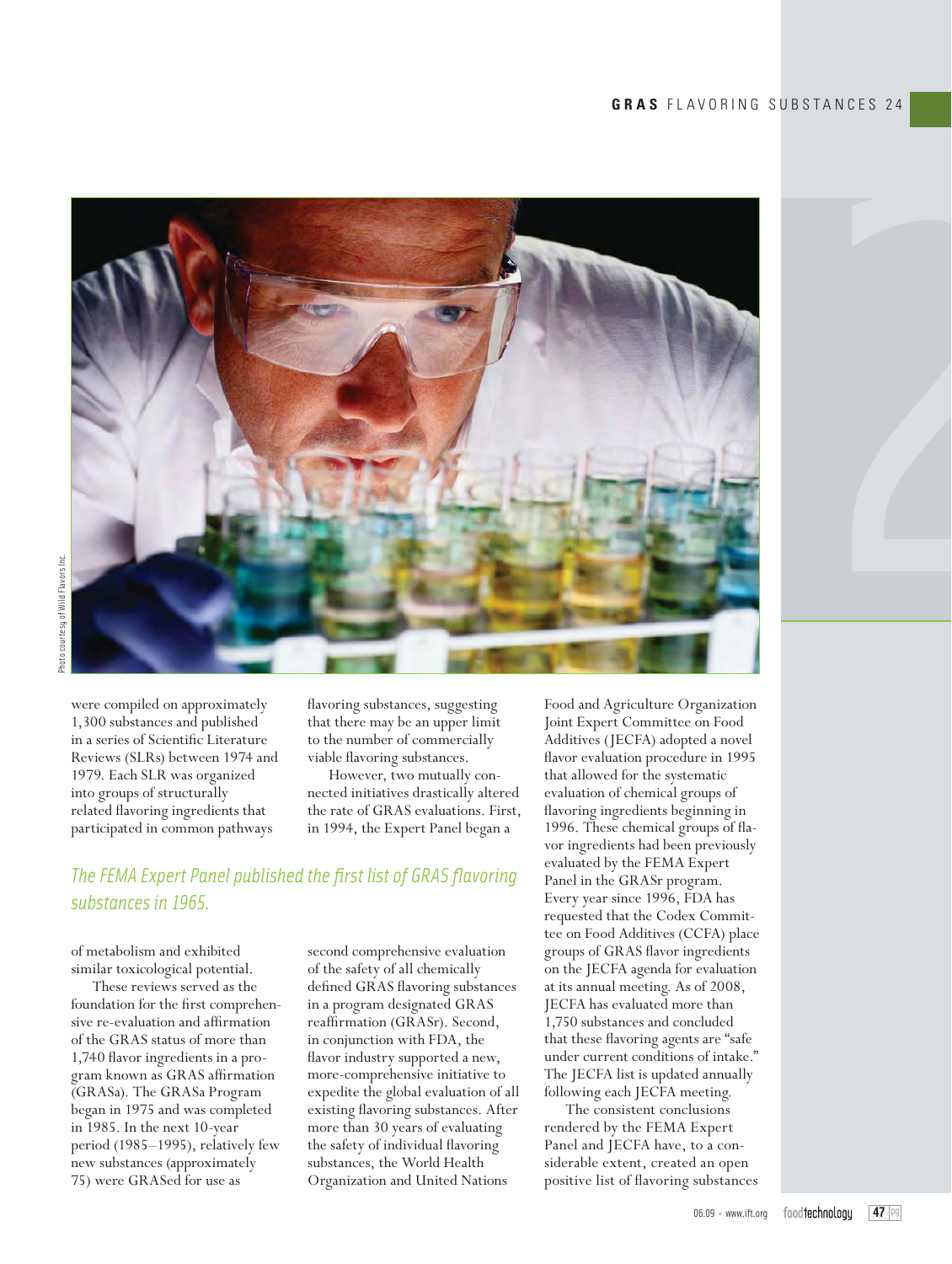# FEMA GRAS LISTS published in *Food Technology*, in chronological order

Hall, R.L. 1960. Recent progress in the consideration of flavoring ingredients under the Food Additives Amendment. Food Technol. 14: 488-495.

Hall, L. and Oser, B.L. 1961. Recent progress in the consideration of flavoring ingredients under the Food Additives Amendment. II. Food Technol. 15(12): 20, 22-26.

Hall, R.L. and Oser, B.L. 1965. Recent progress in the consideration of flavoring ingredients under the Food Additives Amendment. 3. GRAS substances. Food Technol. 19(2, Part 2): 151-197.

Hall, R.L. and Oser, B.L. 1970. Recent progress in the consideration of flavoring ingredients under the Food Additives Amendment. 4. GRAS substances. Food Technol. 24(5): 25-34.

Oser, B.L. and Hall, R.L. 1972. Recent progress in the consideration of flavoring ingredients under the Food Additives Amendment. 5. GRAS substances. Food Technol. 26(5): 35-42.

Oser, B.L. and Ford, R.A. 1973a. Recent progress in the consideration of flavoring ingredients under the Food Additives Amendment. 6. GRAS substances. Food Technol. 27(1): 64-67.

Oser, B.L. and Ford, R.A. 1973b. Recent progress in the consideration of flavoring ingredient under the Food Additives Amendment. 7. GRAS substances. Food Technol. 27(11): 56-57.

Oser, B.L. and Ford, R.A. 1974. Recent progress in the consideration of flavoring ingredients under the Food Additives Amendment. 8. GRAS substances. Food Technol. 28(9): 76-80.

Oser, B.L. and Ford, R.A. 1975. Recent progress in the consideration of flavoring ingredients under the Food Additives Amendment. 9. GRAS substances. Food Technol. 29(8): 70-72.

Oser, B.L. and Ford, R.A. 1977. Recent progress in the consideration of flavoring ingredients under the Food Additives Amendment. 10. GRAS substances. Food Technol. 31(1): 65-74.

Oser, B.L. and Ford, R.A. 1978. Recent progress in the consideration of flavoring ingredients under the Food Additives Amendment. 11. GRAS substances. Food Technol. 32(2): 60-70.

Oser, B.L. and Ford, R.A. 1979. Recent progress in the consideration of flavoring ingredients  $% \mathcal{N}$ under the Food Additives Amendment. 12. GRAS substances. Food Technol. 33(7): 65-73.

Oser, B.L., Ford, R.A., and Bernard, B.K. 1984. Recent progress in the consideration of flavoring ingredients under the Food Additives Amendment. 13. GRAS substances. Food Technol. 38(10): 66-89.

Oser, B.L., Weil, C.L., Woods, L.A., and Bernard, B.K. 1985. Recent progress in the consideration of flavoring ingredients under the Food Additives Amendment. 14. GRAS

substances. Food Technol. 39(11): 108-117.

Burdock, G.A., Wagner, B.M., Smith, R.L., Munro, I.C., and Newberne, P.M. 1990. Recent progress in the consideration of flavoring ingredients under the Food Additives Amendment. 15. GRAS substances. Food Technol. 44(2): 78, 80, 82, 84, 86.

Smith, R.L. and Ford, R.A. 1993. Recent progress in the consideration of flavoring ingredients under the Food Additives Amendment. 16. GRAS substances. Food Technol. 47(6): 104-117.

Smith, R.L., Newberne, P., Adams, T.B., Ford, R.A., Hallagan, J.B., and the FEMA Expert Panel. 1996a. GRAS flavoring substances 17. Food Technol. 50(10): 72-78, 80-81.

Smith, R.L., Newberne, P., Adams, T.B., Ford, R.A., Hallagan, J.B., and the FEMA Expert Panel. 1996b. Correction to GRAS flavoring substances 17. Food Technol. 51(2): 32.

Newberne, P., Smith, R.L., Doull, J., Goodman, J.I., Munro, I.C., Portoghese, P.S., Wagner, B.M., Weil, C.S., Woods, L.A., Adams, T.B., Hallagan, J.B., and Ford, R.A. 1998. GRAS flavoring substances 18. Food Technol. 52(9): 65-66, 68, 70, 72, 74, 76, 79- 92.

Newberne, P., Smith, R.L., Doull, J., Goodman, J.I., Munro, I.C., Portoghese, P.S., Wagner, B.M., Weil, C.S., Woods, L.A., Adams, T.B., Hallagan, J.B., and Ford, R.A. 1999. Correction to GRAS flavoring substances 18. Food Technol. 53(3): 104.

Newberne, P., Smith, R.L., Doull, J., Feron, V.J., Goodman, J.I., Munro, I.C., Portoghese, P.S., Waddell, W.J., Wagner, B.M., Weil, C.S., Adams, T.B., and Hallagan, J.B. 2000. GRAS flavoring substances 19. Food Technol. 54(6): 66, 68-69, 70, 72-74, 76-84.

Smith, R.L., Doull, J., Feron, V.J., Goodman, J.I., Munro, I.C., Newberne, P.M., Portoghese, P.S., Waddell, W.J., Wagner, B.M., Adams, T.B., and McGowen, M.M. 2001. GRAS flavoring substances 20. Food Technol. 55(12): 34-36, 38, 40, 42, 44-55.

Smith, R.L., Cohen, S.M., Doull, J., Feron, V.J., Goodman, J.I., Marnett, I.J., Portoghese, P.S., Waddell, W.J., Wagner, B.M., and Adams, T.B. 2003. GRAS flavoring substances 21. Food Technol. 57(5): 46-48, 50, 52-54, 56-59.

Smith, R.L., Cohen, S.M., Doull, J., Feron, V.J., Goodman, J.I., Marnett, I.J., Portoghese, P.S., Waddell, W.J., Wagner, B.M., and Adams, T.B. 2005. GRAS flavoring substances 22. Food Technol. 59(8): 24-28, 31-32, 34, 36-62.

Waddell, W.J., Cohen, S.M., Feron, V.J., Goodman, J.I., Marnett, L.J., Portoghese, P.S., Rietjens, I.M.C.M., Smith, R.L., Adams, T.B., Gavin, C. L., McGowen, M.M., and Williams, M.C. 2007. GRAS flavoring substances 23. Food Technol. 61(8): 22-24, 26-28, 30-49.

for use in the U.S. and in WHO member countries that wish to adopt the FEMA and/or JECFA lists. In other industrialized regions, such as the European Union (EU) and Japan, open positive lists of flavoring substances either are being developed or are currently in existence. In the EU, a positive list is being compiled based on the safety evaluations performed by JECFA prior to 2000 and thereafter by the European Food Safety Authority. In Japan, the Ministry of Health, Labor, and Welfare maintains a list of currently approved flavoring substances, and recent safety evaluations of specific groups of flavor ingredients (e.g., pyrazine derivatives) have added new groups of structurally related substances to the existing list.

As the JECFA list has developed, flavor manufacturers in these other industrialized regions (Europe and Asia) have, quite understandably, taken an interest in having existing flavoring ingredients specific to their regions added to the FEMA and JECFA lists. Hence, both EU and Japanese flavor manufacturers have, through their respective international and national trade associations, submitted these substances for safety evaluation, first by the FEMA Expert Panel and then by JECFA. As a result, there has been renewed interest in the GRAS Program.

Beginning with the publication of GRAS 18 in 1998, there has been a significant increase in the number of substances GRASed annually. GRAS 22 (published in 2005) and GRAS 23 (published in 2007) contain 185 and 175 new flavor ingredients, respectively. The vast majority of GRAS applications for substances in GRAS 22 and 23 were submitted on behalf of EU and Japanese manufacturers. In this publication (i.e., GRAS 24), 236 new flavor ingredients, mostly of Japanese origin, have been granted GRAS status. Therefore, in a four-year span, the GRAS list of chemically defined flavor ingredients has increased by approximately 25%. It is anticipated that the majority of flavor ingredients historically used in these regions have now been recognized as GRAS and future GRAS lists will contain mainly flavor ingredients resulting from global manufacturer research and development pipelines. »»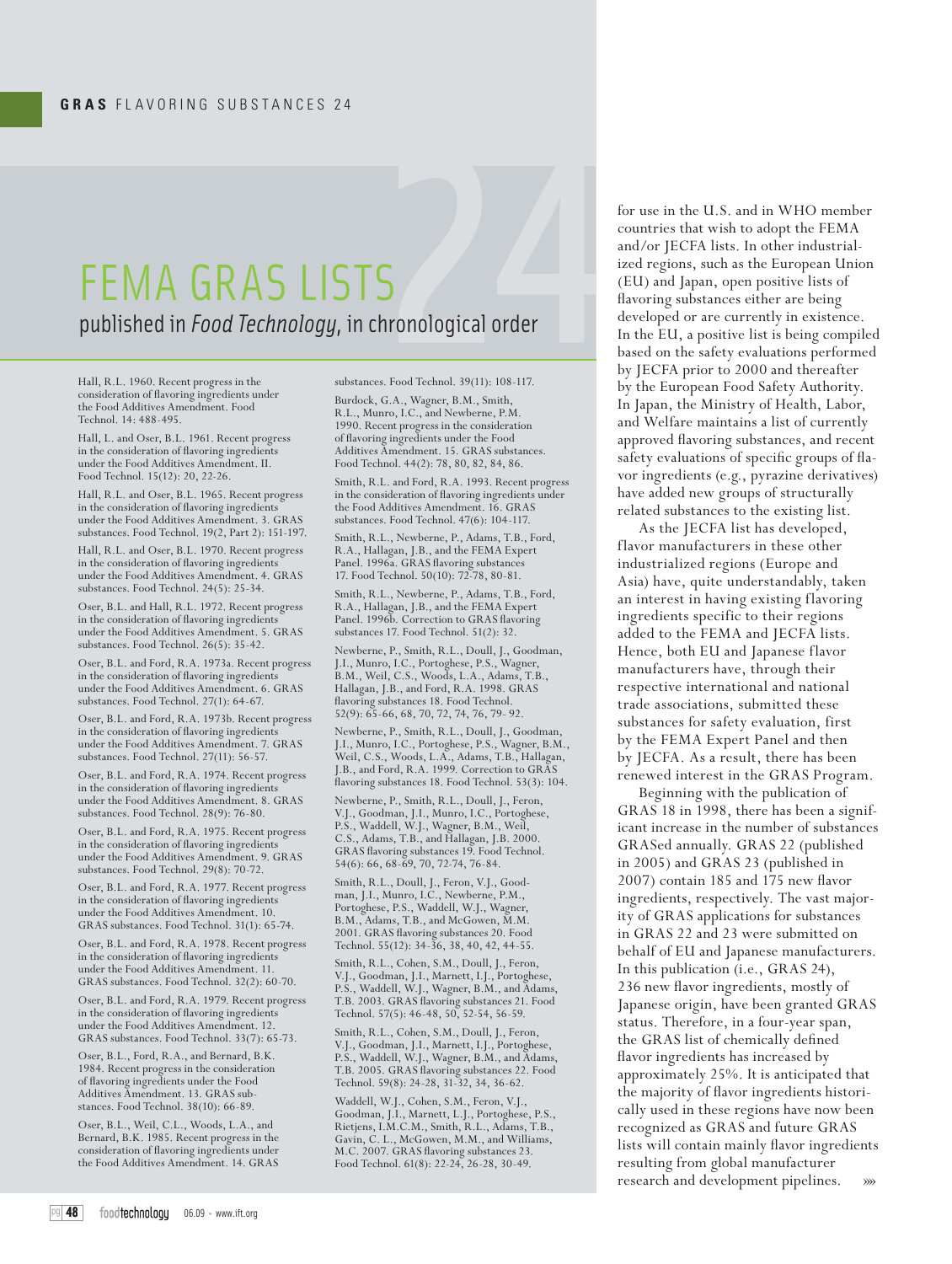### **Genotoxicity Assays and Flavor Safetu Evaluation**

The Panel has now concluded its second comprehensive re-evaluation (GRASr) of the current safety data related to the use of GRAS substances as flavor ingredients. Because these evaluations were performed on groups of structurally related substances, it provided the Panel with the opportunity to screen robust datasets that included in vitro and in vivo genotoxicity assays. The Panel considered the relevance of this genotoxicity data in the context of existing information on the biochemical fate of the flavor ingredients and animal toxicology and carcinogenicity. For example, for a group of structurally related benzyl derivatives (e.g., benzyl alcohol, benzaldehyde, benzoic acid, benzyl acetate), the Panel was able to compare the results of more than 100 in vitro and 17 in vivo genotoxicity assays with in vivo data on metabolism, short– and long-term toxicity, and lifetime carcinogenicity studies for five principal flavor ingredients in the group (Adams et al., 2005). Although there were isolated reports of clastogenicity or mutations in in vitro chromosomal aberration, sister chromatid exchange, and mouse

lymphoma assays, these studies could not be confirmed in repeat assays. Additionally, there was no evidence of genotoxicity in any of the 17 in vivo assays performed on the same members of the group of benzyl derivatives. When these data are combined with the observations that benzyl derivatives 1) undergo high-capacity enzyme-catalyzed oxidative metabolism in animals to yield benzoic acid derivatives that are readily excretable as glycine conjugates, 2) show low oral toxicity in short– and long-term studies in mice and rats, and 3) exhibit no evidence of carcinogenicity relevant to human health, it can be concluded that the few isolated reports of a genotoxic response in vitro are not relevant to the safety of these substances when consumed at low levels as added flavoring substances.

During the past 15 years, the Panel has evaluated safety data, including genotoxicity data, on more than 50 groups of structurally related flavoring substances. Two chemical groups, the  $\alpha$ , ß-unsaturated aldehydes (Adams et al., 2008) and heterocyclic  $\alpha$ -ketoenols (JECFA, 2006) are mutagenic in the reverse bacterial assays in some strains of *Salmonella typhimurium* (Ames TA100, TA102,

and TA104) and in some mammalian cell forward mutation assays (mouse lymphoma), and show evidence of clastogenicity in the sister chromatid exchange and chromosomal aberration assays. In a majority of in vitro genotoxicity assays involving  $\alpha$ ,  $\beta$ -unsaturated aldehydes, high concentrations (20 to 40  $\mu$ M) in cell lines poor in detoxication capacity provide opportunity for either direct interaction of the  $\alpha$ , ß-unsaturated aldehyde with DNA or lead to indirect formation of DNA damage due to oxidative stress, which ultimately leads to single DNA strand breaks but no cross-linking of DNA. The oxidative stress caused by depletion of GSH due to reaction with high concentrations of  $\alpha$ , ß-unsaturated aldehydes may also lead subsequent release of nucleocytolytic enzymes, causing DNA fragmentation, cellular damage, and apoptosis. However, in vivo, there is no evidence of mutagenicity and genotoxicity in the mouse micronucleus test for 2-hexenal, 2-octenal, and 2-decenal, and no indication of unscheduled DNA synthesis for 2-hexenal in the liver (Adams et al., 2008). In addition, there is no evidence of DNA adduct formation in the liver of animals exposed to high dose levels (200 and 500 mg/kg body weight) of 2-hexenal for up to 28 days (Stout et al., 2008) and no evidence of hepatocarcinogenicity in rats or mice exposed to high dose levels of 2,4-hexadienal for up to 2 years (NTP, 2003). Based on these observations, the fact that normal human consumption of  $\alpha$ , ß-unsaturated aldehydes is many orders of magnitude less than those showing no effects in animals, and the rapid metabolism of these aldehydes in the high-capacity ß-oxidation pathway in humans, it is concluded that use of the substances are GRAS under intended conditions of intake as flavor ingredients.

The other group of structurally related substances that shows evi-



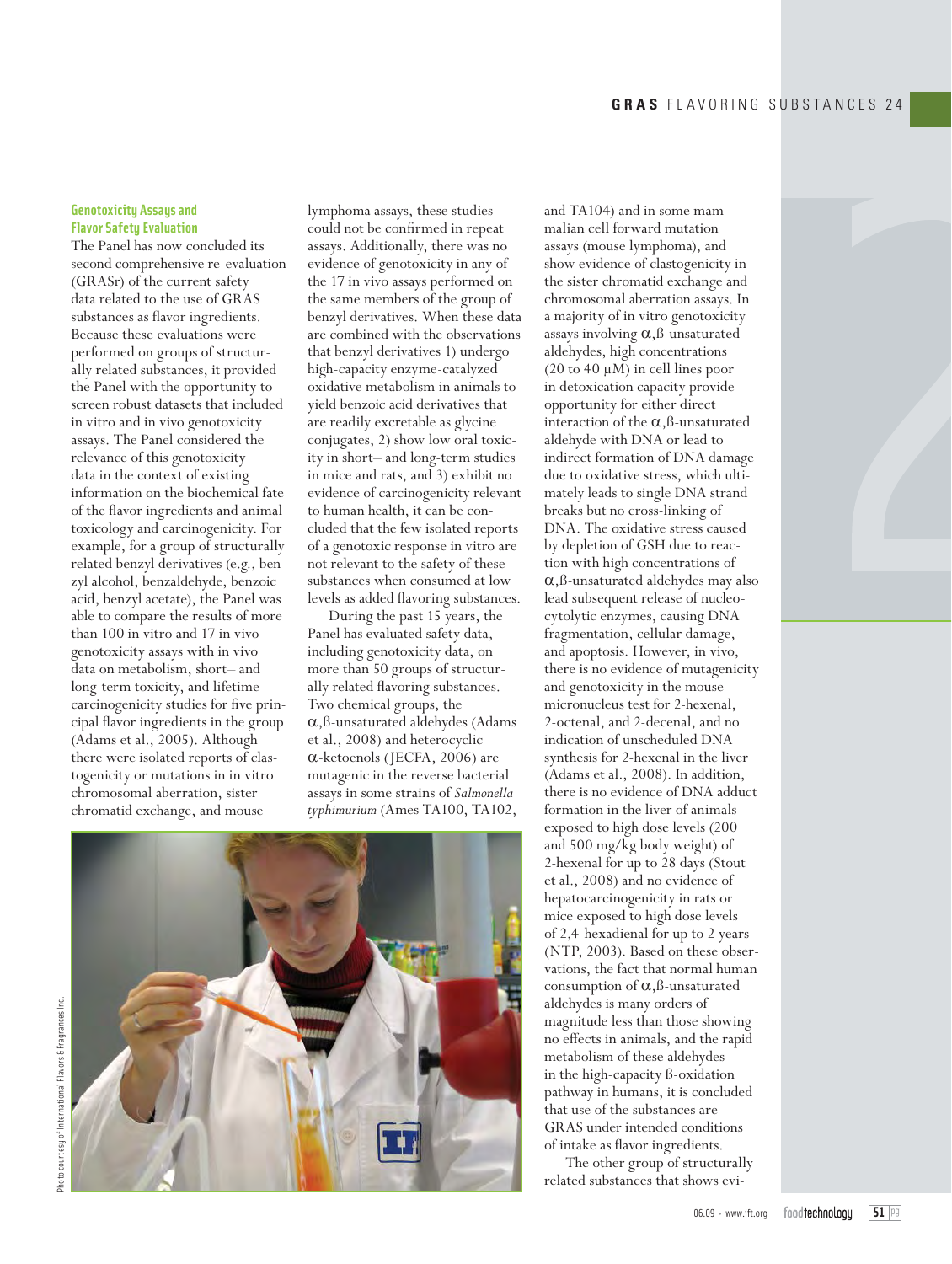

dence of genotoxicity in both in vitro and in some in vivo genotoxicity assays is alicyclic or heterocyclic alpha-ketoenols. These substances induce DNA damage in vitro by generating free radicals that induce strand scission (JECFA, 2006). In order to produce these cytotoxic effects, the structures must contain specific structural features. The alpha-ketoenol moiety must be present to bind the metal ion  $(Fe3^+$  or  $Cu2^+)$  and the molecule must have a source of electrons from an electron donating group (e.g., an alkyl ring substituent or a heteroatom in the ring). Hence, similar biochemical behaviour has been reported for furaneol (4-hydroxy-2,5-dimethyl2(3*H*) furanone) (Murakami et al., 2007); maltol (3-hydroxy-2-methyl-4-pyrone) (Murakami et al., 2005a, 2005b, 2006); hinokitiol (2-hydroxy-4 isopropyl-2,4,6-cycloheptatrienone) (Murakami et al. 2005a); and 3-hydroxy-1,2-dimethylpyridin-4(1*H*)-one (Moridani and O'Brien, 2001) (see Figure 1). It has been reported that metal chelating ability does not strictly correlate to metal ion reduction ability (Murakami et al., 2007). The donation of electrons, either from an alkyl substituent or the ring itself allows the alpha-ketoenol to act as an alpha-hydroxyenolate that readily complexes with metal ions and provides an electron for metal reduction.

In one pathway, the alpha-ketoenol reduces the metal ion, which subsequently reduces molecular oxygen to produce superoxide ion. Superoxide dismutase catalyzes the conversion of superoxide ion to hydrogen peroxide that is then converted to hydroxyl radicals by Fe2<sup>+</sup> in

the Fenton reaction (see Figure 2). Hydrogen peroxide also oxidizes glutathione (GSH), leading to a decreased GSH/GSSG ratio and an increase in cellular oxidative stress.

Support for this pathway has been reported when various cell lines have been incubated with furaneol (Hiramoto, 1998), maltol (Murakami, 2005b), and hinokitiol (Ido et al., 2002; Inamori et al., 1993). In these experiments, the ketoenol/ iron complex led to inactivation of aconitase, an iron-sulfur cluster-containing enzyme with high sensitivity to reactive oxygen species. The inactivation of aconitase was metal ion-dependent, and prevented by 4-hydroxy-2,2,6,6-tetramethylpiperidinyloxy (TEMPOL), a scavenger of reactive oxygen species and superoxide dismutase, suggesting that the ketoenol/iron-mediated generation of superoxide anion is responsible for the inactivation of aconitase. Addition of furaneol or maltol to calf thymus DNA stimulated the formation of 8-hydroxy-2'-deoxyguanosine (8-OHdG), an indicator for the presence of hydroxyl radicals, and addition of catalase, an enzyme that converts hydrogen peroxide, a hydroxyl radical precursor, to water and oxygen, completely inhibits formation of 8-OHdG (Murakami, 2005b, 2007).

In one experiment, hinokitiol induced DNA fragmentation in teratocarcinoma F9 cells in a concentration and time dependent manner. In contrast, hinokitiol methyl ether and hinokitiol-Fe3+complex showed no DNA fragmentation in cells in culture or in cell-free systems. Hinokitiol activated caspase-3, one of the key enzymes in the apoptotic cascade

*Figure 1. Alicyclic and heterocyclic alpha-ketoenols that form alpha-hydroxyenolates that readily complex with metal ions*



*Figure 2. Mechanism of in vitro furanone derivative oxidation*

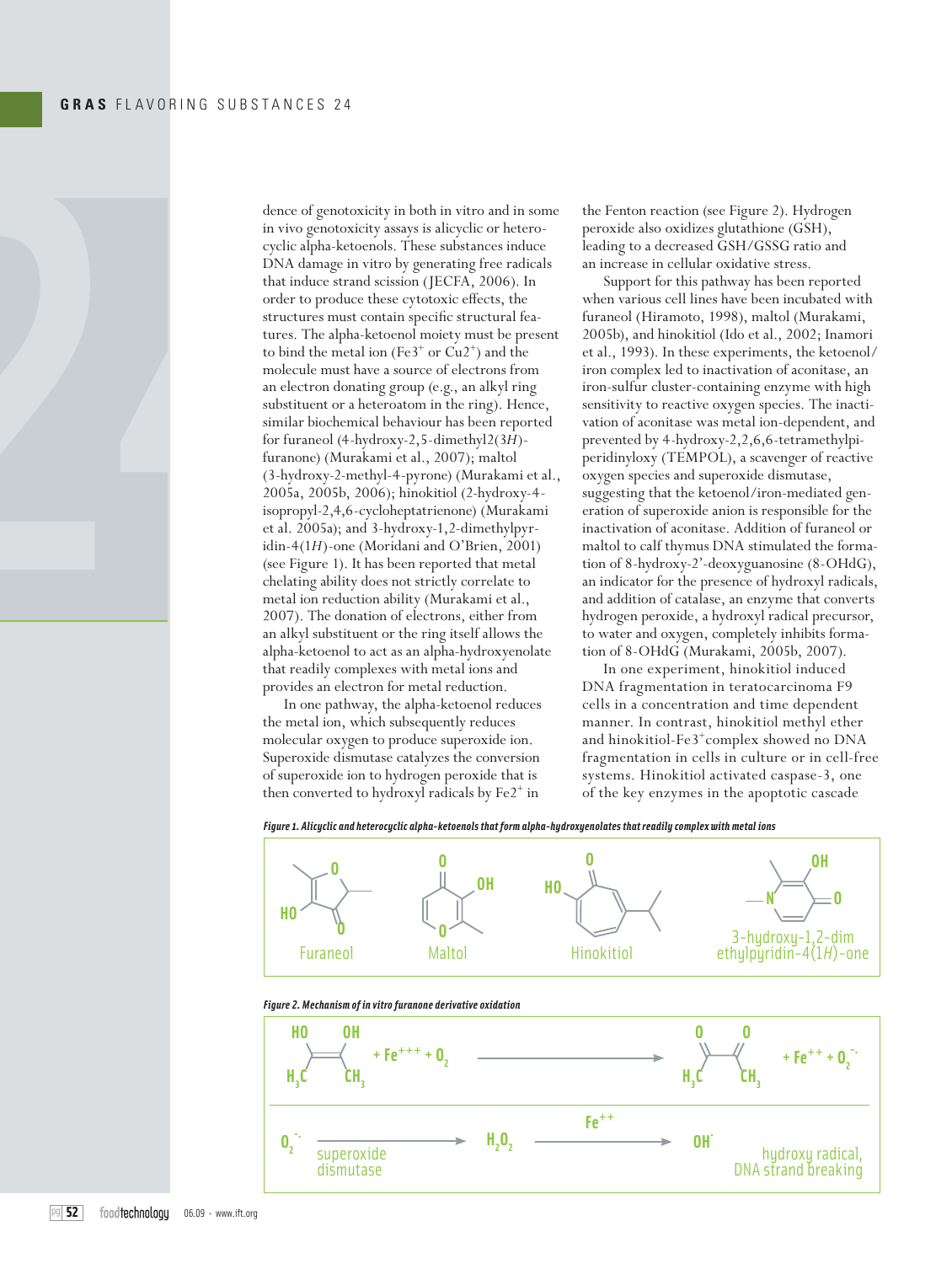

Photo courtesy of FONA InternationalPhoto courtesy of FONA Internationa

> (Ido et al., 2002). In conclusion, evidence of DNA reactivity in these genotoxicity assays is the result of reduction of intracellular metal ions by high cellular concentrations of alpha-ketoenols eventually leading to production of OH radicals leading to DNA damage and eventually apoptosis.

> Despite the fact that these substances exhibit genotoxicity, they do not produce carcinogenic effects in rodents. Three studies, one on ethyl maltol, one on furaneol and the other on a structurally related furanone, show no evidence of carcinogenicity at intake levels at least four orders of magnitude greater than the

intake of these substances added as flavouring agents (Kelly and Bolte, 2003; Munday and Kirkby, 1973; Gralla et al., 1969). Furthermore, vitamin C, a furanone containing a dihydroxyenol moiety with a genotoxicity test profile similar to that of DMHF, does not demonstrate carcinogenicity (NRC, 1996). In humans, furaneol (Roscher et al., 1997) and maltol (Rennhard, 1971) are rapidly absorbed in the gastrointestinal tract, conjugated with glucuronic acid in the liver and excreted in the urine. Free furaneol is not detected in the blood of human volunteers to whom it is administered as a constituent of strawberries; its glucuronic acid

conjugate is the principal urinary metabolite (Roscher et al., 1997). At low levels of intake as flavouring substances, it is highly unlikely that these substances would exhibit the genotoxic potential observed under in vitro conditions at much higher cellular concentrations or in vivo at severely toxic levels ( $>$ oral LD<sub>50</sub> levels). Based on the available data, it is highly unlikely that these substances pose any significant genotoxic risk to humans under conditions of use as flavouring agents.

For the other chemical groups containing more than 2,000 substances, there is no consistent positive evidence of mutagenicity or genotoxicity in a specific in vitro assay or in a group of standard in vitro assays (bacterial reverse mutation [Ames], mouse lymphoma, sister chromatid exchange, and chromosomal aberration). In cases where raw data are available for the in vitro assays, positive evidence of mutations, clastogenicity, or genotoxicity occurs at concentrations in which there is measurable evidence of cytotoxicity. Positive evidence of mutagenicity or genotoxicity in a single in vitro assay is not confirmed upon repeat analysis or by standardized in vivo assays (e.g., mouse micronucleus, unscheduled DNA synthesis) using oral administration.

Among the standard battery of genotoxicity assays, the in vitro chromosome aberration test, the sister chromatid exchange assay, and the mouse lymphoma assay, all show higher incidences of positive evidence of genotoxicity. While all of the standardized assays have value in detecting relevant genotoxicity under experimental conditions, there is no supportive evidence for DNA reactivity for a considerable number of in vitro clastogens in the chromosomal aberration or sister chromatid exchange assays or forward mutations in the mouse lymphoma assay. In fact, the clastogenic response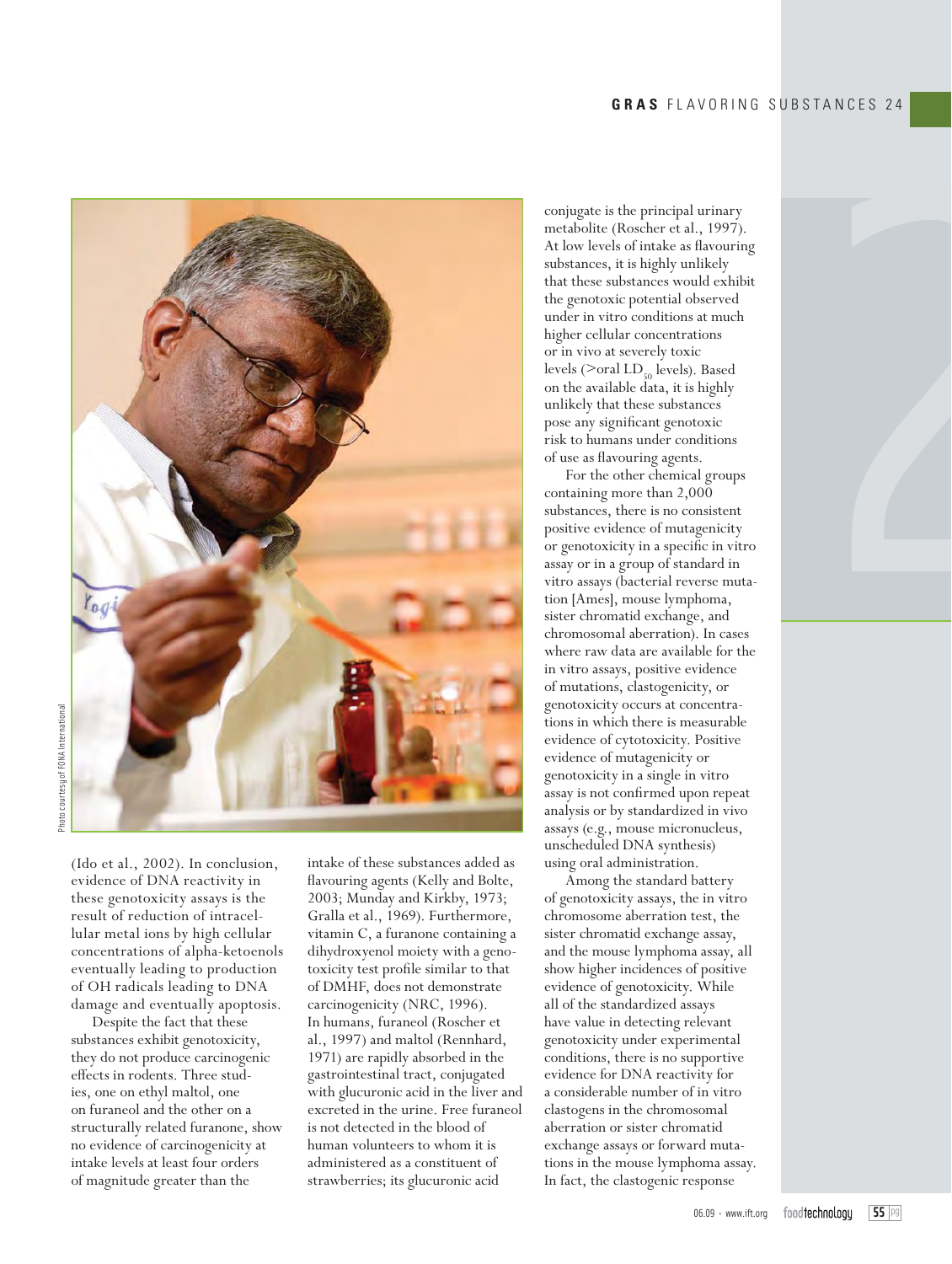

of cells when exposed to flavoring substances is strongly correlated with cytotoxicity. This may invoke the need to alter the protocol for assessing clastogenicity in vitro. Decreasing the level of cytotoxicity (e.g., from 50% to 10–20%) at which clastogenic responses are still considered valid and lowering the upper limits of test substance concentration, irrespective of cytotoxicity, may help ensure sufficient reliability of future genotoxicity testing with mammalian cells in vitro. These recommendations have recently been proposed by the International Conference on Harmonisation (ICH) and in the Organization for Economic Co-Operation & Economic Development's (OECD) guidelines to create a common ground of understanding for interpretation of in vitro (positive) test results (Kirkland et al., 2005, 2007a, 2007b; Meintieres and Marzin, 2004; Muller and Sufuni, 2000; Thybaud et al., 2007).

### **Safety Assessment of Isoeugenol (FEMA No. 2468)**

Isoeugenol (CAS No. 97-54-1) is *trans*-4 hydroxy-3-methoxy-1-propenylbenzene. Together with a number of structurally related derivatives, isoeugenol occurs in a wide variety of plants and plant extracts, including savory basil, clove, mace, dill seed, and nutmeg. As a flavoring agent, it has been added to flavor formulations for nonalcoholic beverages, candy, and chewing gum. The annual reported volume of use as a flavor ingredient is 236 kg in the U.S. and 426 kg in Europe (Gavin et al., 2008; EFFA, 2005).

In a 2-year bioassay sponsored by National Toxicology Program (NTP, 2008), groups of 50 F344/N rats or  $B6C3F_1$  mice of both sexes were administered oral doses of 0, 75, 150, or 300 mg/kg body weight per day of isoeugenol by gavage, 5 days/week for 105 weeks. The NTP Subcommittee that reviewed the study concluded that:

*"Under the conditions of these 2-year gavage studies, there was equivocal evidence of carcinogenic activity of isoeugenol in male F344/N rats based on increased incidences of rarely occurring thymoma and mammary gland carcinoma. There was no evidence of carcinogenic activity in female F344/N rats…. There was clear evidence of carcinogenic activity of isoeugenol in male B6C3F*. *mice based on increased incidences of hepatocellular adenoma, hepatocellular carcinoma, and* 

*hepatocellular adenoma or carcinoma (combined). There was equivocal evidence of carcinogenic*  activity of isoeugenol in female B6C3F<sub>1</sub> mice based *on increased incidences of histiocytic sarcoma."*

The primary neoplastic effects reported in the 2-year NTP gavage study were associated with the liver of control and treated male mice. The high incidence of hepatocellular adenomas, carcinomas, and adenomas and carcinomas (combined) in both control and treated groups of male mice is indicative of the sensitivity of the B6C3F<sub>1</sub> male mouse liver to toxicity and eventually neoplastic changes. Although the incidence of hepatocellular adenomas (control, 24/50; dosed groups, 35/50 at 75 mg/kg bw, 37/50 at 150 mg/kg bw, and 33/50 at 300 mg/kg bw), hepatocellular carcinomas (control, 8/50; dosed groups, 18/50 at 75 mg/kg bw, 19/50 at 150 mg/kg bw, and 18/50 at 300 mg/kg bw), and combined hepatocellular adenomas and carcinomas (control, 28/50; dosed groups, 43/50 at 75 mg/kg bw, 43/50 at 150 mg/ kg bw, and 43/50 at 300 mg/kg bw) in all groups of treated male mice was greater than in the control group, the effects were not dose-dependent and the incidence of malignant neoplasms (14/50) of all types (hepatocellular carcinomas, hemangiosarcoma, hepatocholangiocarcinomas, and hepatoblastomas) in the control group was similar to the incidences in the treated groups. No liver neoplastic effects were reported in rats.

This pattern of neoplastic responses is consistent with the historically high levels of background hepatocellular neoplasms in male  $B6C3F_1$  mice (Maronpot et al., 1987). The historical spontaneous incidence of liver neoplasms in control male  $\mathrm{B6C3F}_1$  mice has revealed background incidences of combined hepatocellular adenoma and carcinomas of 32.4% for males with a range of 20–47% (NTP, 2006). A higher incidence was reported in the control group of the isoeugenol study (56%). It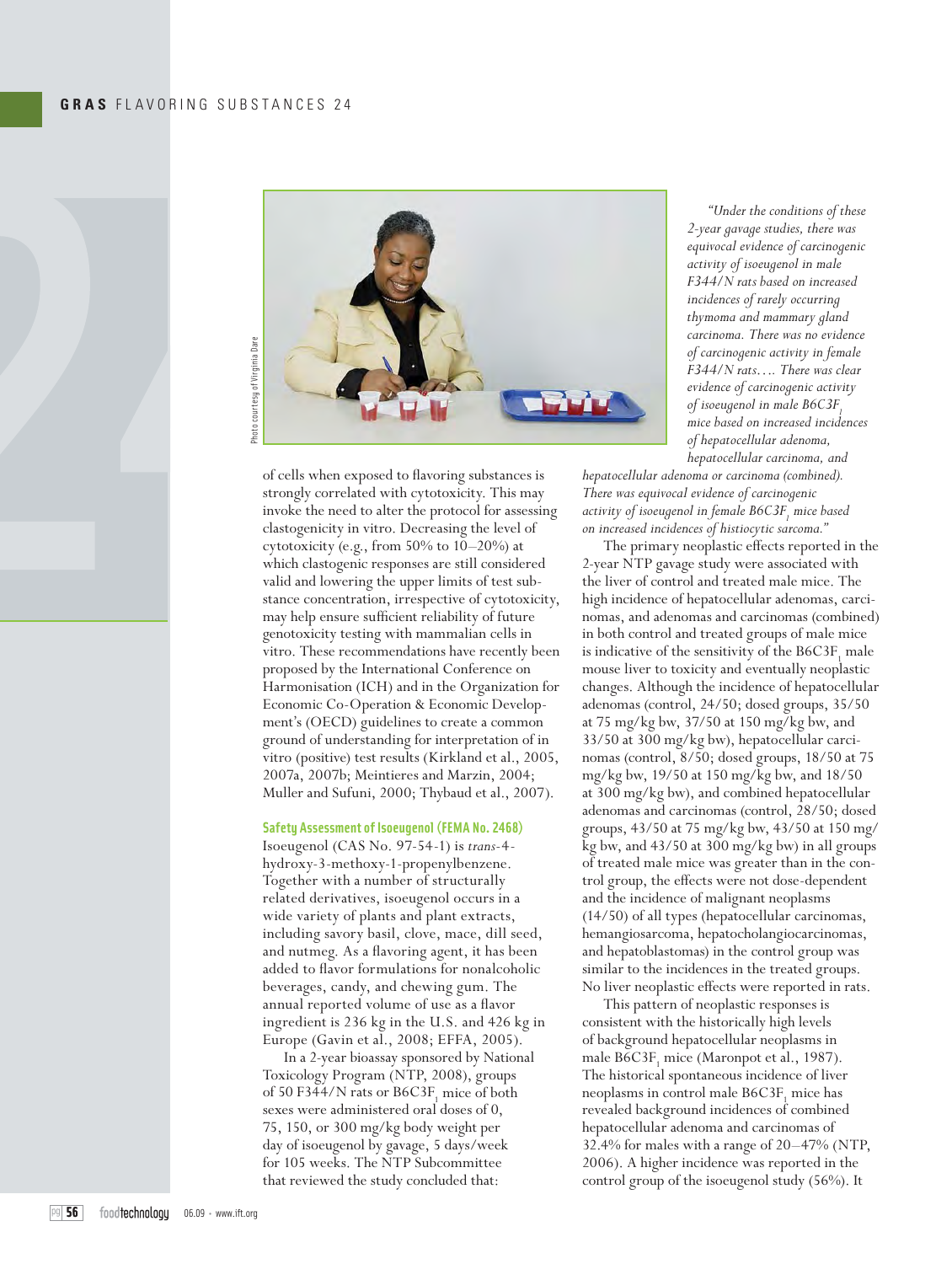

is generally well accepted that male and female  $B6C3F<sub>1</sub>$  mouse liver tumors that arise in 2-year bioassays with various agents (e.g., chloroform) are an indirect result of dose-related chronic toxicity and resulting cellular proliferation. In the absence of this chronic toxicity in humans, these tumors are not considered to represent a risk for humans (Cohen et al., 2004).

There is substantial evidence that the appearance of male  $B6C3F_1$  mouse liver tumors is not relevant to a human risk. First, there was no statistical evidence of an increased incidence of hepatic tumors in female mice or male or female rats related to administration of isoeugenol. Second, all dose groups of male B6C3F<sub>1</sub> mice suffered chronic hepatic toxicity prior to the development of either liver adenomas or carcinomas, as evidenced by the results of the 90-day and 2-year studies. Hepatocellular adenomas and carcinomas also occurred late in the life span of males. From a biological perspective, the increase in the incidence of

tumors in male  $B6C3F_1$  mice reflects the impact of high-dose liver damage to an organ already prone to spontaneous development of liver neoplasms (Haseman et al., 1986, 1990).

Therefore, it can be concluded that the carcinogenic potential in this sensitive breed and sex of laboratory rodent is a secondary biological response to dose-dependent hepatotoxicity, and is not relevant to humans who consume isoeugenol at low non-toxic levels (<0.1 mg/kg bw per day) from intended use as a flavoring ingredient. These levels of intake are at least six orders of magnitude less than those used in the NTP study.

The only other neoplastic effect reported was in female mice. There was an increased incidence of histiocytic sarcoma in dosed compared to control females (control, 0/50; dosed groups, 1/50 at 75 mg/kg bw; 1/50 at 150 mg/kg bw; 4/50 at 300 mg/kg bw.) Although no evidence of histiocytic sarcoma was reported in control females, the incidence of histiocytic sarcomas  $(1.5\% \pm 2.2\%$ , range 0–8%) and incidences of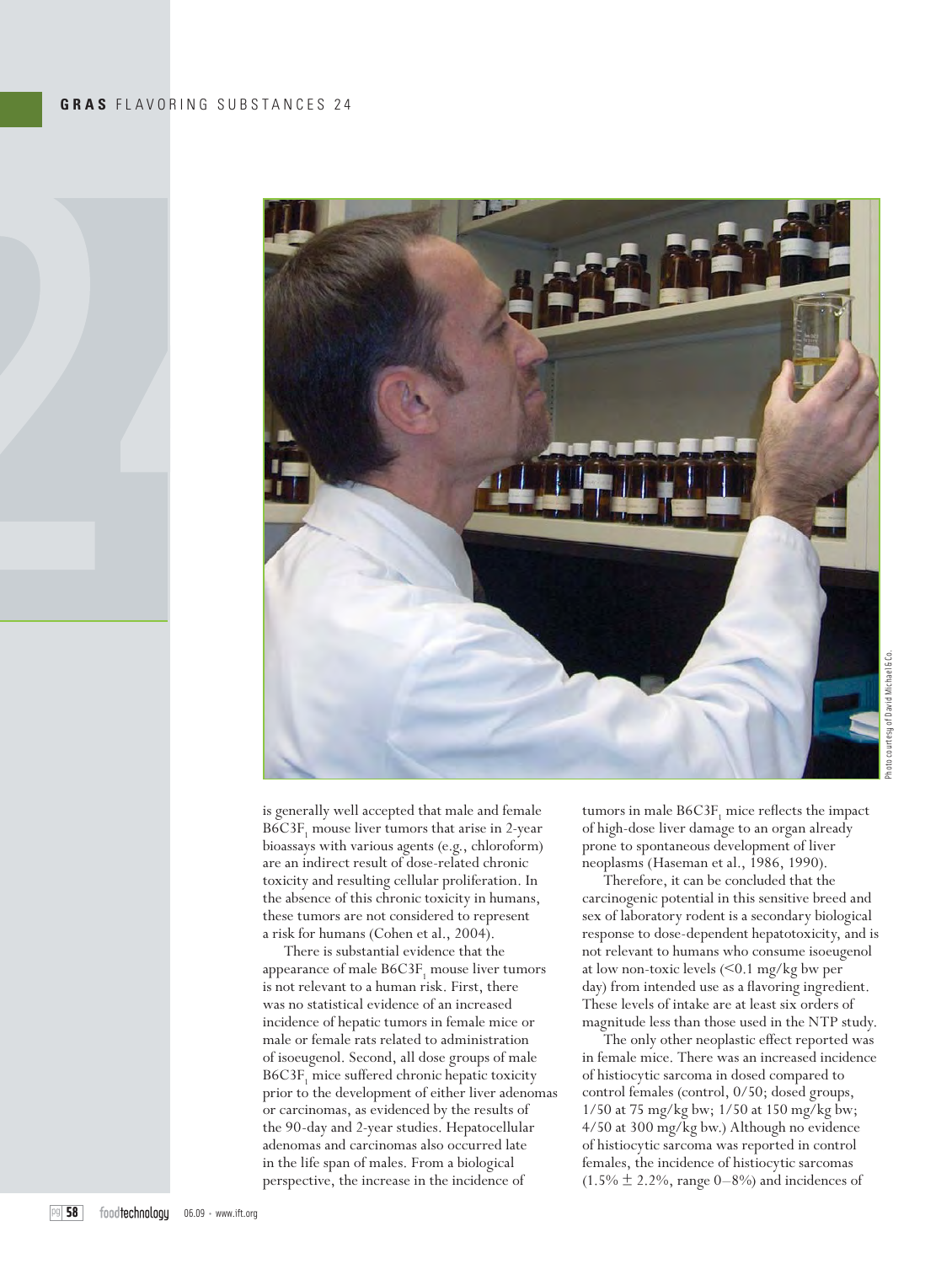

tumors in the isoeugenol study (2% and 8%) are well within the historical control range for the NTP female mouse historical database.

In order to evaluate the relevance of these tumors to the potential cancer risk for humans consuming isoeugenol as a flavoring agent, it is important to note that a significant increase in histiocytic sarcomas was reported at dose levels inducing liver toxicity and even necrosis (8/50 at 300 mg/kg bw per day). Increased incidences of splenic extramedullary hematopoiesis and splenic cellular depletion are additional evidence of damage to the hematopoietic system.

Clearly, low incidences of histiocytic sarcomas occurred in only one sex, and only at dose levels inducing toxicity, rendering it highly likely that the occurrence of these tumors is a high-dose phenomenon that manifests itself in severely affected livers of female mice. The estimated daily per capita intake of isoeugenol as a flavoring agent in the U.S. (0.00002 mg/kg bw/day) is more than 3,750,000 times lower than the dose levels in the NTP study. Therefore, the occurrence of these neoplasms in the present study is considered a high-dose phenomenon without any relevance for assessing the potential cancer risk of the use of isoeugenol as a food flavor ingredient. FT

*Robert L. Smith, Chairman of the FEMA Expert Panel, is Professor, Molecular Toxicology, Imperial College School of Medicine, University of London, United Kingdom. William J. Waddell, Past Chairman of the FEMA Expert Panel, is Professor and Chair, Emeritus, Dept. of Pharmacology and Toxicology, University of Louisville School of Medicine, Louisville, Ky. Other members of the FEMA Expert Panel are Samuel M. Cohen, Professor, Dept. of Pathology and Microbiology, University of Nebraska Medical Center, Omaha, Neb.; Victor J. Feron, TNO Quality of Life, Professor Emeritus, Biological Toxicology, Utrecht University, Zeist, The Netherlands; Lawrence J. Marnett, Dept. of Biochemistry, Vanderbilt Institute Center in Molecular Toxicology, School of Medicine, Vanderbilt University, Nashville, Tenn.; Philip S. Portoghese, Professor, College of* 



*Pharmacy, University of Minnesota, Minneapolis, Minn.; and Ivonne M.C.M. Rietjens, Professor and Chair, Dept. of Toxicology, Wageningen University, Wageningen, The Netherlands.*

**Timothy B. Adams** is the Scientific Secretary for the FEMA Expert **Panel and Scientific Director of the Expert Panel. Christie Lucas** *Gavin, Margaret McGowen, Sean Taylor, and Michelle C. Williams are associated with the Flavor and Extract Manufacturers Association, 1620 I Street, N.W., Suite 925, Washington, DC 20006. Send reprint requests to author Adams (tadams@therobertsgroup.net).*

*References on p. 62.* »»

### **CORRECTION & CHANGES**

- **Alternate Citronella Source**. Citronella oil (FEMA 2308) reported in GRAS 3 (Hall and Oser, 1965) incorrectly listed only one species, *Cymbopogon nardus* Rendle, as the accepted botanical source. An alternate species, *Cymbopogon winterianus* Jowitt, is also an accepted botanical source for GRAS approved citronella oil.
- **DeGRAS of Acetamide**. The substance acetamide (FEMA No. 4251) was reviewed by the Expert Panel and found to require additional data, including chronic toxicity testing, for the continuation of its GRAS status. Based on a survey of the flavor industry, there was insufficient interest to support the acquisition of the requested data. Therefore, the flavor ingredient acetamide has been removed from the GRAS list.
- **Expert Panel Member Change**. Nigel Gooderham, Professor of Pharmacology and Toxicology at University of London, joined the Panel in January 2009.
- Consultant Change. Ian Munro, a Panel member from 1983 to 2001 and a Panel consultant beginning in 2001, retired<br>from the Panel in October 2008. He has spent more than a quarter of a century in service to the Expert Pane industry. His experience in toxicology, international food and flavor safety, and food and flavor regulation provided the Panel with a unique expertise that contributed significantly to successful operation of the Panel.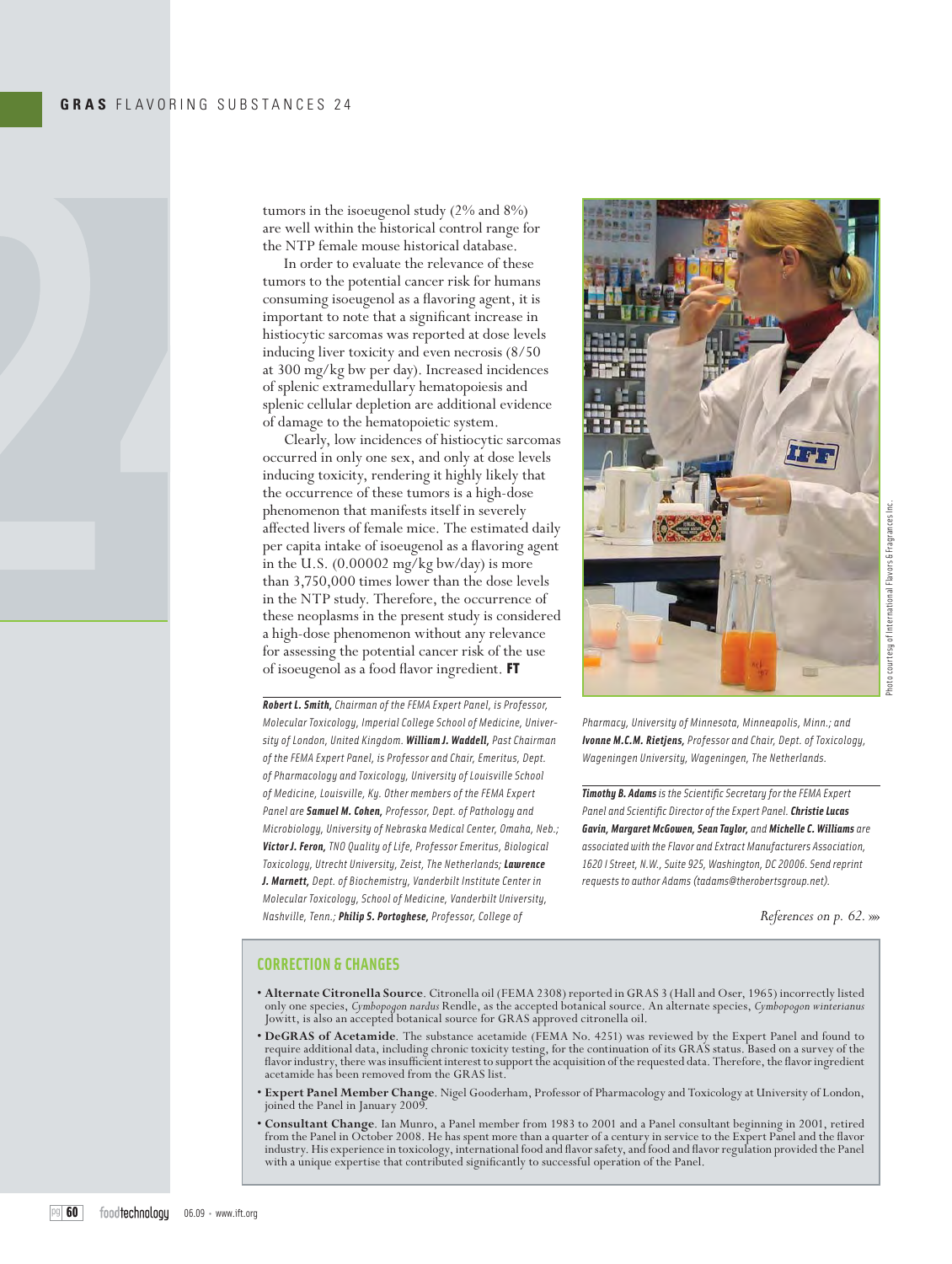

## **REFERENCES**

Adams, T.B., Cohen, S.M., Doull, J., Feron, V.J., Goodman, J.I., Marnett, L.J. Munro, I.C., Portoghese, P.S., Smith, R.L., Waddell, W.J., and Wagner, B.M. 2005. The FEMA GRAS assessment of benzyl derivatives used as flavor ingredients. Food Chem. Toxicol. 43: 1207-1240.

Adams, T.B., Gavin, C.L., Taylor, S.V., Waddell, W.J., Cohen, S.M., Feron, V.J., Goodman, J.I., Rietjens, I.M.C.M., Marnett, L.J., Portoghese, P.S., and Smith, R.L. 2008. The FEMA GRAS assessment of alpha,beta-unsaturated aldehydes and related substances used as flavor ingredients. Food Chem. Toxicol. 49: 2935-2967.

Cohen, S.M., Klaunig J., Meek, M.E., Hill, R.N., Pastoor, T., Lehman-McKeeman, L., Bucher, J., Longfellow, D.G., Seed, J., and Dellarco, V. 2004. Evaluating the human relevance of chemically induced animal tumors. Toxicol. Sci. 78: 181-186.

EFFA. 2005. European Flavour and Fragrance Association European inquiry on volume use. Private communication to the Flavor and Extract Manufacturers Association (FEMA).

Gavin, C.L., Williams, M.C., and Hallagan, J.B. 2008. FEMA 2005 poundage and technical effects update survey. Flavor and Extract Manufacturers Association, Washington, D.C.

Gralla, E.J., Stebbins, R.B., Coleman G.L., and Delahunt, C.S. 1969. Toxicity studies with ethyl maltol. Toxicol. App. Pharmacol. 15(3): 604-613.

Hall, R.L. and Oser, B.L. 1965. Recent progress in the consideration of flavor ingredients under the Food Additives Amendment. 3 GRAS Substances. Food Technol. 19(2, Part 2): 151-197.

Haseman, J.K., Winbush, J.S., and O'Donnell, Jr., M.W. 1986. Use of dual control groups to estimate false positive rates in laboratory animal carcinogenicity studies. Fundamental and Applied Toxicol. 7: 573-584.

Haseman, J.K., Zeiger, E., Shelby, M.D., Margolin, B.H., and Tennant, R.W. 1990. Predicting rodent carcinogenicity from four in vitro genetic toxicity assays: an evaluation of 114 chemicals studied by the National Toxicology Program. J. Am. Statistical Assoc. 85(412): 964-971.

Hiramoto, K., Kato, T., Takahashi, Y., Yugi, K., and Kikugawa, K. 1998. Absorption and induction of micronucleated peripheral reticulocytes in mice after oral administration of fragrant hydroxyfuranones generated in the Maillard reaction. Mutat. Res. 415: 79-83.

Ido, Y., Muto, N., Inada, A., Kohroki, J., Mano, M., Odani, T., Itoh, N., Yamamoto, K., and Tanaka, K. 2002. Induction of apoptosis by hinokitiol, a potent iron chelator, in teratocarcinoma F9 cells is mediated through the activation of caspase-3. Cell Proliferation 32(1): 63-73.

Inamori, Y., Tsujibo, H., Ohishi, H., Ishii, F., Mizugaki, M., Aso, H., and Ishida, N. 1993. Cytotoxic effect of hinokitiol and tropolone on the growth of mammalian cells and on blastogenesis of mouse splenic T cells. Biol. Pharm. Sci. 16(5): 521-523.

JECFA. 2006. Safety evaluation of certain food additives. Report of the Joint FAO/ WHO Expert Committee on Food Additives. WHO Food Additives Series No. 54. World Health Org., Geneva.

Kelly, C.M. and Bolte, H.F. 2003. ST 07 C99: a 24-month dietary carcinogenicity study in rats. Final report. Study No. 99-2644. Huntingdon Life Sciences, East Millstone N.J. Private communication to the Flavor and Extract Manufacturers Association.

Kirkland, D., Aardema, M., Henderson., L., and Muller, L. 2005. Evaluation of the ability of a battery of three in vitro genotoxicity tests to discriminate rodent carcinogens and non-carcinogens I. Sensitivity, specificity, and relative predictivity. Mutat. Res. 584(1-2): 1-256.

Kirkland, D., Pfuhler, S., Tweats, D., Aardema, M., Corvi, R., Darroudi, F., Elhajouji, A., Glatt, H., Hastwell, P., Hayashi, M., Kasper, P., Kirchner, S., Lynch, A., Marzin, D., Maurici, D., Meunier, J.R., Müller, L., Nohynek, G., Parry, J., Parry, E., Thybaud, V., Tice, R., van Benthem, J., Vanparys, P., and White, P. 2007a. How to reduce false positive results when undertaking in vitro genotoxicity testing and thus avoid unnecessary followup animal tests: Report of an ECVAM Workshop. Mutat. Res. 628(1): 31-55.

Kirkland, D., Aardema, M., Banduhn, N., Carmichael, P., Fautz, R., Meunier, J., and Pfuhler, S. 2007b. In vitro approaches to develop weight of evidence (WoE) and mode of action (MoA) discussions with positive in vitro genotoxicity results. Mutagenesis 22(3): 161-175.

Maronpot, R.R., Haseman, J.K., Boorman, G.A., Eustis, S.E., Rao, G.N., and Huff, J.E. 1987. Liver lesions in  $B6C3F_1$  mice: the National Toxicology Program, experience and position. Arch. Toxicol. 10: 10-26.

Meintieres, S. and Marzin, D. 2004. Apoptosis may contribute to false-positive results in the in vitro micronucleus test performed in extreme osmolality, ionic strength, and pH conditions. Mutat. Res. 560: 101-118.

Moridani, M.Y. and O'Brien, P.J. 2001. Ion complexes of deferiprone and dietary plant catechols as cytoprotective superoxide radical scavengers. Biochem. Pharmacol. 62: 1579-1585.

Muller, L. and Sofuni, T. 2000. Appropriate levels of cytotoxicity for genotoxicity tests using mammalian cells in vitro. Environ. Mol. Mutagen. 35: 202-205.

Munday, R. and Kirkby, W. 1973. Unpublished report. Biological evaluation of a flavor cocktail. III. One-year feeding study in rats. Private communication to FEMA, Washington, D.C.

Murakami, K., Ohara, Y., Haneda, M., Tsubouchi, R., and Yoshino, M. 2005a. Prooxidant Action of Hinokitiol: Hinokitiol-Iron Dependent Generation of Reactive Oxygen Species. Basic Clin. Pharmacol. Toxicol. 97(6): 392-394.

Murakami, K., Ishida, K., Watakabe, K., Tsubouchi, R., Haneda, M., and Yoshino M. 2005b. Prooxidant action of maltol: Role of transition metals in the generation of reactive oxygen species and enhanced formation of 8-hydroxy-2'-deoxyguanosine formation in DNA. BioMetals 19: 253-257.

Murakami, K., Ishida, K., Watakabe, K., Tsubouchi, R., Naruse, M., and Yoshino, M. 2006. Maltol/iron-mediated apoptosis in HL60 cells: Participation of reactive oxygen species. Toxicol. Lett. 161(2): 102-107.

Murakami, K., Haneda, M., Makino, T., and Yoshino, M. 2007. Prooxidant action of furanone compounds: Implication of reactive oxygen species in the metaldependent strand breaks and the formation of 8-hydroxy-2'-deoxyguanosine in DNA. Food Chem. Toxicol. 45: 1258-1262.

NRC. 1996. Carcinogens and anticarcinogens in the human diet: a comparison of naturally occurring and synthetic substances. National Academy Press, 91-92. National Research Council, Washington, D.C.

NTP. 2003. Technical Report on the Toxicology and Carcinogenesis Studies of 2,4-Hexadienal (CAS No. 142-83-6) in  $F344/N$  Rats and  $B6C3F<sub>1</sub>$  Mice. NTPTR 509. NIH Publication No. 04-4443. Natl. Toxicology Program, Research Triangle Park, N.C. http://ntp.niehs.nih.gov/

NTP. 2006. Technical Report on the Toxicology and Carcinogenesis Studies of Benzophenone (CAS NO. 119-61-9) in  $F344/N$  Rats and  $B6C3F<sub>1</sub>$  Mice. NTPTR 533. NIH Publication No. 06-4469. Natl. Toxicology Program, Research Triangle Park, N.C. http://ntp.niehs.nih.gov/

NTP. 2008. Draft Report: Technical Report on the Toxicology and Carcinogenesis Studies of Isoeugenol (CAS NO. 97-54-1) in F344/N Rats and  $B6C3F<sub>1</sub>$  Mice. NTP TR 551. Natl. Toxicology Program, Research Triangle Park, N.C.

Rennhard, H.H. 1971. The metabolism of ethyl maltol and maltol in the dog. J. Agric. Food Chem. 19(1): 152-154.

Roscher, R., Koch, H., Herderich, M., Schreier, P., and Schwab, W. 1997. Identification of 2,5-Dimethyl-4-hydroxy-3[2H]-franone beta-D-Glucuronide as the Major Metabolite of Strawberry Flavour Constituent in Humans. Food Chem. Toxicol. 35: 777-782.

Stout, M., Bodes, E., Schoonhoven, R., Upton, P., Travlos, G., and Swenberg, J. 2008. Toxicity, DNA binding, and cell proliferation in male F344 rats following short-term gavage exposures to trans-2hexenal. Toxicology Pathology 36(2): 232-246.

Thybaud, V., Aardema, M., Clements, J., Dearfield, K., Galloway, S., Hayashi, M., Jacobson-Kram, D., Kirkland, D., MacGregor, J., Marzin, D., Ohyama, W., Schuler, M., Suzuki, H., and Zeiger, E. 2007. Strategy for genotoxicity testing: Hazard identification and risk assessment in relation to in vitro testing. Mutat. Res. 627: 41-58.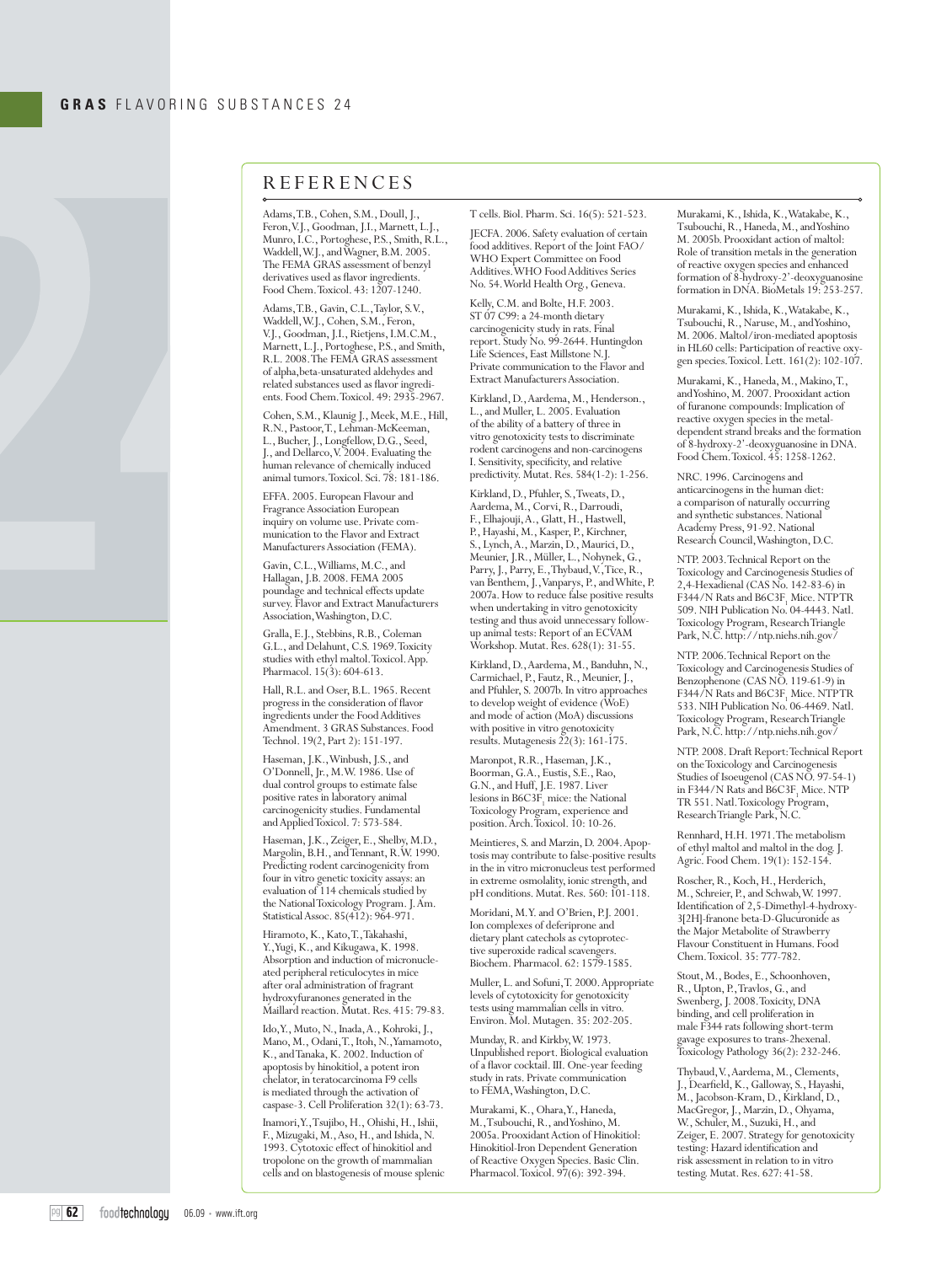## GRAS FLAVORING SUBSTANCES 24 TABLE 1. **Primary Names & Synonyms** *Primary names (in boldface) & Synonyms (in lightface)*

| FEMANo. | <b>SUBSTANCE PRIMARY NAMES AND SYNONYMS</b>                                                                                                                                         |
|---------|-------------------------------------------------------------------------------------------------------------------------------------------------------------------------------------|
| 4430    | 3,4-Dihydroxybenzoic acid<br>Protocatechuic acid                                                                                                                                    |
| 4431    | 3-Hydroxybenzoic acid<br><i>m</i> -Hydroxybenzoic acid<br><i>m</i> -Salicylic acid                                                                                                  |
| 4432    | (+/-)-Acetaldehyde ethyl isopropyl acetal<br>2-(1-Ethoxyethoxy) propane<br>1-Ethoxy-1-isopropoxyethane<br>1-Ethoxy-1-(2-propoxy)ethane                                              |
| 4433    | (+/-)-6-Methyloctanal                                                                                                                                                               |
| 4434    | 5-Ethyl-2,3-dimethylpyrazine<br>2-Ethyl-5,6-dimethylpyrazine                                                                                                                        |
| 4435    | 2-Hydroxy-4-methoxybenzaldehyde<br>2-Formyl-5-methoxyphenol<br>2-Hydroxy-p-anisaldehyde<br>4-Methoxysalicylaldehyde                                                                 |
| 4436    | 3-(Methylthio)propyl hexanoate<br>3-(Methylsulfanyl)propylhexanoate<br>Hexanoic acid, 3- (methulthio) propul ester<br>Methionyl hexanoate                                           |
| 4437    | Sodium lauryl sulfate<br>Sodium dodecul sulfate<br>Sulfuric acid monododecyl ester sodium salt                                                                                      |
| 4438    | beta-Angelicalactone<br>5-Methylfuran-2(5H)-one<br>4-Methyl-2-butenolide<br>4-Hydroxy-2-pentenoic acid <i>gamma</i> -lactone                                                        |
| 4439    | 7-Decen-4-olide<br>4-Hydroxydec-7-enoic acid lactone<br>5-(3-Hexenyl)dihydro-2(3H)-furanone<br>5-(Hex-3-en-1-yl)dihydrofuran-2(3H)-one                                              |
| 4440    | 9-Decen-5-olide<br>6-(Pent-4-en-1-yl)tetrahydro-<br>2H-pyran-2-one<br>Tetrahydro-6-(4-penten-1-<br>yl)-2H-pyran-2-one<br>5-Hydroxydec-9-enoic acid lactone                          |
| 4441    | 8-Decen-5-olide<br>6-(Pent-3-en-1-yl)tetrahydro-<br>2H-pyran-2-one<br>Tetrahydro-6-(3-penten-1-<br>yl)-2H-pyran-2-one<br>5-Hydroxydec-8-enoic acid lactone                          |
| 4442    | 6-[5(6)-Decenoyloxy]decanoic acid<br>5(6)-Decenoic acid, 1-butyl-<br>5-carboxypentylester                                                                                           |
| 4443    | <b>Ethul 5-acetoxuoctanoate</b><br>Octanoic acid, 5-(acetyloxy)-, ethyl ester<br>delta-Acetoxyoctanoic acid, ethyl ester<br>Ethyl 5-(acetyloxy) octanoate                           |
| 4444    | Ethyl 5-hydroxydecanoate<br>Decanoic acid, 5-hydroxy-, ethyl ester                                                                                                                  |
| 4445    | 9-Dodecen-5-olide<br>6-(Hept-4-en-1-yl)tetrahydro-<br>2H-pyran-2-one<br>5-Hydroxydec-9-enoic acid lactone                                                                           |
| 4446    | gamma-Octadecalactone<br>4-Hydroxyoctadecanoic acid lactone<br>Dihydro-5-tetradecyl-2(3H)-furanone<br>5-Tetradecyldihydro-3H-furan-2-one<br>gamma-Stearolactone<br>4-Octadecanolide |

| <b>FEMANo.</b> | <b>SUBSTANCE PRIMARY NAMES AND SYNONYMS</b>                                                                                                       | FEMA No.                                                         | <b>SUBSTANCE PRIMARY NAMES AND SYNONYMS</b>                                                                                                                 | FEMANo.                                                                      | <b>SUBSTANCE PRIMARY NAMES AND SYNONYMS</b>                                                                                             |  |
|----------------|---------------------------------------------------------------------------------------------------------------------------------------------------|------------------------------------------------------------------|-------------------------------------------------------------------------------------------------------------------------------------------------------------|------------------------------------------------------------------------------|-----------------------------------------------------------------------------------------------------------------------------------------|--|
| 4430           | 3,4-Dihydroxybenzoic acid<br>Protocatechuic acid                                                                                                  | 4447                                                             | delta-Octadecalactone<br>5-Hudroxuoctadecanoic acid lactone<br>Tetrahudro-6-tridecul-2H-puran-2-one                                                         | 4466                                                                         | Propyleneglycol dibutyrate<br>1,2-Propanediol dibuturate<br>Propane-1,2-diyl dibutyrate                                                 |  |
| 4431           | 3-Hydroxybenzoic acid<br>m-Hydroxybenzoic acid<br>m-Saliculic acid                                                                                |                                                                  | 6-Tridecultetrahudro-2H-puran-2-one<br>delta-Stearolactone<br>5-Octadecanolide                                                                              |                                                                              | Dibuturul 1,2-propuleneglucol<br>Butanoic acid, 1,1'-(1-methyl-<br>1,2-ethanediyl) ester                                                |  |
| 4432           | (+/-)-Acetaldehyde ethyl isopropyl acetal<br>2-(1-Ethoxyethoxy) propane<br>1-Ethoxy-1-isopropoxyethane<br>1-Ethoxy-1-(2-propoxy)ethane            | 4448                                                             | 9-Tetradecen-5-olide<br>5-Hydroxytetradec-9-enoic acid lactone<br>Tetrahydro-6-(4-nonenyl)-2H-pyran-2-one<br>6-(Non-4-en-1-yl)tetrahydro-<br>2H-pyran-2-one | 4467                                                                         | Propyleneglycol mono-2-methylbutyrate<br>2-Hydroxypropyl-2-methylbutanoate<br>Butanoic acid, 2-methul-,<br>2-hydroxy-1-methylethylester |  |
| 4433           | $(+/-)-6$ -Methyloctanal                                                                                                                          | 4449                                                             | Orin lactone                                                                                                                                                |                                                                              | Butanoic acid, 2-methul-,<br>2-hudroxupropul ester                                                                                      |  |
| 4434           | 5-Ethyl-2,3-dimethylpyrazine<br>2-Ethyl-5,6-dimethylpyrazine                                                                                      |                                                                  | $(+/-)-4,8-Dimethylnon-7-en-4-olide$<br>5-Methyl-5-(4-methyl-3-pentenyl)-<br>4,5-dihydro-2(3H)-furanone<br>5-Methyl-5-(4-methyl-3-penten-                   | 4468                                                                         | Propyleneglycol di-2-methylbutyrate<br>Propane-1,2-diyl bis(2-methylbutanoate)                                                          |  |
| 4435           | 2-Hydroxy-4-methoxybenzaldehyde<br>2-Formyl-5-methoxyphenol                                                                                       |                                                                  | $1-y1$ ) dihydrofuran- $2(3H)$ -one                                                                                                                         | 4469                                                                         | Propyleneglycol monohexanoate                                                                                                           |  |
| 4436           | 2-Hydroxy-p-anisaldehyde<br>4-Methoxysalicylaldehyde<br>3-(Methylthio) propyl hexanoate                                                           | 4450                                                             | Methyl 3-hydroxybutyrate<br>(+/-)-Methyl 3-hydroxybutanoate<br>3-Hudroxubuturic acid methul ester                                                           |                                                                              | 2-Hydroxypropyl hexanoate<br>Hexanoic acid, 2-hydroxypropyl ester<br>Hexanoic acid, 2-hydroxy-<br>1-methylethyl ester                   |  |
|                | 3-(Methylsulfanyl)propylhexanoate<br>Hexanoic acid, 3-(methylthio) propyl ester<br>Methionyl hexanoate                                            | 4451                                                             | Methyl 3-acetoxy-2-methylbutyrate<br>Methyl 3-(acetyloxy)-2-methylbutanoate<br>Butanoic acid, 3-(acetyloxy)-<br>2-methyl-, methyl ester                     | 4470                                                                         | Propuleneglucol dihexanoate<br>1,2-Propanediol dihexanoate                                                                              |  |
| 4437           | Sodium lauryl sulfate<br>Sodium dodecul sulfate<br>Sulfuric acid monododecyl ester sodium salt                                                    | 4452                                                             | <b>Ethyl 2-acetylhexanoate</b><br>2-Acetylhexanoic acid ethyl ester                                                                                         |                                                                              | 1,2-Propylene glycol dicaproate<br>Propane-1,2-diyl dihexanoate                                                                         |  |
| 4438           | beta-Angelicalactone<br>5-Methylfuran-2(5H)-one<br>4-Methyl-2-butenolide                                                                          |                                                                  | alpha-Acetylcaproic acid ethyl ester<br><b>Ethul 3-hudroxuoctanoate</b><br>3-Hydroxyoctanoic acid ethyl ester<br>beta-Hudroxucaprulic acid ethul ester      | 4471                                                                         | Propyleneglycol dioctanoate<br>1,2-Propanediol dioctanoate<br>1,2-Propylene glycol dicaprylate<br>Propane-1,2-diyl dioctanoate          |  |
|                | 4-Hudroxu-2-pentenoic acid gamma-lactone                                                                                                          |                                                                  |                                                                                                                                                             | 4472                                                                         | Dimethyl adipate<br>Dimethyl hexanedioate                                                                                               |  |
| 4439           | 7-Decen-4-olide<br>4-Hydroxydec-7-enoic acid lactone<br>5-(3-Hexenyl)dihydro-2(3H)-furanone<br>$5-($ Hex-3-en-1-yl $)$ dihydrofuran-2 $(3H)$ -one | 4454                                                             | Methyl 3-acetoxyoctanoate<br>3-(Acetyloxy) octanoic acid methyl ester<br>Methyl 3-(acetyloxy) octanoate                                                     |                                                                              | Hexanedioic acid, dimethyl ester<br>Adipic acid, dimethyl ester                                                                         |  |
|                |                                                                                                                                                   | 4455                                                             | 5-Oxooctanoic acid                                                                                                                                          | 4473                                                                         | Dipropyl adipate<br>Dipropyl hexanedioate                                                                                               |  |
| 4440           | 9-Decen-5-olide<br>6-(Pent-4-en-1-yl)tetrahydro-                                                                                                  | 4456                                                             | 5-Oxodecanoic acid                                                                                                                                          |                                                                              | Hexanedioic acid, dipropyl ester<br>Adipic acid, dipropyl ester                                                                         |  |
|                | 2H-pyran-2-one<br>Tetrahydro-6-(4-penten-1-<br>$y1) - 2H - pyran - 2 - one$                                                                       | 4457                                                             | Ethyl 5-oxodecanoate<br>5-Oxodecanoic acid ethyl ester                                                                                                      | 4474                                                                         | Diisopropyl adipate<br>Hexanedioic acid, bis(1-methylethyl) ester                                                                       |  |
|                | 5-Hydroxydec-9-enoic acid lactone                                                                                                                 |                                                                  | 5-Oxododecanoic acid<br>5-Oxolauric acid                                                                                                                    |                                                                              | Adipic acid, diisopropul ester                                                                                                          |  |
| 4441           | 8-Decen-5-olide<br>6-(Pent-3-en-1-yl)tetrahydro-<br>2H-pyran-2-one<br>Tetrahydro-6-(3-penten-1-                                                   | 4459                                                             | <b>Ethyl 2-acetyloctanoate</b><br>Ethyl 2-acetylcaprylate<br>2-Acetyloctanoic acid ethyl ester                                                              | 4475                                                                         | Diisobutyl adipate<br>Hexanedioic acid, bis(2-methylpropyl) este<br>Adipic acid, diisobutyl ester                                       |  |
|                | $ul$ )-2H-puran-2-one<br>5-Hydroxydec-8-enoic acid lactone                                                                                        | 4460                                                             | 2-0xo-3-ethyl-4-butanolide<br>4-Ethyldihydro-2,3-furandione<br>4-Ethuldihudrofuran-2,3-dione                                                                | 4476                                                                         | Dioctyl adipate<br>Hexanedioic acid, dioctyl ester<br>Adipic acid, dioctyl ester<br>Di-n-octyl adipate                                  |  |
| 4442           | 6-[5(6)-Decenoyloxy]decanoic acid<br>5(6)-Decenoic acid, 1-butyl-                                                                                 | 4461                                                             | 3-Isopropenul-6-oxoheptanoic acid                                                                                                                           | 4477                                                                         | Ethyl acetoacetate ethyleneglycol ketal                                                                                                 |  |
| 4443           | 5-carboxypentyl ester<br><b>Ethyl 5-acetoxyoctanoate</b>                                                                                          |                                                                  | 3-(1-Methylethenyl)-6-oxo-heptanoic acid<br>6-0xo-3-(prop-1-en-2-yl)heptanoic acid                                                                          |                                                                              | 2-Methyl-1,3-dioxolane-2-<br>acetic acid ethyl ester<br>Ethyl (2-methyl-1,3-dioxolan-2-yl) acetate                                      |  |
|                | Octanoic acid, 5-(acetyloxy)-, ethyl ester<br>4462<br>delta-Acetoxyoctanoic acid, ethyl ester<br>Ethyl 5-(acetyloxy) octanoate                    | Hydroxyacetone<br>1-Hydroxy-2-propanone<br>1-Hudroxupropan-2-one |                                                                                                                                                             | Ethyl 2-methyl-1,3-dioxolane-2-acetate<br>Ethyl 3-oxobutyrate ethylene ketal |                                                                                                                                         |  |
| 4444           | Ethyl 5-hydroxydecanoate                                                                                                                          |                                                                  | 2-Oxopropanol<br>Acetol                                                                                                                                     | 4478                                                                         | <b>Methyl levulinate</b><br>Methyl 4-oxovalerate                                                                                        |  |
| 4445           | Decanoic acid, 5-hydroxy-, ethyl ester<br>9-Dodecen-5-olide<br>6-(Hept-4-en-1-yl)tetrahydro-                                                      | 4463                                                             | 1-Hydroxy-4-methyl-2-pentanone                                                                                                                              |                                                                              | Methyl 4-oxopentanoate<br>4-Oxopentanoic acid methyl ester<br>Levulinic acid methyl ester                                               |  |
|                | 2H-pyran-2-one<br>5-Hudroxudec-9-enoic acid lactone                                                                                               | 4464                                                             | Propyleneglycol diacetate<br>1,2-Propanediol diacetate<br>1,2-Diacetoxypropane                                                                              | 4479                                                                         | Ethyl levulinate propyleneglycol ketal<br>2-Methyl-1,3-dioxane-2-                                                                       |  |
| 4446           | gamma-Octadecalactone<br>4-Hydroxyoctadecanoic acid lactone                                                                                       |                                                                  | Propane-1,2-diyl diacetate                                                                                                                                  |                                                                              | propanoic acid ethyl ester<br>Ethyl $3-(2,4-dimethyl-1,3-$                                                                              |  |
|                | Dihydro-5-tetradecyl-2(3H)-furanone<br>5-Tetradecyldihydro-3H-furan-2-one<br>gamma-Stearolactone                                                  | 4465                                                             | Propyleneglycol dipropionate<br>1,2-Propanediol dipropanoate<br>Propylene glycol 1,2-dipropionate                                                           | 4480                                                                         | dioxolan-2-yl)propanoate<br>Propyl levulinate                                                                                           |  |
|                | 4-Octadecanolide                                                                                                                                  | Propane-1,2-diyl dipropionate                                    |                                                                                                                                                             | 4-0xo-pentanoic acid propyl ester<br>Levulinic acid propyl ester             |                                                                                                                                         |  |

| <b>FEMANo.</b> | <b>SUBSTANCE PRIMARY NAMES AND SYNONYMS</b>                                                                                                                                                                                   |
|----------------|-------------------------------------------------------------------------------------------------------------------------------------------------------------------------------------------------------------------------------|
| 4466           | Propyleneglycol dibutyrate<br>1,2-Propanediol dibuturate<br>Propane-1, 2-diyl dibutyrate<br>Dibutyryl 1,2-propyleneglycol<br>Butanoic acid, 1, 1'- (1-methyl-<br>1,2-ethanediul) ester                                        |
| 4467           | Propyleneglycol mono-2-methylbutyrate<br>2-Hydroxypropyl-2-methylbutanoate<br>Butanoic acid, 2-methyl-,<br>2-hydroxy-1-methylethyl ester<br>Butanoic acid, 2-methyl-,<br>2-hydroxypropyl ester                                |
| 4468           | Propuleneglucol di-2-methulbuturate<br>Propane-1,2-diyl bis(2-methylbutanoate)                                                                                                                                                |
| 4469           | Propyleneglycol monohexanoate<br>2-Hydroxypropyl hexanoate<br>Hexanoic acid, 2-hydroxypropyl ester<br>Hexanoic acid, 2-hydroxy-<br>1-methylethyl ester                                                                        |
| 4470           | Propyleneglycol dihexanoate<br>1,2-Propanediol dihexanoate<br>1,2-Propylene glycol dicaproate<br>Propane-1,2-diyl dihexanoate                                                                                                 |
| 4471           | Propyleneglycol dioctanoate<br>1,2-Propanediol dioctanoate<br>1,2-Propylene glycol dicaprylate<br>Propane-1,2-diyl dioctanoate                                                                                                |
| 4472           | Dimethyl adipate<br>Dimethyl hexanedioate<br>Hexanedioic acid, dimethyl ester<br>Adipic acid, dimethyl ester                                                                                                                  |
| 4473           | Dipropyl adipate<br>Dipropyl hexanedioate<br>Hexanedioic acid, dipropyl ester<br>Adipic acid, dipropyl ester                                                                                                                  |
| 4474           | Diisopropyl adipate<br>Hexanedioic acid, bis(1-methylethyl) ester<br>Adipic acid, diisopropyl ester                                                                                                                           |
| 4475           | Diisobutyl adipate<br>Hexanedioic acid, bis(2-methylpropyl) ester<br>Adipic acid, diisobutyl ester                                                                                                                            |
| 4476           | Dioctyl adipate<br>Hexanedioic acid, dioctyl ester<br>Adipic acid, dioctyl ester<br>Di- <i>n</i> -octyl adipate                                                                                                               |
| 4477           | Ethyl acetoacetate ethyleneglycol ketal<br>2-Methyl-1,3-dioxolane-2-<br>acetic acid ethyl ester<br>Ethyl (2-methyl-1,3-dioxolan-2-yl) acetate<br>Ethul 2-methul-1,3-dioxolane-2-acetate<br>Ethyl 3-oxobutyrate ethylene ketal |
| 4478           | <b>Methul levulinate</b><br>Methyl 4-oxovalerate<br>Methyl 4-oxopentanoate<br>4-Oxopentanoic acid methul ester<br>Levulinic acid methyl ester                                                                                 |
| 4479           | Ethyl levulinate propyleneglycol ketal<br>2-Methyl-1,3-dioxane-2-<br>propanoic acid ethyl ester<br>Ethyl 3-(2,4-dimethyl-1,3-<br>dioxolan-2-yl)propanoate                                                                     |
| 4480           | Propyl levulinate<br>4-0xo-pentanoic acid propyl ester<br>Levulinic acid propyl ester                                                                                                                                         |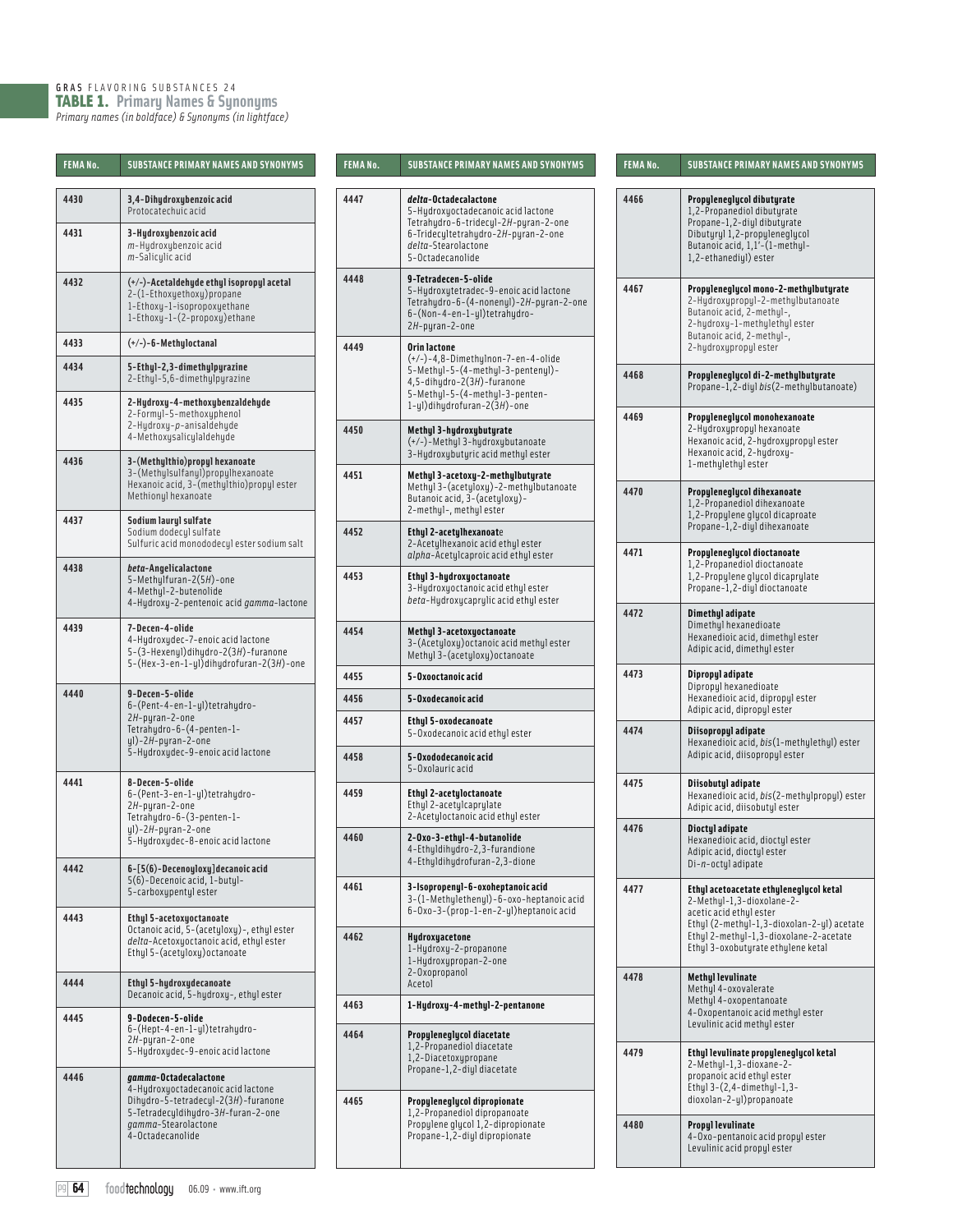| FEMA No.                                                                                                                    | <b>SUBSTANCE PRIMARY NAMES AND SYNONYMS</b>                                                                                                                  | <b>FEMANo.</b> | <b>SUBSTANCE PRIMARY NAMES AND SYNONYMS</b>                                                                                                        | FEMANo. | <b>SUBSTANCE PRIMARY NAMES AND SYNONYMS</b>                                                                                                                                        |
|-----------------------------------------------------------------------------------------------------------------------------|--------------------------------------------------------------------------------------------------------------------------------------------------------------|----------------|----------------------------------------------------------------------------------------------------------------------------------------------------|---------|------------------------------------------------------------------------------------------------------------------------------------------------------------------------------------|
| 4481<br>Isoamul levulinate                                                                                                  |                                                                                                                                                              | 4498           | 6-Methylheptanal                                                                                                                                   | 4514    | 2-Cyclopentylcyclopentanone                                                                                                                                                        |
|                                                                                                                             | Isopentyl levulinate<br>Pentanoic acid, 4-oxo-, 3-methylbutyl ester<br>Levulinic acid, isopentul ester                                                       | 4499           | $(+/-)$ -cis- and trans-2-Pentyl-<br>4-propul-1,3-oxathiane                                                                                        |         | 1,1'-Bi(cuclopentul)-2-one                                                                                                                                                         |
|                                                                                                                             |                                                                                                                                                              |                | Choline chloride (also includes choline)                                                                                                           | 4515    | Carvyl palmitate<br>Carvyl hexadecanoate                                                                                                                                           |
| 4482<br><b>Dodecyl lactate</b><br>Propanoic acid, 2-hydroxy-, dodecyl ester<br>Lactic acid, dodecul ester<br>Lauryl lactate |                                                                                                                                                              | 4500           | (2-Hydroxyethyl)-<br>trimethylammonium chloride<br>(beta-Hydroxyethyl)-<br>trimethylammonium chloride                                              | 4516    | Cyclohexanone diethyl ketal<br>1,1-Diethoxycyclohexane                                                                                                                             |
| 4483                                                                                                                        | <b>Hexadecyl lactate</b><br>Propanoic acid, 2-hudroxu-, hexadecul ester<br>Lactic acid, hexadecul ester                                                      | 4501           | 3-[(2-Methyl-3-furyl)thio]butanal<br>Methylthiofuryl butanal<br>3-[(2-Methylfuran-3-yl)sulfanyl]butanal                                            | 4517    | 2-Cyclohexenone<br>2-Cyclohexen-1-one                                                                                                                                              |
| 4484                                                                                                                        | Cetyl lactate<br>Propyl pyruvate<br>Propanoic acid, 2-oxo-, propyl ester                                                                                     | 4502           | (-)-Sclareol<br>1-Naphthalenepropanol, alpha-<br>ethenyldecahydro-2-hydroxy-                                                                       | 4518    | 8,9-Dehydrotheaspirone<br>$(5) - 2, 6, 10, 10$ -Tetramethyl-1-<br>oxaspiro[4.5]deca-2,6-dien-8-one                                                                                 |
|                                                                                                                             | Pyruvic acid, propyl ester<br>Propyl 2-oxopropionate                                                                                                         |                | $alpha-2,5,5,8a-pentament$<br>$(alpha-R, 1R, 2R, 4a5, 8a5) -$<br>Labd-14-ene-8,13-diol                                                             | 4519    | <i>l</i> -Fenchone<br>$L-1, 3, 3$ -Trimethylbicyclo $[2.2.1]$<br>heptan-2-one                                                                                                      |
| 4485                                                                                                                        | Hydroxycitronellal propyleneglycol acetal<br>2,6-Dimethyl-1,3-dioxolane-2-heptanol<br>4-Methyl-1,3-dioxolane-1-(6-<br>hydroxy-2,6-dimethylheptyl)            | 4503           | $(+)$ -Cedrol<br>1H-3a,7-Methanoazulen-6-ol, octahudro-<br>$3,6,8,8$ -tetramethyl-, $(3R,3a5,6R,7R,8a5)$ -<br>8-beta-H-Cedran-8-ol<br>alpha-Cedrol | 4520    | Ethylenediaminetetraacetic<br>acid disodium salt<br>Glycine, N, N'-1, 2-ethanediylbis[N-<br>(carboxymethyl) -, disodium salt, dihydrate<br>Acetic acid, (ethylenedinitrilo)tetra-, |
| 4486                                                                                                                        | Citral glyceryl acetal<br>2-(2,6-Dimethul-1,5-heptadien-1-<br>yl)-1,3-dioxolane-4-methanol                                                                   | 4504           | d-Limonen-10-ol<br>$(+)$ - $(R)$ - $p$ - Mentha-1,8(10) - dien-9-ol<br>$(*)$ -Limonene-10-ol                                                       |         | disodium salt, dihydrate<br>Disodium dihydrogen<br>ethylenediaminetetraacetate dihydrate<br>Disodium EDTA dihydrate                                                                |
| 4487                                                                                                                        | Mushroom oil, distilled<br>Oils, Agaricus bisporus                                                                                                           |                | $2 - [(1R) - 4 - Methy]cyclohex-3 -$<br>$en-1-yl]prop-2-en-ol$                                                                                     |         | Ethylenediaminetetraacetic acid<br>disodium salt dihudrate                                                                                                                         |
| 4488                                                                                                                        | Propyleneglycol monobutyrate                                                                                                                                 |                | $(2,4)$ - and $(3,5)$ - and $(3,6)$ -Dimethyl-<br>3-cyclohexenylcarbaldehyde                                                                       | 4521    | 2,2,6,7-Tetramethylbicyclo[4.3.0]nona-<br>$4,9(1)$ -dien-8-ol                                                                                                                      |
| 4489                                                                                                                        | cis-3-Hexenyl acetoacetate<br>(3Z)-Hex-3-en-1-yl 3-oxobutanoate                                                                                              |                | Dimethyl-3-cyclohexene-1-carboxaldehyde                                                                                                            | 4522    | 2,2,6,7-Tetramethylbicyclo[4.3.0]nona-<br>$4,9(1)$ -dien-8-one                                                                                                                     |
| 4490                                                                                                                        | 2-Methoxy-6-(2-propenyl)phenol                                                                                                                               | 4506           | 1,3-p-Menthadien-7-al<br>4-(1-Methylethyl)-1,3-                                                                                                    | 4523    | 6-Hydroxycarvone                                                                                                                                                                   |
| 4491                                                                                                                        | Myricitrin<br>3, 3', 4', 5, 5', 7-Hexahudroxuflavone, 3-                                                                                                     |                | cyclohexadiene-1-carboxaldehyde<br>4-Isopropyl-1,3-cyclohexadiene-<br>1-carboxaldehyde                                                             |         | 3-Hydroxy-2-methyl-5-(prop-1-<br>en-2-yl)cyclohex-2-en-1-one                                                                                                                       |
|                                                                                                                             | rhamnoside<br>Myricetin 3-o-alpha-L-rhamnopyranoside<br>Myricetin 3-o-alpha-L-rhamnoside<br>5,7-Dihydro-4-oxo-2-(3,4,5-<br>trihydroxyphenyl)-4H-chromen-3-yl |                | 4-(Propan-2-yl)cyclohexa-1,3-<br>diene-1-carbaldehyde<br>alpha-Terpinen-7-al<br>p-Mentha-1,3-dien-7-al                                             | 4524    | <i>l</i> -Menthyl butyrate<br>L-5-Methyl-2-(1-methylethyl)-<br>cyclohexyl butyrate                                                                                                 |
| 4492                                                                                                                        | 6-deoxy-alpha-L-rhamnopyranoside<br>(R)-(-)-1-Octen-3-ol<br>$(3R) - 1 - 0$ cten-3-ol<br>Matsutake alcohol                                                    | 4507           | p-Menthan-7-ol<br>4-(1-methylethyl)-cyclohexanemethanol<br>4-Isopropylcyclohexylmethanol                                                           | 4525    | Pinocarvyl isobutyrate<br>2(10)-Pinen-3-yl isobuturate<br>6,6-Dimethyl-2-methylidenebicyclo[3.1.1]<br>hept-3-yl-2-methylpropanoate                                                 |
| 4493                                                                                                                        | cis-3-Hexenoic acid<br>(Z)-3-Hexenoic acid                                                                                                                   | 4508           | p-Menth-1-en-9-ol<br>2-(4-Methylcyclohex-3-<br>en-1-yl)propan-1-ol                                                                                 | 4526    | 2-Pentenyl-4-propyl-1,3-oxathiane<br>(mixture of isomers)<br>2-(Pent-2-enyl)-4-propyl-[1,3]-oxathian                                                                               |
| 4494                                                                                                                        | Ammonia (also includes ammonium chloride)                                                                                                                    | 4509           | <b>Menthyl formate</b>                                                                                                                             | 4527    | Acetaldehyde di-isobutylacetal<br>1,1-Diisobutoxyethane                                                                                                                            |
| 4495                                                                                                                        | Naringin dihydrochalcone<br>$3, 5-Dihudroxu-4-(p-$<br>hydroxyhydrocinnamoyl)phenyl 2-o-(6-                                                                   |                | 2-Isopropyl-5-methylcyclohexyl formate<br>Formic acid, menthyl ester                                                                               | 4528    | Acetaldehyde ethyl isobutyl acetal<br>1-Ethoxy-1-isobutoxyethane                                                                                                                   |
|                                                                                                                             | deoxy-alpha-L-mannopyranosyl)-,<br>beta-D-glucopyranoside<br>4'-(2-o-alpha-L-rhamno-beta-                                                                    | 4510           | <b>Menthyl propionate</b><br>2-Isopropyl-5-methylcyclohexyl propionate                                                                             | 4529    | 1-(1-Ethoxyethoxy)-2-methylpropane<br>4-(2,2,3-Trimethylcyclopentyl) butanoic acid                                                                                                 |
| 4496                                                                                                                        | $D$ -glucopyranoside) phloretin<br>N-p-Benzeneacetonitrile-<br>menthanecarboxamide                                                                           | 4511           | Cyclotene propionate<br>3-Methyl-2-(1-oxopropoxy)-<br>2-cyclopenten-1-one<br>2-Methyl-5-oxocyclopent-                                              | 4530    | Perillaldehyde propyleneglycol acetal<br>4-Methyl-2-[4-(1-methylethenyl)-<br>1-cuclohexen-1-ul]-1,3-dioxolane                                                                      |
|                                                                                                                             | N-[4-(Cyanomethyl)phenyl]-5-methyl-2-<br>(1-methylethyl)-cyclohexanecarboxamide<br>$N-(4-Cyanomethylphenyl)-p-$<br>menthanecarboxamide                       |                | 1-en-1-yl propanoate                                                                                                                               | 4531    | 2,6,6-Trimethyl-2-hydroxycyclohexanone<br>2-Hydroxy-2,6,6-trimethylcyclohexanone                                                                                                   |
| 4497                                                                                                                        | Cubebol                                                                                                                                                      | 4512<br>4513   | 3, 3, 5-Trimethylcyclohexyl acetate<br>Homomenthol acetate                                                                                         | 4532    | Acetoin propyleneglycol ketal<br>1-(2,4-Dimethyl-1,3-dioxolan-2-yl)ethand                                                                                                          |
|                                                                                                                             | Cubeb camphor<br>$(35, 3aR, 3bR, 45, 7R, 7aR) - 3, 7 - Dimethyl-$<br>4-(propan-2-yl) octahydro-1H-<br>cyclopenta[1,3]cyclopropa[1,2]benzen-3-ol              |                | <i>dl</i> -Camphor<br>$(+/-)$ -1,7,7-Trimethylbicyclo[2.2.1]<br>heptan-2-one                                                                       | 4533    | 4,5-Octanedione                                                                                                                                                                    |

| FEMA No. | SUBSTANCE PRIMARY NAMES AND SYNONYMS                                                                                                                                                                                                                  |
|----------|-------------------------------------------------------------------------------------------------------------------------------------------------------------------------------------------------------------------------------------------------------|
| 4498     | 6-Methylheptanal                                                                                                                                                                                                                                      |
| 4499     | (+/-)-cis- and trans-2-Pentyl-<br>4-propyl-1,3-oxathiane                                                                                                                                                                                              |
| 4500     | Choline chloride (also includes choline)<br>(2-Hydroxyethyl)-<br>trimethylammonium chloride<br>( <i>beta</i> -Hydroxyethyl)-<br>trimethulammonium chloride                                                                                            |
| 4501     | 3-[(2-Methul-3-furul)thio]butanal<br>Methylthiofuryl butanal<br>3-[(2-Methylfuran-3-yl)sulfanyl]butanal                                                                                                                                               |
| 4502     | (-)-Sclareol<br>1-Naphthalenepropanol, alpha-<br>ethenyldecahydro-2-hydroxy-<br>alpha-2,5,5,8a-pentamethyl-<br>$(alpha-R, 1R, 2R, 4a5, 8a5) -$<br>Labd-14-ene-8,13-diol                                                                               |
| 4503     | (+)-Cedrol<br>1H-3a,7-Methanoazulen-6-ol, octahydro-<br>3,6,8,8-tetramethyl-, (3R,3a5,6R,7R,8a5)-<br>8-beta-H-Cedran-8-ol<br>alpha-Cedrol                                                                                                             |
| 4504     | d-Limonen-10-ol<br>(+)-(R)-p-Mentha-1,8(10)-dien-9-ol<br>$(+)$ -Limonene-10-ol<br>$2-[(1R)-4-Methy]c$ uclohex-3-<br>en-1-yl]prop-2-en-ol                                                                                                              |
| 4505     | $(2,4)$ - and $(3,5)$ - and $(3,6)$ -Dimethul-<br>3-cyclohexenylcarbaldehyde<br>Dimethyl-3-cyclohexene-1-carboxaldehyde                                                                                                                               |
| 4506     | 1,3-p-Menthadien-7-al<br>$4-(1-Methylethyl)-1,3-$<br>cyclohexadiene-1-carboxaldehyde<br>4-Isopropyl-1,3-cyclohexadiene-<br>1-carboxaldehyde<br>4-(Propan-2-yl)cyclohexa-1,3-<br>diene-1-carbaldehyde<br>alpha-Terpinen-7-al<br>p-Mentha-1,3-dien-7-al |
| 4507     | p-Menthan-7-ol<br>4-(1-methylethyl)-cyclohexanemethanol<br>4-Isopropylcyclohexylmethanol                                                                                                                                                              |
| 4508     | p-Menth-1-en-9-ol<br>2-(4-Methylcyclohex-3-<br>en-1-yl)propan-1-ol                                                                                                                                                                                    |
| 4509     | <b>Menthyl formate</b><br>2-Isopropyl-5-methylcyclohexyl formate<br>Formic acid, menthyl ester                                                                                                                                                        |
| 4510     | <b>Menthyl propionate</b><br>2-Isopropyl-5-methylcyclohexyl propionate                                                                                                                                                                                |
| 4511     | <b>Cyclotene propionate</b><br>3-Methyl-2-(1-oxopropoxy)-<br>2-cyclopenten-1-one<br>2-Methyl-5-oxocyclopent-<br>1-en-1-yl propanoate                                                                                                                  |
| 4512     | 3,3,5-Trimethylcyclohexyl acetate<br>Homomenthol acetate                                                                                                                                                                                              |
| 4513     | dl-Camphor<br>(+/-)-1,7,7-Trimethylbicyclo[2.2.1]<br>heptan-2-one                                                                                                                                                                                     |

| FEMA No. | SUBSTANCE PRIMARY NAMES AND SYNONYMS                                                                                                                                                                                                                                                                                                                                    |
|----------|-------------------------------------------------------------------------------------------------------------------------------------------------------------------------------------------------------------------------------------------------------------------------------------------------------------------------------------------------------------------------|
| 4514     | 2-Cyclopentylcyclopentanone<br>1,1'-Bi(cyclopentyl)-2-one                                                                                                                                                                                                                                                                                                               |
| 4515     | Carvyl palmitate<br>Carvul hexadecanoate                                                                                                                                                                                                                                                                                                                                |
| 4516     | Cyclohexanone diethyl ketal<br>1,1-Diethoxycyclohexane                                                                                                                                                                                                                                                                                                                  |
| 4517     | 2-Cyclohexenone<br>2-Cyclohexen-1-one                                                                                                                                                                                                                                                                                                                                   |
| 4518     | 8,9-Dehydrotheaspirone<br>$(5) - 2, 6, 10, 10$ -Tetramethyl-1-<br>oxaspiro[4.5]deca-2,6-dien-8-one                                                                                                                                                                                                                                                                      |
| 4519     | <i>l</i> -Fenchone<br>$L-1, 3, 3$ -Trimethylbicyclo $[2.2.1]$<br>heptan-2-one                                                                                                                                                                                                                                                                                           |
| 4520     | Ethylenediaminetetraacetic<br>acid disodium salt<br>Glycine, N, N'-1, 2-ethanediylbis[N-<br>(carboxymethyl) -, disodium salt, dihydrate<br>Acetic acid, (ethylenedinitrilo)tetra-,<br>disodium salt, dihydrate<br>Disodium dihydrogen<br>ethylenediaminetetraacetate dihydrate<br>Disodium EDTA dihydrate<br>Ethylenediaminetetraacetic acid<br>disodium salt dihudrate |
| 4521     | 2,2,6,7-Tetramethylbicyclo[4.3.0]nona-<br>$4.9(1)$ -dien-8-ol                                                                                                                                                                                                                                                                                                           |
| 4522     | 2,2,6,7-Tetramethylbicyclo[4.3.0]nona-<br>$4,9(1)$ -dien-8-one                                                                                                                                                                                                                                                                                                          |
| 4523     | 6-Hydroxycarvone<br>3-Hydroxy-2-methyl-5-(prop-1-<br>en-2-yl)cyclohex-2-en-1-one                                                                                                                                                                                                                                                                                        |
| 4524     | <i>I</i> -Menthyl butyrate<br>L-5-Methyl-2-(1-methylethyl)-<br>cyclohexyl butyrate                                                                                                                                                                                                                                                                                      |
| 4525     | Pinocarvyl isobutyrate<br>2(10)-Pinen-3-yl isobutyrate<br>6,6-Dimethyl-2-methylidenebicyclo[3.1.1]-<br>hept-3-yl-2-methylpropanoate                                                                                                                                                                                                                                     |
| 4526     | 2-Pentenyl-4-propyl-1,3-oxathiane<br>(mixture of isomers)<br>2-(Pent-2-enyl)-4-propyl-[1,3]-oxathiane                                                                                                                                                                                                                                                                   |
| 4527     | Acetaldehyde di-isobutylacetal<br>1,1-Diisobutoxyethane                                                                                                                                                                                                                                                                                                                 |
| 4528     | Acetaldehyde ethyl isobutyl acetal<br>1-Ethoxy-1-isobutoxyethane<br>1-(1-Ethoxyethoxy)-2-methylpropane                                                                                                                                                                                                                                                                  |
| 4529     | 4-(2,2,3-Trimethylcyclopentyl) butanoic acid                                                                                                                                                                                                                                                                                                                            |
| 4530     | Perillaldehyde propyleneglycol acetal<br>4-Methyl-2-[4-(1-methylethenyl)-<br>1-cyclohexen-1-yl]-1,3-dioxolane                                                                                                                                                                                                                                                           |
| 4531     | 2,6,6-Trimethyl-2-hydroxycyclohexanone<br>2-Hydroxy-2,6,6-trimethylcyclohexanone                                                                                                                                                                                                                                                                                        |
| 4532     | Acetoin propyleneglycol ketal<br>1-(2,4-Dimethyl-1,3-dioxolan-2-yl)ethanol                                                                                                                                                                                                                                                                                              |
| 4533     | 4,5-Octanedione                                                                                                                                                                                                                                                                                                                                                         |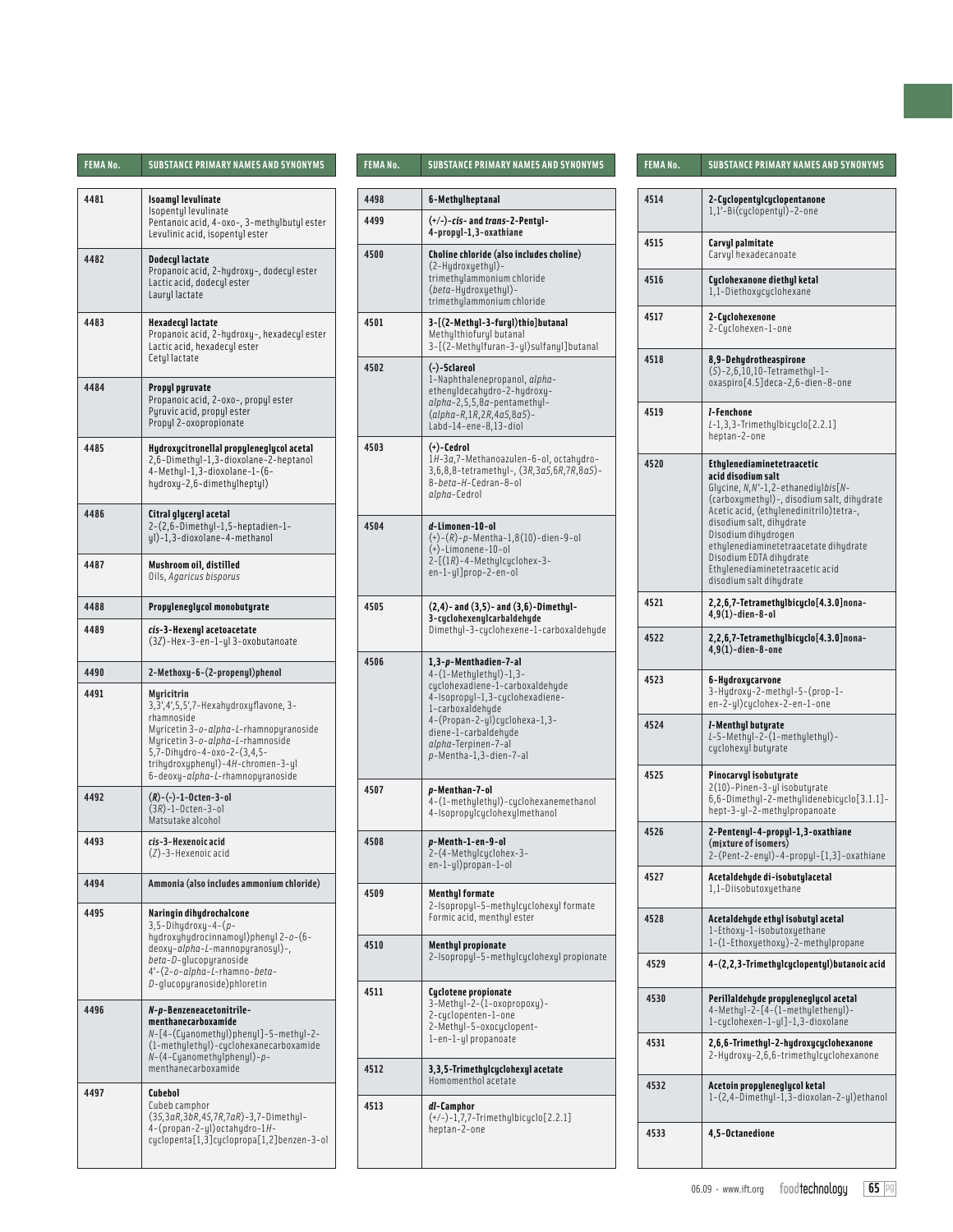GRAS FLAVORING SUBSTANCES 24 TABLE 1. *CONTINUED* **Primary Names & Synonyms** *Primary names (in boldface) & Synonyms (in lightface)*

| FEMA No. | <b>SUBSTANCE PRIMARY NAMES AND SYNONYMS</b>                                                                                                                                                             |
|----------|---------------------------------------------------------------------------------------------------------------------------------------------------------------------------------------------------------|
| 4534     | <b>Ethyl maltol isobuturate</b><br>2-Ethyl-3-[(3-methylbut-1-en-<br>$2-y1)$ oxy]-4H-pyran-4-one                                                                                                         |
| 4535     | 2-Tetrahydrofurfuryl 2-mercaptopropionate<br>Tetrahydrofuran-2-yl methyl<br>2-sulfanylpropanoate                                                                                                        |
| 4536     | Nerolidol oxide<br>5-Ethenyltetrahydro-alpha-5-dimethyl-<br>alpha-(4-methyl-3-pentenyl)-<br>2-furanmethanol<br>Tetrahydro-alpha-5-dimethyl-<br>alpha-(4-methyl-3-pentenyl)-<br>5-vinyl-furfuryl alcohol |
| 4537     | <b>Furfural propyleneglycol acetal</b><br>2-(2-Furyl)-4-methyl-1,3-dioxolane                                                                                                                            |
| 4538     | Methyl 3-(furfurylthio)propionate<br>Methyl 3-(2-furylmethyl-<br>sulfanyl) propanoate<br>Propanoic acid, 3-[(2-furanul-<br>methyl)thio]-, methyl ester                                                  |
| 4539     | <b>Furfuryl decanoate</b>                                                                                                                                                                               |
| 4540     | Di-2-furylmethane<br>Furan, 2,2'-methylenebis-<br>2,2'-Difurylmethane<br>2,2'-Methylenedifuran<br>2-(2-Furfuryl)furan                                                                                   |
| 4541     | $(E)$ -Ethyl 3- $(2$ -furyl)acrylate<br>2-Propenoic acid, 3-(2-furanyl)-,<br>ethyl ester, $(2E)$ -<br>$(E)$ -Ethyl 3-(2-furyl)-2-propenoate<br>(E)-Ethyl 3-(2-furyl)acrylate                            |
| 4542     | <b>Furfuryl formate</b><br>Furfuryl alcohol, formate<br>2-Furfuryl formate                                                                                                                              |
| 4543     | 2-Methylbenzofuran<br>2-Methylbenzo[b]furan                                                                                                                                                             |
| 4544     | 5-Methylfurfuryl alcohol<br>5-Methyl-2-furanmethanol<br>(5-Methyl-2-furyl) methanol<br>5-Methyl-2-furfurylalcohol                                                                                       |
| 4545     | 2-Methyl-3-furyl 2-methyl-3-<br>tetrahydrofuryl disulfide                                                                                                                                               |
| 4546     | Ethyl 2,5-dimethyl-3-oxo-<br>4(2H)-furyl carbonate                                                                                                                                                      |
| 4547     | Acai berry extract<br>Assai palm<br>Fats and gluceridic oils, Euterpe oleracea                                                                                                                          |
| 4548     | 4-(2-Propenyl)phenyl- <i>beta</i> -<br>D-glucopyranoside<br>p-Allylphenyl-beta-D-glucopyranoside<br>Chavicol-beta-D-glucoside                                                                           |
| 4549     | N-(2-(Pyridin-2-yl)ethyl)-3-<br>p-menthanecarboxamide<br>2-Isopropyl-5-methyl-N-[2-(pyridin-<br>2-yl)ethyl]cyclohexanecarboxamide                                                                       |
| 4550     | (+/-)-N-Lactoyl tyramine<br>2-Hydroxy-N-[2-(4-hydroxyphenyl)-<br>ethyl]-propanamide                                                                                                                     |
| 4551     | cis, cis-3, 6-Nonadienyl acetate<br>$(Z,Z)$ -3,6-Nonadienyl acetate<br>3,6-Nonadien-1-ol, acetate, (3Z,6Z)-<br>Acetic acid, $(Z, Z)$ -3,6-nonadienyl ester                                              |

| <b>FEMANo.</b> | <b>SUBSTANCE PRIMARY NAMES AND SYNONYMS</b>                                                                                                                                                                                                         |
|----------------|-----------------------------------------------------------------------------------------------------------------------------------------------------------------------------------------------------------------------------------------------------|
| 4552           | trans-2-Nonenyl acetate<br>$(E)$ -2-Nonenyl acetate<br>2-Nonen-1-ol, 1-acetate $(2E)$ -                                                                                                                                                             |
| 4553           | cis-3-Nonenyl acetate<br>$(Z)$ -3-Nonenyl acetate<br>3-Nonen-1-ol, acetate, (3Z)-                                                                                                                                                                   |
| 4554           | cis-6-Nonenyl acetate<br>$(Z)$ -6-Nonenyl acetate<br>6-Nonen-1-ol, acetate, (6Z)-                                                                                                                                                                   |
| 4555           | Dihydrogalangal acetate<br>4-(Acetyloxy)-alpha-<br>ethulbenzenemethanol acetate<br>1-[4-(Acetyloxy)phenyl]propylacetate                                                                                                                             |
| 4556           | 2,3,3-Trimethylindanone<br>2,3,3-Trimethyl-2,3-dihydro-<br>1H-inden-1-one<br>2,3-Dihydro-2,3,3-trimethyl-<br>1H-inden-1-one<br>Safraleine                                                                                                           |
| 4557           | N-Ethyl-2,2-diisopropylbutanamide<br>$N, 2$ -diethyl-2-(isopropyl)-<br>3-methylbutyramide                                                                                                                                                           |
| 4558           | Cyclopropanecarboxylic acid (2-isopropyl-<br>5-methyl-cyclohexyl)-amide<br>Cyclopropanecarboxylic acid (15,25,5R)-<br>(2-isopropyl-5-methylcyclohexyl)-amide<br>Cyclopropanecarboxylic acid (1R, 2R, 5S)-<br>(2-isopropyl-5-methylcyclohexyl)-amide |
| 4559           | Magnolol<br>5,5'-Di(prop-2-en-1-yl)biphenyl-2,2'-diol<br>5,5'-Diallyl-2,2'-biphenyldiol<br>2,2'-Bichavicol<br>Magnolia bark extract                                                                                                                 |
| 4560           | 2-(Methylthio)ethyl acetate<br>2-(Methylsulfanyl) ethyl acetate<br>2-Acetoxyethyl methyl sulfide                                                                                                                                                    |
| 4561           | 3-(Methylthio)propyl mercaptoacetate<br>3-(Methylsulfanyl) propyl sulfanylacetate<br>Acetic acid, mercapto-, 3-<br>(methulthio) propul ester                                                                                                        |
| 4562           | Ethyl 2-hydroxyethyl sulfide<br>Ethanol, 2-(ethulthio)-<br>2-(Ethylthio)-1-ethanol<br>2-Ethylmercaptoethanol<br>Ethyl 2-hydroxyethyl thioether                                                                                                      |
| 4563           | Ethyl 3-(methylthio)-cis-2-propenoate<br>Ethyl 3-(methylthio)-(2Z)-propenoate<br>2-Propenoic acid, 3-(methulthio)-,<br>ethyl ester, (2Z)-                                                                                                           |
| 4564           | Ethyl 3-(methylthio)-trans-2-propenoate<br>Ethyl 3-(methylthio)- $(2E)$ -propenoate<br>2-Propenoic acid, 3-(methylthio)-,<br>ethyl ester, $(2E)$ -                                                                                                  |
| 4565           | Ethyl 3-(methylthio)-2-propenoate<br>Ethyl 3-(methylsulfanyl)-2-propenoate<br>2-Propenoic acid, 3-(methylthio)-,<br>ethyl ester                                                                                                                     |
| 4566           | 4-Methyl-2-(methylthiomethyl)-2-hexenal<br>4-Methyl-2-[(methylsulfanyl)-<br>methyl]hex-2-enal                                                                                                                                                       |
| 4567           | 5-Methyl-2-(methylthiomethyl)-2-hexenal<br>5-Methyl-2-[(methylsulfanyl)-<br>methyl]hex-2-enal                                                                                                                                                       |

| FEMA No. | SUBSTANCE PRIMARY NAMES AND SYNONYMS                                                                                               |
|----------|------------------------------------------------------------------------------------------------------------------------------------|
| 4568     | 4-Methyl-2-(methylthiomethyl)-2-pentenal<br>4-Methyl-2-[(methylsulfanyl)-<br>methyl]pent-2-enal                                    |
| 4569     | 1-(3-(Methylthio)-butyryl)-<br>2,6,6-trimethylcyclohexene<br>3-(Methylthio)-1-(2,6,6-trimethyl-<br>1-cyclohexen-1-yl)-1-butanone   |
| 4570     | 2-Oxothiolane<br>Dihydro-2(3H)-thiophenone<br>4-Butyrothiolactone<br>Thiacyclopentan-2-one<br>Thiolan-2-one                        |
| 4571     | Butyl <i>beta</i> -(methylthio) acrylate<br>Butyl 3-(methylsulfanyl) acrylate<br>2-Propenoic acid, 3-(methylthio)-,<br>butyl ester |
| 4572     | Ethyl 3-(ethylthio)butyrate<br>Ethyl 3-(ethylsulfanyl) butanoate<br>Butanoic acid, 3-(ethylthio)-, ethyl ester                     |
| 4573     | Methyl octyl sulfide<br>1-(Methylthio)-octane<br>1-(Methylsulfanyl) octane<br>2-Thiadecane                                         |
| 4574     | Methyl 1-propenyl sulfide<br>1-(Methylthio)-1-propene<br>1-(Methylsulfanyl)prop-1-ene<br>Methyl propenyl sulfide                   |
| 4575     | Diisoamyl disulfide<br>Bis(3-methylbutyl) disulfide<br>2,9-Dimethyl-5,6-dithiadecane<br>Diisopentyl disulfide                      |
| 4576     | <i>bis</i> (2-Methylphenyl) disulfide<br>1,1'-Disulfanediyl bis(2-methylbenzene)<br>Di-o-tolyl disulfide                           |
| 4577     | Mixture of butyl propyl disulfide<br>and propyl and butyl disulfide                                                                |
| 4578     | Di-sec-butyl disulfide<br><i>Bis</i> (1-methylpropyl) disulfide<br>3,6-Dimethyl-4,5-dithiaoctane                                   |
| 4579     | Methyl 2-methylphenyl disulfide<br>Methyl o-tolyl disulfide                                                                        |
| 4580     | Diisoamyl trisulfide<br><i>Bis</i> (3-methylbutyl)trisulfane<br>Trisulfide, bis(3-methylbutyl)-                                    |
| 4581     | <b>Dodecanethiol</b><br>1-Dodecanethiol<br>1-Dodecyl mercaptan<br>Lauryl mercaptan                                                 |
| 4582     | 2-Hydroxyethanethiol<br>2-Mercaptoethyl alcohol<br>beta-Mercaptoethanol                                                            |
| 4583     | 4-Mercapto-4-methul-2-hexanone<br>4-Methyl-4-sulfanylhexan-2-one                                                                   |
| 4584     | 3-Mercapto-3-methylbutyl isovalerate<br>Butanoic acid, 3-methyl-,<br>3-mercapto-3-methylbutyl ester                                |
| 4585     | 3-Mercaptohexanal                                                                                                                  |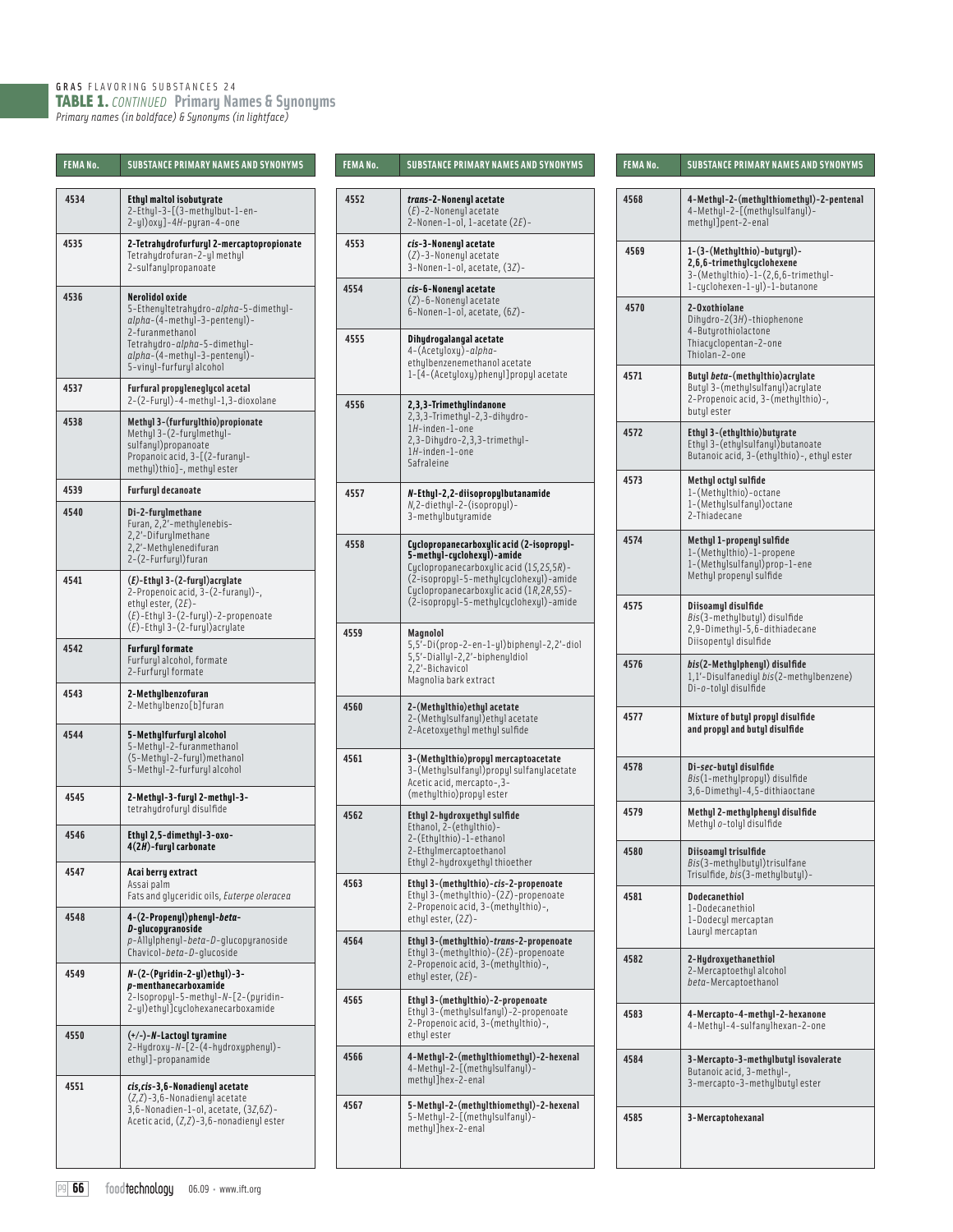GRAS FLAVORING SUBSTANCES 24 TABLE 1. *CONTINUED* **Primary Names & Synonyms** *Primary names (in boldface) & Synonyms (in lightface)*

| <b>FEMANo.</b> | <b>SUBSTANCE PRIMARY NAMES AND SYNONYMS</b>                                                                                                                                                                                  |
|----------------|------------------------------------------------------------------------------------------------------------------------------------------------------------------------------------------------------------------------------|
| 4586           | <b>Methyl isobutanethioate</b><br>S-Methyl 2-methylpropanethioate<br>Propanethioic acid, 2-methyl-,<br>S-methyl ester                                                                                                        |
| 4587           | 3-Mercaptopropionic acid<br>3-Mercaptopropanoic acid<br>beta-Mercaptopropionic acid                                                                                                                                          |
| 4588           | 2-Ethylhexyl 3-mercaptopropionate<br>Propanoic acid, 3-mercapto-,<br>2-ethylhexyl ester<br>2-Ethylhexyl 3-mercaptopropanoate<br>2-Ethylhexyl beta-mercaptopropionate<br>3-Mercaptopropionic acid 2-ethylhexyl ester          |
| 4589           | <b>Butanal dibenzyl thioacetal</b><br>1,1'-[Butane-1,1-diyl-<br>bis(sulfanediylmethanediyl)]dibenzene<br>Butyraldehyde, dibenzyl mercaptal                                                                                   |
| 4590           | Methional diethyl acetal<br>1,1-Diethoxy-3-(methylsulfanyl)propane<br>Propane, 1,1-diethoxy-3-(methylthio)                                                                                                                   |
| 4591           | Ethyl linalyl ether<br>Linalool ethyl ether<br>3-Ethoxy-3,7-dimethyl-1,6-octadiene<br>3,7-Dimethylocta-1,6-dien-3-yl ethyl ether                                                                                             |
| 4592           | Myrcenyl methyl ether<br>7-Methoxy-7-methyl-3-<br>methylidene-oct-1-ene                                                                                                                                                      |
| 4593           | Linalool oxide pyranoid<br>6-Ethenyltetrahydro-2,2,6-<br>trimethyl-2H-pyran-3-ol<br>6-Ethenyl-2,2,6-trimethyltetrahydro-<br>$2H$ -pyran-3-ol<br>2,2,6-Trimethyl-6-vinyltetrahydro-<br>2H-pyran-3-ol                          |
| 4594           | 2-Hydroxy-5-methylacetophenone<br>1-(2-Hydroxy-5-methylphenyl) ethanone<br>2-Acetyl-4-methylphenol<br>o-Acetyl-p-cresol                                                                                                      |
| 4595           | 2-Phenylpropanal propyleneglycol acetal<br>4-Methyl-2-(1-phenylethyl)-1,3-dioxolane                                                                                                                                          |
| 4596           | Cinnamaldehyde propyleneglycol acetal<br>4-Methyl-2-(2-phenylethenyl)-<br>1,3-dioxolane<br>4-Methyl-2-styryl-1,3-dioxolane                                                                                                   |
| 4597           | Ethyl alpha-acetylcinnamate<br>Ethyl 2-benzylidene-3-oxobutanoate<br>Butanoic acid, 3-oxo-2-<br>(phenylmethylene) -, ethyl ester                                                                                             |
| 4598           | Ethyl 2-hydroxy-3-phenylpropionate<br>Ethyl-2-hydroxy-3-phenylpropanoate<br>Benzenepropanoic acid, alpha-<br>hydroxy-, ethyl ester                                                                                           |
| 4599           | 3-(3,4-Methylenedioxyphenyl)-<br>2-methylpropanal<br>alpha-Methyl-3,4-(methylenedioxy)<br>hydrocinnamaldehyde<br>2-Methyl-3-(3,4-methyenedioxyphenyl)<br>propanal<br>2-Methyl-3-(3,4-methyenedioxyphenyl)<br>propionaldehyde |

| FEMANo. | <b>SUBSTANCE PRIMARY NAMES AND SYNONYMS</b>                                                                                                                                                                                                                                                     |
|---------|-------------------------------------------------------------------------------------------------------------------------------------------------------------------------------------------------------------------------------------------------------------------------------------------------|
| 4600    | Trehalose, dihudrate<br>alpha-D-Glucopyranosyl-alpha-<br>D-glucopyranoside, dihydrate<br>2-(Hydroxymethyl)-6-[3,4,5-trihydroxy-<br>6-(hydroxymethyl)oxan-2-yl]<br>oxyoxane-3,4,5-triol, dihydrate<br>alpha, alpha-Trehalose<br>alpha-D-Trehalose<br>$D-(+)$ -Trehalose<br>D-Trehalose<br>Mucose |
| 4601    | Rebaudioside A                                                                                                                                                                                                                                                                                  |
| 4602    | N-(2-Hydroxyethyl)-2,3-dimethyl-<br>2-isopropulbutanamide<br>N-(2-Hydroxyethyl)-2,3-dimethyl-<br>2-(1-methylethyl) butanamide<br>N-(2-Hydroxyethyl)-2-isopropyl-<br>2,3-dimethylbutanamide                                                                                                      |
| 4603    | N-(1,1-dimethyl-2-hydroxyethyl)-<br>2,2-diethylbutanamide<br>2,2-Diethyl-N-(2-hydroxy-1,1-<br>dimethylethyl) butanamide                                                                                                                                                                         |
| 4604    | Dimenthyl glutarate<br>Pentanedioic acid, bis[5-methul-2-<br>(1-methylethyl)cyclohexyl] ester<br>Glutaric acid, $di-(p-menth-3-yl)$ ester                                                                                                                                                       |
| 4605    | trans-3-Nonen-1-ol<br>$(E)$ -3-Nonen-1-ol                                                                                                                                                                                                                                                       |
| 4606    | 4-Formul-2-methoxuphenul2-<br>hydroxypropanoate<br>Vanillyl lactate                                                                                                                                                                                                                             |
| 4607    | <b>Guaiacol butyrate</b><br>Butanoic acid, 2-methoxyphenyl ester<br>Butyric acid, o-methoxyphenyl ester<br>2-Methoxyphenyl butyrate                                                                                                                                                             |
| 4608    | <b>Guaiacol isobutyrate</b><br>2-Methoxyphenyl-2-methyl propanoate<br>Propanoic acid, 2-methul-,<br>2-methoxyphenyl ester                                                                                                                                                                       |
| 4609    | Guaiacol propionate<br>Propionic acid, o-methoxyphenyl propionate<br>Phenol, o-methoxy-, propionate<br>2-Methoxuphenul propionate                                                                                                                                                               |
| 4610    | Ethyl 5-hydroxyoctanoate                                                                                                                                                                                                                                                                        |
| 4611    | Isopropylideneglyceryl 5-hydroxydecanoate<br>5-Hydroxydecanoic acid, glycerol acetone<br>ketal ester<br>Decanoic acid, 5-hydroxy-, (2,2-dimethyl-<br>1,3-dioxolan-4-yl)methyl ester                                                                                                             |
| 4612    | 2-Ethyl-2-hexenal<br>2-Ethylhexenal                                                                                                                                                                                                                                                             |
| 4613    | Ethyl 2-hexenoate<br>2-Hexenoic acid, ethyl ester                                                                                                                                                                                                                                               |
| 4614    | <b>Propyl sorbate</b><br>trans, trans-2, 4-Hexadienoic<br>acid, propul ester<br>2,4-Hexadienoic acid, propyl ester, (E,E)-                                                                                                                                                                      |
| 4615    | cis-2-Octenol<br>cis-2-Octen-1-ol<br>$(Z) - 2 - 0$ cten-1-ol                                                                                                                                                                                                                                    |
| 4616    | 2-Hexylidenehexanal<br>2-Butyl-2-octenal                                                                                                                                                                                                                                                        |

| FEMA No. | <b>SUBSTANCE PRIMARY NAMES AND SYNONYMS</b>                                                                                                        |
|----------|----------------------------------------------------------------------------------------------------------------------------------------------------|
| 4617     | trans-2-Tridecenol<br>trans-2-Tridecen-1-ol<br>$(E)$ -2-Tridecen-1-ol                                                                              |
| 4618     | 2-Phenoxyethyl propionate<br>2-Phenoxyethyl propanoate                                                                                             |
| 4619     | Propyl 4-tert-butylphenylacetate                                                                                                                   |
| 4620     | 2-Phenoxyethanol<br>beta-Phenoxyethanol<br>1-Hydroxy-2-phenoxyethane<br>Ethylene glycol monophenyl ether                                           |
| 4621     | Phenyl butyrate<br>Butanoic acid, phenyl ester<br>Butyric acid, phenyl ester<br>Phenyl butanoate                                                   |
| 4622     | Piperonal propyleneglycol acetal<br>4-(4-Methyl-1,3-dioxolan-<br>2-yl)-1,3-benzodioxole<br>4-Methyl-2-(3,4-methylenedioxyphenyl)-<br>1.3-dioxolane |
| 4623     | <b>Benzyl levulinate</b><br>Benzyl 4-oxopentanoate<br>Pentanoic acid, 4-oxo-, phenylmethyl ester                                                   |
| 4624     | 4-Methylbenzyl alcohol<br>p-Methulbenzul alcohol<br>4-(Hydroxymethyl) toluene<br>$p$ -Tolualcohol                                                  |
| 4625     | Phenylacetaldehyde diethyl acetal<br>(2,2-Diethoxyethyl) benzene<br>1,1-Diethoxy-2-phenylethane<br>Benzeneacetaldehyde, diethyl acetal             |
| 4626     | <b>Benzyl nonanoate</b><br>Nonanoic acid, phenylmethyl ester<br>Nonanoic acid, benzyl ester                                                        |
| 4627     | Anisaldehyde propyleneglycol acetal<br>2-(4-Methoxyphenyl)-4-<br>methyl-1,3-dioxolane<br>2-(p-Methoxyphenyl)-4-<br>methyl-1,3-dioxolane            |
| 4628     | 4-Methylbenzaldehyde<br>propyleneglycol acetal<br>4-Methyl-2-(4-methylphenyl)-<br>1,3-dioxolane<br>4-Methyl-2-p-tolyl-1,3-dioxolane                |
| 4629     | Phenylacetaldehyde propyleneglycol acetal<br>4-Methyl-2-(phenylmethyl)-1,3-dioxolane<br>2-Benzyl-4-methyl-1,3-dioxolane                            |
| 4630     | 2-Ethylhexyl benzoate<br>2-Ethyl-1-hexanol benzoate<br>Ethylhexyl benzoate<br>Benzoic acid, 2-ethylhexyl ester<br>1-Hexanol, 2-ethyl-, benzoate    |
| 4631     | 2-Ethyl-3-methylthiopyrazine<br>2-(Ethyl-3-(methylsulfanyl)pyrazine<br>2-(Methylthio)-3-ethylpyrazine                                              |
| 4632     | 2-Ethoxy-3-isopropylpyrazine<br>2-Ethoxy-3-(1-methylethyl) pyrazine                                                                                |
| 4633     | 2-Ethoxy-3-ethylpyrazine                                                                                                                           |
| 4634     | Butyl <i>beta</i> -naphthyl ether<br>2-Butoxynaphthalene<br><i>beta</i> -Naphthol butyl ether                                                      |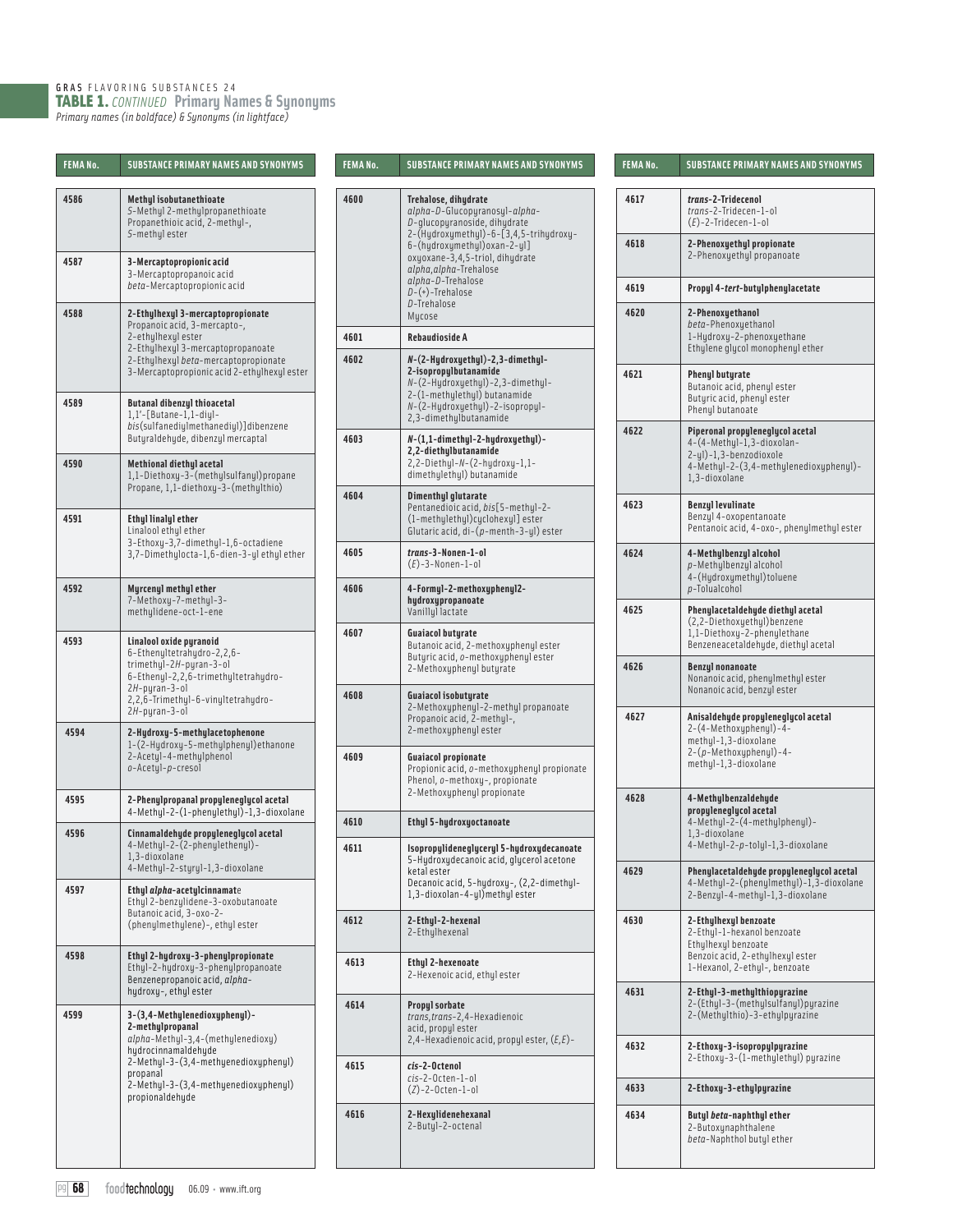GRAS FLAVORING SUBSTANCES 24 TABLE 1. *CONTINUED* **Primary Names & Synonyms** *Primary names (in boldface) & Synonyms (in lightface)*

| FEMA NO. | SUBSIANLE PKIMAKY NAMES AND SYNUNYMS                                                                                                                                                                                                                                                       |
|----------|--------------------------------------------------------------------------------------------------------------------------------------------------------------------------------------------------------------------------------------------------------------------------------------------|
| 4635     | Isoamyl phenethyl ether<br>Phenethyl isoamyl ether<br>2-Phenylethyl isoamyl ether<br>[2-(3-Methylbutoxy)ethyl] benzene                                                                                                                                                                     |
| 4636     | 2-Acetyl-4-isopropenylpyridine<br>$[4-(1-Methy]etheny]$ )-2-<br>pyridinyl]ethanone                                                                                                                                                                                                         |
| 4637     | 4-Acetyl-2-isopropenylpyridine<br>[2-(1-Methulethenul)-4-<br>puridinul]ethanone                                                                                                                                                                                                            |
| 4638     | 2-Acetyl-4-isopropylpyridine<br>[4-(1-Methylethyl)-2-pyridinyl]ethanone                                                                                                                                                                                                                    |
| 4639     | 2-Methoxypyridine                                                                                                                                                                                                                                                                          |
| 4640     | 6-Methoxyquinoline                                                                                                                                                                                                                                                                         |
| 4641     | 2-Pentylthiazole<br>2-n-Amylthiazole                                                                                                                                                                                                                                                       |
| 4642     | 2-Thienylmethanol<br>2-Thiophenemethanol<br>(Thiophen-2-yl)methanol<br>2-(Hydroxymethyl) thiophene                                                                                                                                                                                         |
| 4643     | 2-Acetyl-5-methylthiophene<br>(5-Methyl-2-thienyl) ethanone                                                                                                                                                                                                                                |
| 4644     | 4-Methyl-3-thiazoline<br>4-Methyl-2,5-dihydrothiazole                                                                                                                                                                                                                                      |
| 4645     | 3,4-Dimethylthiophene                                                                                                                                                                                                                                                                      |
| 4646     | 1-(2-Thienyl)ethanethiol<br>2-(1-Mercaptoethyl)thiophene<br>(Thiophen-2-yl) ethanethiol                                                                                                                                                                                                    |
| 4647     | 4,5-Dimethyl-2-isobutylthiazole<br>4,5-Dimethyl-2-(2-methylpropyl)thiazole<br>2-Isobutyl-4,5-dimethylthiazole                                                                                                                                                                              |
| 4648     | Cyclotene butyrate<br>2-Methyl-5-oxopent-1-en-1-yl butanoate<br>Butanoic acid, 2-methyl-5-oxo-<br>1-cyclopenten-1-ylester<br>Butyric acid, 2-methyl-5-oxo-1-<br>cyclopenten-1-ylester                                                                                                      |
| 4649     | 3-(Methylthio)propylamine<br>3-(Methylthio)-1-propanamine<br>1-Amino-3-(methylthio)propane<br>3-(Methylmercapto)propylamine<br>3-(Methylsulfanyl)propylamine<br>3-Aminopropyl methyl sulfide                                                                                               |
| 4650     | 4-Methyl-cis-2-pentene<br>cis-1-Isopropylpropene<br>4-Methyl-(2Z)-pentene<br>(Z)-4-Methyl-2-pentene                                                                                                                                                                                        |
| 4651     | 1-Nonene<br>alpha-Nonene                                                                                                                                                                                                                                                                   |
| 4652     | 1,3,5,7-Undecatetraene                                                                                                                                                                                                                                                                     |
| 4653     | Ethyl alpha-ethyl-beta-methyl-<br>beta-phenylglycidate<br>Ethyl trans-2-ethyl-3-methyl-3-<br>phenyloxirane-2-carboxylate<br>Oxiranecarboxulic acid, 2-ethul-3-<br>methyl-3-phenyl-, ethyl ester, trans-<br>Hydrocinnamic acid, alpha, beta-epoxy-<br>alpha-ethyl-beta-methyl-, ethyl ester |

| FEMANo.      | <b>SUBSTANCE PRIMARY NAMES AND SYNONYMS</b>                                                                                                                                                                                                                                                | FEMANo. | <b>SUBSTANCE PRIMARY NAMES AND SYNONYMS</b>                                                                                                                                                                                         |
|--------------|--------------------------------------------------------------------------------------------------------------------------------------------------------------------------------------------------------------------------------------------------------------------------------------------|---------|-------------------------------------------------------------------------------------------------------------------------------------------------------------------------------------------------------------------------------------|
| 4635         | Isoamyl phenethyl ether<br>Phenethyl isoamyl ether<br>2-Phenulethul isoamul ether<br>[2-(3-Methylbutoxy)ethyl] benzene                                                                                                                                                                     | 4654    | Methyl beta-phenylglycidate<br>Methyl-3-phenyloxirane-2-carboxylate<br>$(+/-)$ -Methyl 2,3-epoxycinnamate<br>Glucidic acid, 3-phenul-, methul ester                                                                                 |
| 4636         | 2-Acetyl-4-isopropenylpyridine<br>$[4-(1-Methy]etheny]$ -2-<br>pyridinyl]ethanone                                                                                                                                                                                                          | 4655    | d-8-p-Menthene-1,2-epoxide<br>D-1,2-Epoxylimonene<br>D-Limonene 1,2-epoxide<br>$(4R) - 1 - Methyl - 4 - (prop - 1 - en - 2 -$<br>ul)-7-oxabicuclo[4.1.0]heptane                                                                     |
| 4637<br>4638 | 4-Acetyl-2-isopropenylpyridine<br>[2-(1-Methulethenul)-4-<br>pyridinyl]ethanone<br>2-Acetyl-4-isopropylpyridine                                                                                                                                                                            | 4656    | L-8-p-Menthene-1,2-epoxide<br>L-1,2-Epoxylimonene<br>L-Limonene 1,2-epoxide<br>$(45) - 1 - \text{Methul} - 4 - (\text{prop} - 1 - \text{en} - 2 -$                                                                                  |
|              | [4-(1-Methylethyl)-2-pyridinyl]ethanone                                                                                                                                                                                                                                                    |         | yl)-7-oxabicyclo[4.1.0]heptane                                                                                                                                                                                                      |
| 4639         | 2-Methoxypyridine                                                                                                                                                                                                                                                                          | 4657    | 2,3-Epoxyoctanal<br>3-Pentyl oxirane-2-carboxaldehyde                                                                                                                                                                               |
| 4640<br>4641 | 6-Methoxyquinoline<br>2-Pentylthiazole                                                                                                                                                                                                                                                     | 4658    | 2,3-Epoxyheptanal<br>3-Butul oxirane-2-carboxaldehude                                                                                                                                                                               |
| 4642         | 2-n-Amylthiazole<br>2-Thienylmethanol<br>2-Thiophenemethanol<br>(Thiophen-2-yl)methanol                                                                                                                                                                                                    | 4659    | 2,3-Epoxydecanal<br>3-Heptul oxirane-2-carboxaldehude                                                                                                                                                                               |
| 4643<br>4644 | 2-(Hydroxymethyl) thiophene<br>2-Acetyl-5-methylthiophene<br>(5-Methyl-2-thienyl) ethanone<br>4-Methyl-3-thiazoline                                                                                                                                                                        | 4660    | Hydroxy(4-hydroxy-3-<br>methoxuphenul) acetic acid<br>alpha-4-Dihydroxy-3-<br>methoxybenzeneacetic acid<br>(4-Hydroxy-3-methoxyphenyl) glycolic acid<br>3-Methoxu-4-                                                                |
|              | 4-Methyl-2,5-dihydrothiazole                                                                                                                                                                                                                                                               |         | hydroxyphenylhydroxyacetic acid<br>(+/-)-Vanilmandelic acid<br>(+/-)-4-Hydroxy-3-methoxymandelic acid                                                                                                                               |
| 4645<br>4646 | 3,4-Dimethylthiophene<br>1-(2-Thienyl) ethanethiol<br>2-(1-Mercaptoethyl)thiophene<br>(Thiophen-2-yl) ethanethiol                                                                                                                                                                          | 4661    | 4-Hydroxy-4-(3-hydroxy-1-butenyl)-<br>3,5,5-trimethyl-2-cyclohexen-1-one<br>4-(1-Hydroxy-4-keto-2,6,6-trimethyl-<br>2-cyclohexen-1-yl)-3-buten-2-ol                                                                                 |
| 4647         | 4,5-Dimethyl-2-isobutylthiazole<br>4,5-Dimethyl-2-(2-methylpropyl)thiazole<br>2-Isobutyl-4,5-dimethylthiazole                                                                                                                                                                              | 4662    | $(+/-)$ -2,6,10,10-Tetramethyl-1-<br>oxaspiro[4.5]deca-2,6-dien-8-one<br>$(+/-)-8,9-Dehydrothe aspirone$                                                                                                                            |
| 4648         | Cyclotene butyrate<br>2-Methyl-5-oxopent-1-en-1-yl butanoate<br>Butanoic acid, 2-methyl-5-oxo-<br>1-cuclopenten-1-ul ester<br>Butyric acid, 2-methyl-5-oxo-1-<br>cyclopenten-1-yl ester                                                                                                    | 4663    | 4-(2-Butenylidene)-3,5,5-<br>trimethylcyclohex-2-en-1-one<br>$4-(2-Buten-1-ylidene)-3,5,5-$<br>trimethyl-2-cyclohexen-1-one<br>$(4E) - 4 - [(2E/Z) - Butenulidene] - 3,5,5 -$<br>trimethylcyclohex-2-en-1-one<br>Megastigmatrienone |
| 4649         | 3-(Methylthio)propylamine<br>3-(Methylthio)-1-propanamine<br>1-Amino-3-(methylthio)propane                                                                                                                                                                                                 | 4664    | Digeranyl ether<br>$1,1'-0$ xubis[3,7-dimethul- $(2E)$ -octadiene]<br>Bis(3,7-dimethul-2,6-octadienul) ether                                                                                                                        |
|              | 3-(Methylmercapto)propylamine<br>3-(Methylsulfanyl)propylamine<br>3-Aminopropyl methyl sulfide                                                                                                                                                                                             | 4665    | 1-(4-Hydroxy-3-methoxyphenyl)<br>decan-3-one<br>1-(4-Hydroxy-3-methoxyphenyl)-                                                                                                                                                      |
| 4650         | 4-Methyl-cis-2-pentene<br>cis-1-Isopropylpropene<br>4-Methyl-(2Z)-pentene<br>(Z)-4-Methyl-2-pentene                                                                                                                                                                                        |         | 3-decanone<br>Paradol<br>[6]-Paradol                                                                                                                                                                                                |
| 4651         | 1-Nonene<br>alpha-Nonene                                                                                                                                                                                                                                                                   | 4666    | <i>alpha-</i> Bisabolol<br>alpha-(-)-Bisabolol<br>(-)-alpha-Bisabolol<br>(-)-(1'5,25)-alpha-Bisabolol                                                                                                                               |
| 4652         | 1,3,5,7-Undecatetraene                                                                                                                                                                                                                                                                     |         | (-)-(45,85)-alpha-Bisabolol<br>5-Hepten-2-ol, 6-methyl-2-(4-                                                                                                                                                                        |
| 4653         | Ethyl alpha-ethyl-beta-methyl-<br>beta-phenylglycidate<br>Ethyl trans-2-ethyl-3-methyl-3-<br>phenyloxirane-2-carboxylate<br>Oxiranecarboxylic acid, 2-ethyl-3-<br>methyl-3-phenyl-, ethyl ester, trans-<br>Hydrocinnamic acid, alpha, beta-epoxy-<br>alpha-ethyl-beta-methyl-, ethyl ester |         | $method-3-cyclohexen-1-yl), (-) -$<br>$(2R)$ -6-Methyl-2- $[(1R)$ -4-methylcyclohex-<br>3-en-1-yl]hept-5-en-2-ol                                                                                                                    |

pg 70 foodtechnology 06.09 · www.ift.org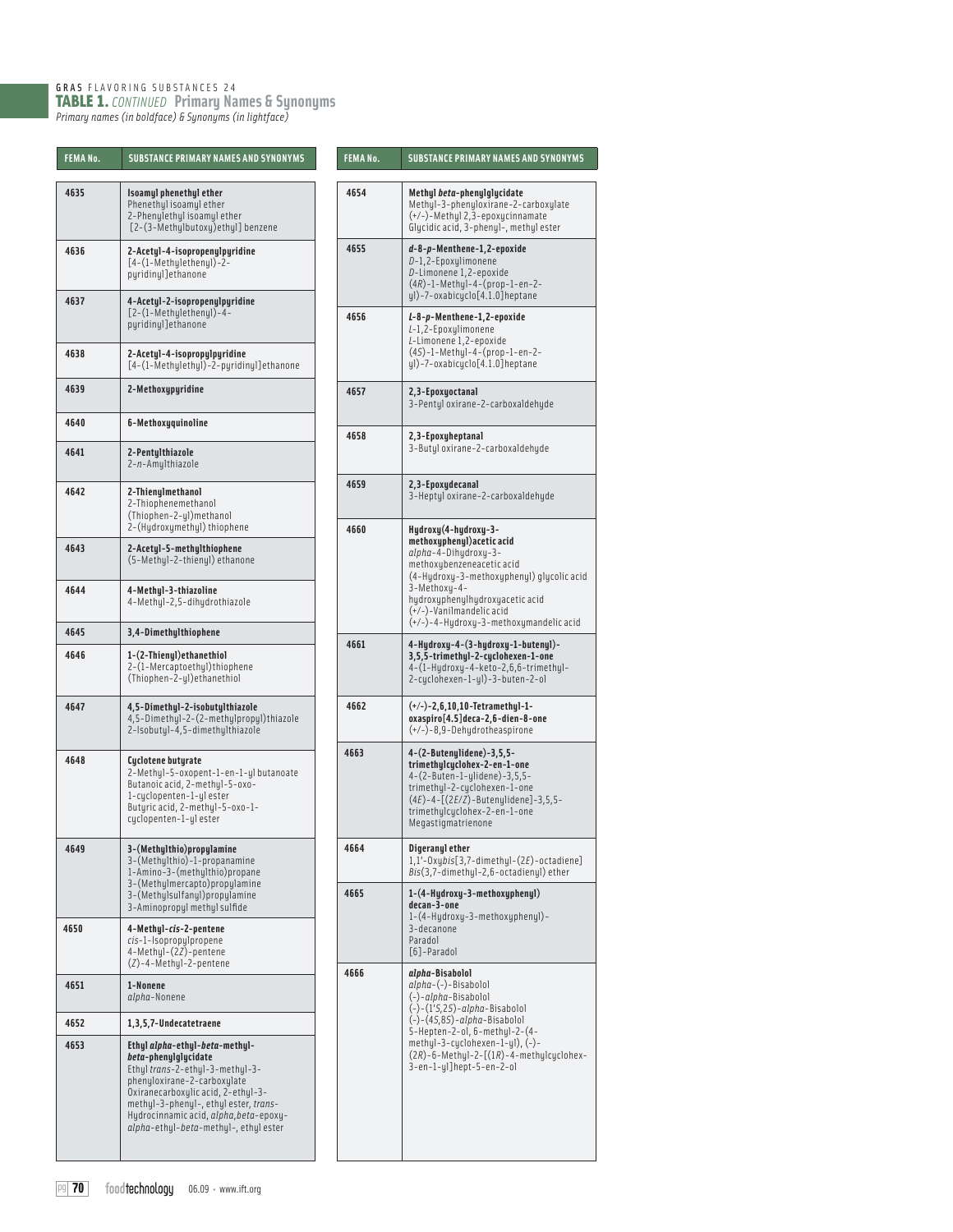GRAS FLAVORING SUBSTANCES 24 TABLE 2. **Average Usual Use Levels/Average Maximum Use Levels** *Average usual use levels (ppm)/average maximum use levels (ppm) for new FEMA GRAS fl avoring substances* 

*on which the FEMA Expert Panel based its judgments that the substances are generally recognized as safe (GRAS)* 

|                                    | 3,4-Dihydroxy-<br>benzoic acid | 3-Hydroxyben-<br>zoic acidt | $(+/-)$ -Acetal-<br>dehyde<br>ethyl isopropyl<br>acetal | $(+/-)-6$ -Methyl-<br>octanal | $5-Ethyl-2,3-$<br>dimethylpyr-<br>azine | 2-Hydroxy-<br>4-methoxy-<br>benzaldehyde | 3-(Methylthio)<br>propyl hexanoate | Sodium lauryl<br>sulfate | $beta-$<br>Angelica-<br>lactone | 7-Decen-4-olide   9-Decen-5-olide   8-Decen-5-olide |        |        |
|------------------------------------|--------------------------------|-----------------------------|---------------------------------------------------------|-------------------------------|-----------------------------------------|------------------------------------------|------------------------------------|--------------------------|---------------------------------|-----------------------------------------------------|--------|--------|
| Category                           | <b>FEMANo. 4430</b>            | 4431                        | 4432                                                    | 4433                          | 4434                                    | 4435                                     | 4436                               | 4437                     | 4438                            | 4439                                                | 4440   | 4441   |
| <b>Baked goods</b>                 |                                |                             |                                                         | 0.1/0.3                       | 3.1/6                                   | 10/100                                   | 1/5                                | 0.001/0.01               | 0.4/2                           | 0.3/3                                               | 50/250 | $1/10$ |
| <b>Beverages</b><br>(nonalcoholic) | 300/500                        | 300/500                     | 20/30                                                   | 0.1/0.3                       | 1.9/2.5                                 | 5/50                                     | 1/5                                |                          |                                 | 0.3/3                                               |        | 0.3/3  |
| <b>Beverages</b><br>(alcoholic)    |                                |                             | 20/30                                                   | 0.1/0.3                       | 0.3/1                                   | 20/50                                    | 2/10                               |                          |                                 | 0.5/5                                               |        |        |
| <b>Breakfast</b><br>cereal         |                                |                             |                                                         |                               |                                         | 10/100                                   | 1/5                                | 0.001/0.01               |                                 |                                                     |        |        |
| <b>Cheese</b>                      |                                |                             |                                                         | 0.1/0.3                       |                                         |                                          | 1/10                               | 0.001/0.01               |                                 |                                                     | 5/25   | 1/10   |
| Chewing gum                        | 500/2,000                      | 500/2,000                   |                                                         | 0.1/0.3                       |                                         | 20/100                                   | 5/20                               | 0.001/0.01               |                                 | 1/15                                                | 10/50  |        |
| Condiments/<br>relishes            |                                |                             |                                                         |                               |                                         |                                          | 1/10                               | 0.001/0.01               |                                 |                                                     |        |        |
| Confectionery<br>frostings         | 300/500                        | 300/500                     |                                                         | 0.1/0.3                       |                                         | 10/50                                    | 1/5                                | 0.001/0.01               |                                 | 0.3/3                                               |        |        |
| <b>Egg products</b>                |                                |                             |                                                         |                               |                                         |                                          |                                    |                          |                                 |                                                     |        |        |
| Fats/oils                          |                                |                             |                                                         | 0.1/0.5                       |                                         |                                          |                                    |                          |                                 |                                                     | 20/100 | 2/10   |
| <b>Fish products</b>               |                                |                             |                                                         | 0.1/0.5                       |                                         |                                          |                                    |                          |                                 |                                                     |        |        |
| Frozen dairy                       |                                |                             |                                                         | 0.1/0.3                       | 1.7/3.6                                 | 10/50                                    | 1/5                                |                          |                                 | 0.1/1                                               |        | 0.2/1  |
| <b>Fruitices</b>                   |                                |                             | 20/30                                                   | 0.1/0.3                       |                                         |                                          |                                    |                          |                                 | 0.1/1                                               |        |        |
| Gelatins/<br>puddings              |                                |                             |                                                         | 0.1/0.3                       | 1.1/2.3                                 | 10/50                                    | 1/5                                |                          |                                 | 1/3                                                 |        |        |
| Granulated<br>sugar                |                                |                             |                                                         | 0.1/0.3                       |                                         |                                          |                                    |                          |                                 |                                                     |        |        |
| Gravies                            |                                |                             |                                                         |                               |                                         |                                          |                                    | 0.001/0.01               |                                 |                                                     |        |        |
| Hard candy                         |                                |                             |                                                         | 0.1/0.3                       |                                         | 20/100                                   | 2/5                                |                          |                                 | 1/10                                                |        |        |
| <b>Imitation dairy</b>             |                                |                             |                                                         |                               |                                         |                                          |                                    | 0.001/0.01               |                                 | 0.1/1                                               |        |        |
| Instant<br>coffee/tea              |                                |                             | 20/30                                                   | 0.1/0.3                       |                                         | 10/25                                    |                                    | 0.001/0.01               |                                 |                                                     |        |        |
| Jams/jellies                       |                                |                             |                                                         | 0.1/0.3                       |                                         |                                          |                                    |                          |                                 | 0.3/3                                               |        |        |
| <b>Meat products</b>               |                                |                             |                                                         |                               | 2/4                                     |                                          | 1/5                                |                          | 0.4/2                           |                                                     |        |        |
| <b>Milk products</b>               |                                |                             |                                                         | 0.1/0.3                       |                                         | 10/50                                    |                                    |                          | 0.4/2                           | 0.2/2                                               | 5/25   | 1/10   |
| <b>Nut products</b>                |                                |                             |                                                         | 0.1/0.2                       |                                         |                                          |                                    |                          |                                 |                                                     |        |        |
| Other grains                       |                                |                             |                                                         |                               |                                         |                                          |                                    | 0.001/0.01               | 0.4/2                           |                                                     |        |        |
| Poultry<br>Processed               |                                |                             |                                                         | 0.1/0.3<br>0.1/0.3            |                                         |                                          |                                    |                          |                                 |                                                     |        |        |
| fruits<br>Processed<br>vegetables  |                                |                             |                                                         | 0.1/0.3                       |                                         |                                          | $1/10$                             |                          | 0.4/2                           |                                                     |        |        |
| Reconstituted<br>vegetables        |                                |                             |                                                         | 0.1/0.3                       |                                         |                                          | $1/10$                             |                          |                                 |                                                     |        |        |
| Seasonings/<br>flavors             |                                |                             |                                                         |                               |                                         | 100/1,000                                | 1/100                              | 0.001/0.1                | 1.5/7.5                         |                                                     |        |        |
| <b>Snack foods</b>                 |                                |                             |                                                         |                               |                                         |                                          | 2/10                               | 0.001/0.01               |                                 |                                                     |        | $1/10$ |
| Soft candy                         | 300/500                        | 300/500                     |                                                         | 0.1/0.3                       | 2.9/6                                   | 10/50                                    | 2/5                                |                          |                                 | 0.2/2                                               |        |        |
| Soups                              |                                |                             |                                                         |                               |                                         |                                          | $1/10$                             | 0.001/0.01               | 1/5                             |                                                     |        |        |
| Sugar<br>substitutes               |                                |                             |                                                         |                               |                                         |                                          |                                    | 0.001/0.01               |                                 |                                                     |        |        |
| <b>Sweet sauces</b>                |                                |                             |                                                         | 0.1/0.3                       |                                         | 10/50                                    | $1/5$                              | 0.001/0.01               |                                 | 0.3/3                                               |        |        |

pg 72 foodtechnology 06.09 · www.ift.org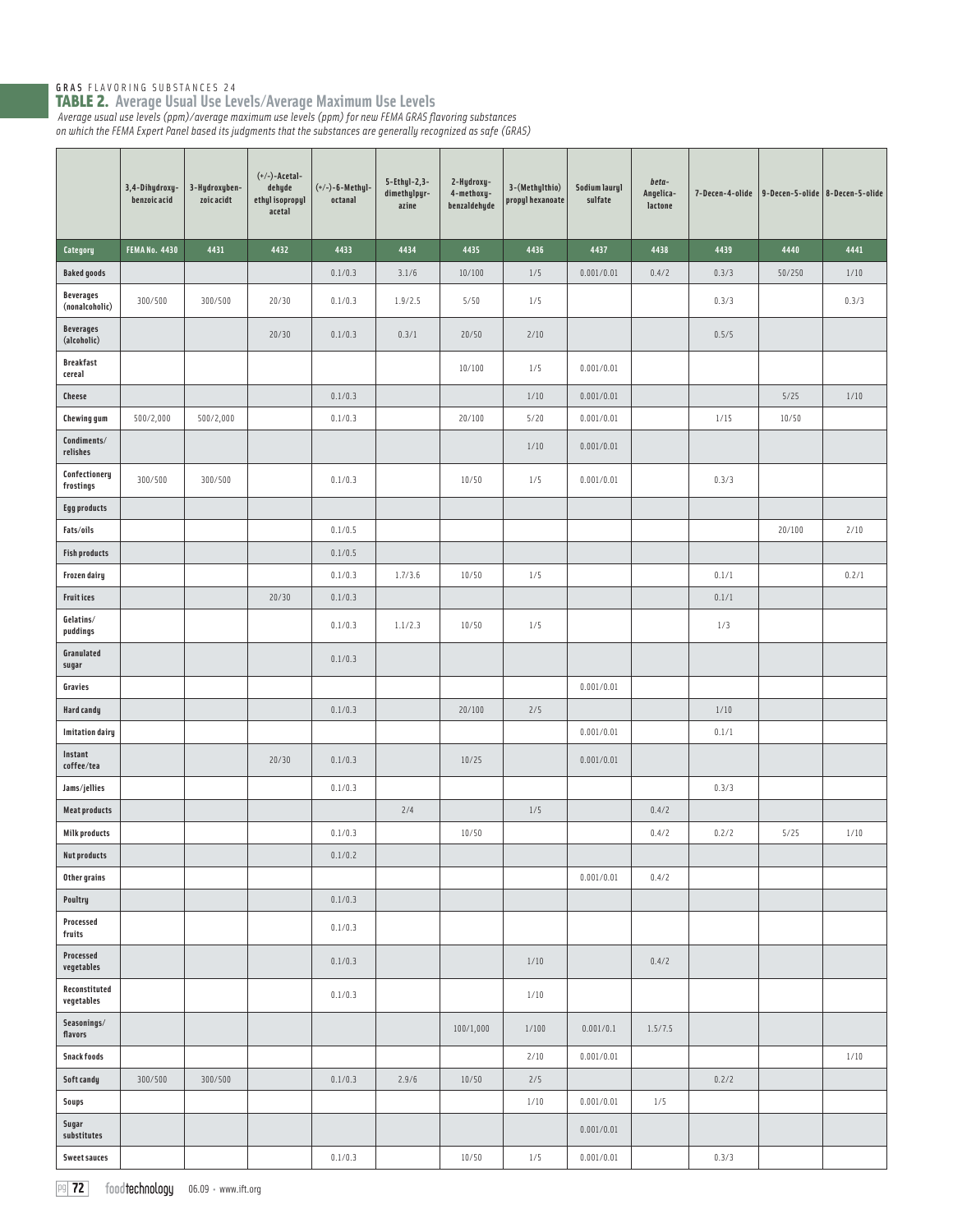|                                    | $6-(5(6)-$<br>Decenoyloxy)<br>decanoic acid | <b>Ethyl</b><br>5-acetoxyocta-<br>$\mathop{\mathtt{noate}}$ | Ethyl 5-<br>hydroxydeca-<br>noate | 9-Dodecen-<br>5-olide | gamma-<br>Octadeca-<br>lactone | $delta$ -<br>Octadeca-<br>lactone | 9-Tetradecen-<br>5-olide | Orin lactone | Methyl<br>3-hydroxybu-<br>tyrate | Methyl<br>3-acetoxy-2-<br>methylbutyrate | <b>Ethyl</b><br>2-acetylhexa-<br>$n$ oate | Ethyl<br>3-hydroxyocta-<br>$\mathop{\mathsf{noate}}$ |
|------------------------------------|---------------------------------------------|-------------------------------------------------------------|-----------------------------------|-----------------------|--------------------------------|-----------------------------------|--------------------------|--------------|----------------------------------|------------------------------------------|-------------------------------------------|------------------------------------------------------|
| Category                           | 4442                                        | 4443                                                        | 4444                              | 4445                  | 4446                           | 4447                              | 4448                     | 4449         | 4450                             | 4451                                     | 4452                                      | 4453                                                 |
| <b>Baked goods</b>                 |                                             |                                                             |                                   | 50/250                | 5/10                           | 0.5/3                             | 50/250                   |              |                                  |                                          | 5/50                                      |                                                      |
| <b>Beverages</b><br>(nonalcoholic) | 0.05/0.2                                    | 8/75                                                        | 1/10                              |                       |                                | 0.1/1                             |                          | 1/5          | 0.02/1                           | 1/5                                      | 1/10                                      | 0.05/0.2                                             |
| <b>Beverages</b><br>(alcoholic)    |                                             | 8/75                                                        | $1/10$                            |                       |                                | 0.1/1                             |                          | 2/10         |                                  | 0.5/2.5                                  |                                           | 0.0001/0.001                                         |
| <b>Breakfast</b><br>cereal         |                                             |                                                             |                                   |                       |                                |                                   |                          |              |                                  |                                          |                                           |                                                      |
| Cheese                             | 0.05/0.2                                    |                                                             |                                   | 5/25                  | $5/10$                         |                                   | $5/25$                   |              |                                  |                                          |                                           |                                                      |
| <b>Chewing gum</b>                 |                                             | 10/50                                                       | 5/50                              | 10/50                 |                                | 0.5/3                             | 10/50                    | 10/50        |                                  |                                          |                                           | 0.0001/0.001                                         |
| Condiments/<br>relishes            |                                             |                                                             |                                   |                       |                                |                                   |                          |              |                                  |                                          |                                           |                                                      |
| Confectionery<br>frostings         | 0.02/0.1                                    | 8/50                                                        |                                   |                       |                                |                                   |                          |              |                                  |                                          |                                           |                                                      |
| <b>Egg products</b>                |                                             |                                                             |                                   |                       |                                |                                   |                          |              |                                  |                                          |                                           |                                                      |
| Fats/oils                          | 0.02/0.1                                    |                                                             |                                   | 20/100                | 5/10                           |                                   | 20/100                   |              |                                  |                                          |                                           |                                                      |
| <b>Fish products</b>               |                                             |                                                             |                                   |                       |                                |                                   |                          |              |                                  |                                          |                                           |                                                      |
| Frozen dairy                       | 0.02/0.1                                    |                                                             |                                   |                       |                                | 0.1/1                             |                          |              |                                  |                                          |                                           |                                                      |
| <b>Fruitices</b>                   |                                             | 8/50                                                        |                                   |                       |                                |                                   |                          |              |                                  | $1/5$                                    |                                           |                                                      |
| Gelatins/<br>puddings              |                                             | 8/50                                                        |                                   |                       |                                |                                   |                          | 2/10         |                                  |                                          |                                           | 0.2/2                                                |
| Granulated<br>sugar                |                                             |                                                             |                                   |                       |                                |                                   |                          |              |                                  |                                          |                                           |                                                      |
| Gravies                            |                                             |                                                             |                                   |                       |                                | 0.1/3                             |                          |              |                                  |                                          |                                           |                                                      |
| Hard candy                         | 0.02/1                                      | 8/70                                                        | 5/50                              |                       |                                |                                   |                          | 4/20         | 0.06/1                           | $5/25$                                   | 5/50                                      |                                                      |
| <b>Imitation dairy</b>             | 0.02/1                                      |                                                             | 0.05/0.5                          |                       |                                |                                   |                          |              |                                  |                                          |                                           |                                                      |
| Instant<br>coffee/tea              |                                             |                                                             |                                   |                       |                                |                                   |                          |              |                                  |                                          |                                           |                                                      |
| Jams/jellies                       |                                             | 8/70                                                        |                                   |                       |                                |                                   |                          |              |                                  | 2/10                                     |                                           |                                                      |
| <b>Meat products</b>               |                                             |                                                             |                                   |                       |                                |                                   |                          |              |                                  |                                          |                                           |                                                      |
| <b>Milk products</b>               | 0.02/1                                      |                                                             | 0.05/0.5                          | 5/25                  | 5/10                           | 0.1/3                             | $5/25$                   |              |                                  |                                          |                                           |                                                      |
| <b>Nut products</b>                |                                             |                                                             |                                   |                       |                                |                                   |                          |              |                                  |                                          |                                           |                                                      |
| Other grains                       |                                             |                                                             |                                   |                       |                                |                                   |                          |              |                                  |                                          |                                           |                                                      |
| Poultry<br>Processed<br>fruits     |                                             |                                                             |                                   |                       |                                |                                   |                          |              |                                  |                                          |                                           |                                                      |
| Processed<br>vegetables            |                                             |                                                             |                                   |                       |                                |                                   |                          |              |                                  |                                          |                                           |                                                      |
| Reconstituted<br>vegetables        |                                             |                                                             |                                   |                       |                                |                                   |                          |              |                                  |                                          |                                           |                                                      |
| Seasonings/<br>flavors             |                                             |                                                             |                                   |                       |                                |                                   |                          |              |                                  |                                          |                                           |                                                      |
| <b>Snack foods</b>                 |                                             |                                                             |                                   |                       | $5/10$                         |                                   |                          |              |                                  |                                          |                                           |                                                      |
| Soft candy                         | 0.02/1                                      | 8/100                                                       | $5/50$                            |                       |                                |                                   |                          |              |                                  |                                          |                                           |                                                      |
| Soups                              |                                             |                                                             |                                   |                       |                                | 0.1/1                             |                          |              |                                  |                                          |                                           |                                                      |
| Sugar<br>substitutes               |                                             |                                                             |                                   |                       |                                |                                   |                          |              |                                  |                                          |                                           |                                                      |
| <b>Sweet sauces</b>                |                                             |                                                             |                                   |                       |                                |                                   |                          |              |                                  |                                          |                                           |                                                      |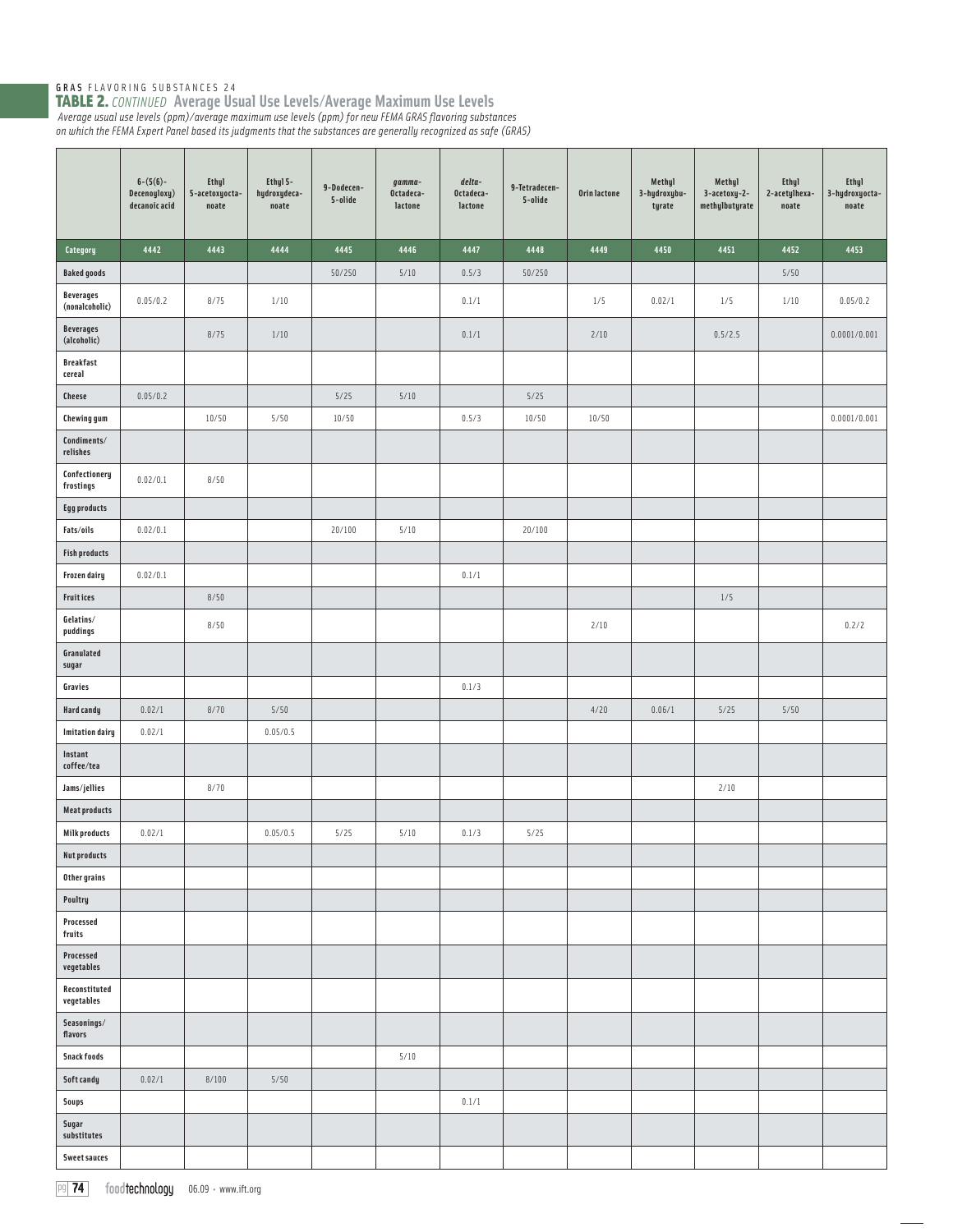|                                    | Methyl<br>3-acetoxyocta-<br>noate | $5-$      | $5-$<br>Oxooctanoic acid   Oxodecanoic acid | <b>Ethyl</b><br>5-oxodecanoate | 5-Oxododeca-<br>noic acid | <b>Ethyl</b><br>2-acetylocta-<br>noate | $2-0x0-3-ethyl-$<br>4-butanolide | 3-Isopropenyl-<br>6-oxoheptanoic<br>acid | Hydroxyacetone | 1-Hydroxy-<br>4-methyl-2-<br>pentanone | Propyleneglycol<br>diacetate | Propyleneglycol<br>dipropionate |
|------------------------------------|-----------------------------------|-----------|---------------------------------------------|--------------------------------|---------------------------|----------------------------------------|----------------------------------|------------------------------------------|----------------|----------------------------------------|------------------------------|---------------------------------|
| Category                           | 4454                              | 4455      | 4456                                        | 4457                           | 4458                      | 4459                                   | 4460                             | 4461                                     | 4462           | 4463                                   | 4464                         | 4465                            |
| <b>Baked goods</b>                 |                                   |           |                                             | 4/8                            |                           | 5/50                                   |                                  |                                          | 0.002/1.5      | $1/5$                                  | 4/9                          | 3/7                             |
| <b>Beverages</b><br>(nonalcoholic) | 1/5                               |           |                                             |                                |                           | 4/10                                   |                                  |                                          | 2/10           |                                        | 1/1.5                        | 10/50                           |
| <b>Beverages</b><br>(alcoholic)    | 0.5/2.5                           |           |                                             |                                |                           | 0.5/10                                 |                                  |                                          | 4/20           |                                        |                              |                                 |
| <b>Breakfast</b><br>cereal         |                                   |           |                                             |                                |                           |                                        |                                  |                                          |                |                                        |                              |                                 |
| Cheese                             |                                   |           |                                             |                                |                           |                                        |                                  |                                          |                |                                        |                              |                                 |
| <b>Chewing gum</b>                 |                                   |           |                                             |                                |                           | 50/500                                 |                                  | 0.1/0.5                                  |                |                                        | 10/250                       | 50/250                          |
| Condiments/<br>relishes            |                                   |           |                                             |                                |                           |                                        |                                  |                                          | 0.001/0.8      | $1/5$                                  |                              |                                 |
| Confectionery<br>frostings         |                                   |           |                                             |                                |                           | 1/5                                    |                                  | 0.05/0.25                                | 0.002/1.5      |                                        |                              |                                 |
| <b>Egg products</b>                |                                   |           |                                             | 2/4                            |                           |                                        |                                  |                                          |                |                                        |                              |                                 |
| Fats/oils                          |                                   |           |                                             | 20/50                          |                           | 5/50                                   | 10/20                            |                                          |                |                                        |                              | 10/50                           |
| <b>Fish products</b>               |                                   |           |                                             |                                |                           |                                        |                                  |                                          |                |                                        |                              |                                 |
| Frozen dairy                       |                                   |           |                                             | 4/6                            |                           | 0.5/5                                  |                                  |                                          |                |                                        | 1/2                          | 10/50                           |
| Fruit ices                         | 1/5                               |           |                                             |                                |                           | $4/5$                                  |                                  |                                          |                |                                        | $1/2$                        |                                 |
| Gelatins/<br>puddings              |                                   |           |                                             |                                |                           | 0.7/7                                  |                                  |                                          | 4/20           |                                        |                              |                                 |
| Granulated<br>sugar                |                                   |           |                                             |                                |                           |                                        |                                  |                                          |                |                                        |                              |                                 |
| Gravies                            |                                   |           |                                             | 2/4                            |                           |                                        |                                  |                                          |                |                                        |                              |                                 |
| Hard candy                         | 5/25                              |           |                                             | 2/4                            |                           | 5/50                                   |                                  | 0.05/0.25                                | 0.002/1.5      |                                        | 0.4/50                       | 10/50                           |
| <b>Imitation dairy</b>             |                                   | 0.01/0.05 | 0.01/0.05                                   | 20/30                          | 0.01/0.05                 |                                        |                                  |                                          |                |                                        |                              |                                 |
| Instant<br>coffee/tea              |                                   |           |                                             |                                |                           |                                        |                                  |                                          | 10/50          |                                        |                              |                                 |
| Jams/jellies                       | 2/10                              |           |                                             |                                |                           |                                        |                                  |                                          | 0.001/0.8      |                                        |                              |                                 |
| <b>Meat products</b>               |                                   |           |                                             |                                |                           |                                        |                                  |                                          |                |                                        |                              |                                 |
| <b>Milk products</b>               |                                   | 0.01/0.05 | 0.01/0.05                                   | 15/30                          | 0.01/0.05                 | 0.7/7                                  |                                  |                                          |                |                                        |                              |                                 |
| <b>Nut products</b>                |                                   |           |                                             |                                |                           |                                        |                                  |                                          |                |                                        |                              |                                 |
| Other grains                       |                                   |           |                                             |                                |                           |                                        |                                  |                                          |                |                                        |                              |                                 |
| Poultry<br>Processed               |                                   |           |                                             |                                |                           |                                        |                                  |                                          |                |                                        |                              |                                 |
| fruits<br>Processed<br>vegetables  |                                   |           |                                             |                                |                           |                                        |                                  |                                          |                |                                        |                              |                                 |
| Reconstituted<br>Vegetables        |                                   |           |                                             |                                |                           |                                        |                                  |                                          |                |                                        |                              |                                 |
| Seasonings/<br>flavors             |                                   |           |                                             |                                |                           |                                        |                                  |                                          | 0.002/1.5      | 0.5/2.5                                |                              |                                 |
| <b>Snack foods</b>                 |                                   |           |                                             | 2/4                            |                           |                                        |                                  |                                          |                | 0.5/2.5                                |                              |                                 |
| Soft candy                         |                                   |           |                                             |                                |                           | 0.3/5                                  |                                  | 0.1/0.5                                  | 10/50          |                                        |                              |                                 |
| Soups                              |                                   |           |                                             |                                |                           |                                        |                                  |                                          | 0.0004/0.3     |                                        |                              |                                 |
| Sugar                              |                                   |           |                                             |                                |                           |                                        |                                  |                                          |                |                                        |                              |                                 |
| substitutes                        |                                   |           |                                             |                                |                           |                                        |                                  |                                          |                |                                        |                              |                                 |
| <b>Sweet sauces</b>                |                                   |           |                                             |                                |                           |                                        |                                  |                                          | 0.001/0.8      |                                        |                              |                                 |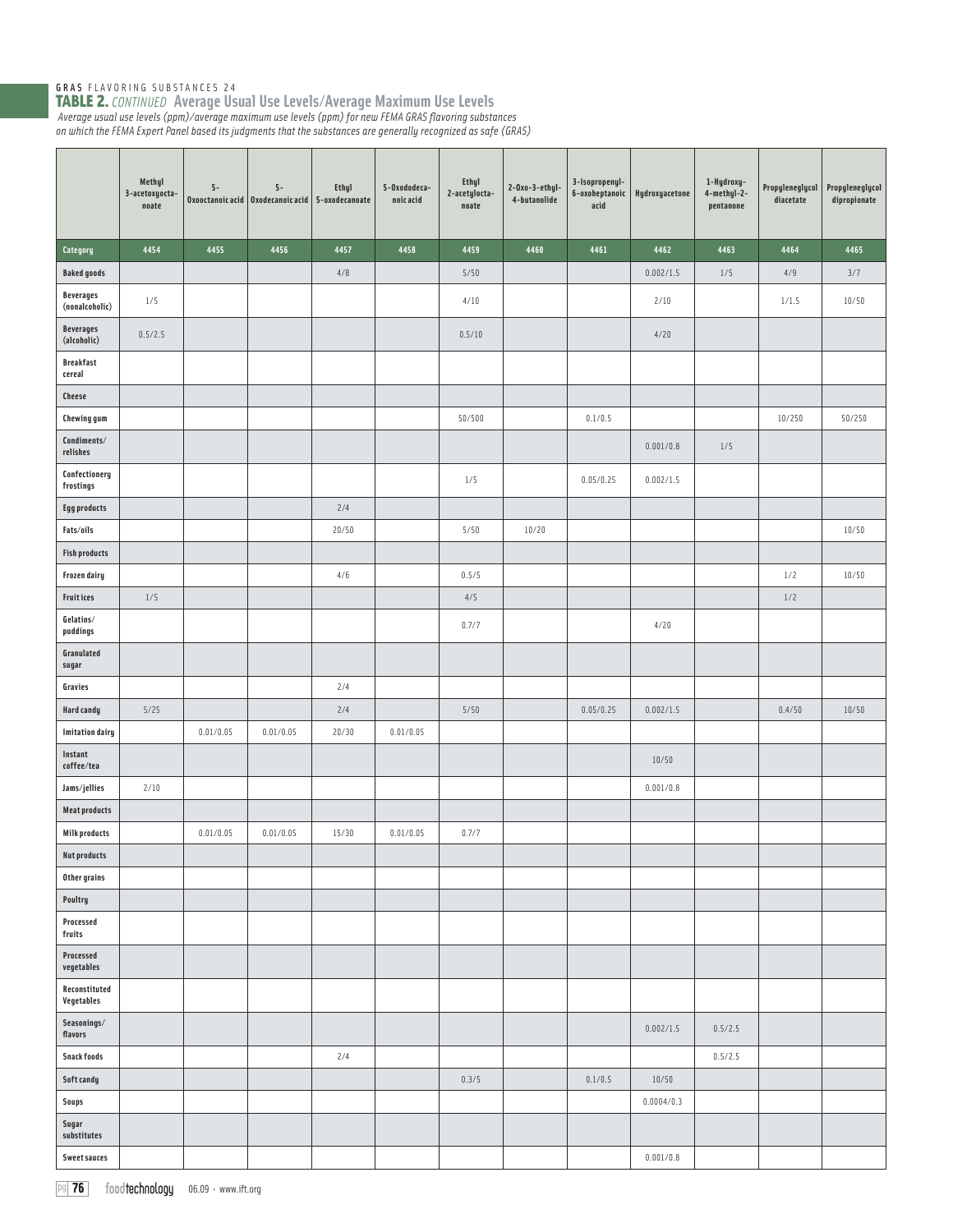|                                    | Propylene-<br>glycol dibutyrate | Propylene-<br>glycol mono-2-<br>methylbutyrate | Propylene-<br>glycol di-2-<br>methylbutyrate | Propylene-<br>glycol mono-<br>hexanoate | Propyleneglycol<br>dihexanoate | Propyleneglycol<br>dioctanoate | Dimethyl<br>adipate | Dipropyl<br>adipate | Diisopropyl<br>adipate | Diisobutyl<br>adipate | Dioctyl<br>adipate | Ethyl<br>acetoacetate<br>ethylene<br>glycol ketal |
|------------------------------------|---------------------------------|------------------------------------------------|----------------------------------------------|-----------------------------------------|--------------------------------|--------------------------------|---------------------|---------------------|------------------------|-----------------------|--------------------|---------------------------------------------------|
| Category                           | 4466                            | 4467                                           | 4468                                         | 4469                                    | 4470                           | 4471                           | 4472                | 4473                | 4474                   | 4475                  | 4476               | 4477                                              |
| <b>Baked goods</b>                 | 5/12                            | 20/50                                          | 5/15                                         | 20/50                                   | 20/50                          | 3/7                            | 5/10                | 556/600             | 200/400                | $5/10$                | 20/40              | 1/20                                              |
| <b>Beverages</b><br>(nonalcoholic) | 1/2                             | 1/10                                           | 1/2                                          | 1/10                                    | 1/10                           |                                |                     | 0.1/2               | 0.1/2                  |                       | 0.1/2              |                                                   |
| <b>Beverages</b><br>(alcoholic)    | 1/2                             | 3/20                                           | 1/2                                          | 3/20                                    | 3/20                           | 0.5/1                          |                     |                     |                        |                       |                    |                                                   |
| <b>Breakfast</b><br>cereal         |                                 |                                                |                                              |                                         |                                |                                |                     |                     |                        |                       |                    |                                                   |
| <b>Cheese</b>                      |                                 | 5/30                                           |                                              | 5/30                                    | 5/30                           |                                | $5/10$              |                     |                        | $5/10$                |                    |                                                   |
| <b>Chewing gum</b>                 | 10/70                           | 20/50                                          | 10/100                                       | 20/50                                   | 30/50                          | 50/250                         |                     |                     |                        |                       |                    | $1/20$                                            |
| Condiments/<br>relishes            |                                 |                                                |                                              |                                         |                                |                                |                     |                     |                        |                       |                    |                                                   |
| Confectionery<br>frostings         |                                 |                                                |                                              |                                         |                                |                                |                     |                     |                        |                       |                    |                                                   |
| <b>Egg products</b>                |                                 |                                                |                                              |                                         |                                |                                |                     |                     |                        |                       |                    |                                                   |
| Fats/oils                          |                                 |                                                |                                              |                                         |                                | 3/7                            | 5/10                |                     |                        | $5/10$                |                    |                                                   |
| <b>Fish products</b>               | $1/2$                           |                                                |                                              |                                         |                                |                                |                     |                     |                        |                       |                    |                                                   |
| Frozen dairy                       | 1/2                             | 3/20                                           | 1/2                                          | 3/20                                    | 3/20                           | 0.5/1                          |                     |                     |                        |                       |                    |                                                   |
| <b>Fruitices</b>                   | 1/2                             | 2/10                                           | 1/2                                          | 2/10                                    | 2/10                           | 0.5/1                          |                     |                     |                        |                       |                    | $1/10$                                            |
| Gelatins/<br>puddings              |                                 | 2/10                                           | 1/2                                          | 2/10                                    | 2/10                           |                                |                     |                     |                        |                       |                    | 0.5/5                                             |
| Granulated<br>sugar                |                                 |                                                |                                              |                                         |                                |                                |                     |                     |                        |                       |                    |                                                   |
| Gravies                            |                                 |                                                |                                              |                                         |                                |                                |                     |                     |                        |                       |                    |                                                   |
| Hard candy                         | 5/30                            | 10/30                                          | $5/50$                                       | 10/30                                   | 10/30                          | 10/50                          |                     |                     |                        |                       |                    | $1/20$                                            |
| <b>Imitation dairy</b>             |                                 |                                                |                                              |                                         |                                |                                |                     |                     |                        |                       |                    |                                                   |
| Instant<br>coffee/tea              |                                 |                                                |                                              |                                         |                                |                                |                     |                     |                        |                       |                    |                                                   |
| Jams/jellies                       |                                 |                                                |                                              |                                         |                                |                                |                     |                     |                        |                       |                    |                                                   |
| <b>Meat products</b>               |                                 |                                                |                                              |                                         |                                |                                |                     |                     |                        |                       |                    |                                                   |
| <b>Milk products</b>               |                                 |                                                |                                              |                                         |                                |                                | 5/10                |                     |                        | $5/10$                |                    |                                                   |
| <b>Nut products</b>                |                                 |                                                |                                              |                                         |                                |                                |                     |                     |                        |                       |                    |                                                   |
| Other grains                       |                                 |                                                |                                              |                                         |                                |                                |                     |                     |                        |                       |                    |                                                   |
| Poultry                            |                                 |                                                |                                              |                                         |                                |                                |                     |                     |                        |                       |                    |                                                   |
| Processed<br>fruits                |                                 |                                                |                                              |                                         |                                |                                |                     |                     |                        |                       |                    |                                                   |
| Processed<br>vegetables            |                                 |                                                |                                              |                                         |                                |                                |                     |                     |                        |                       |                    |                                                   |
| Reconstituted<br>vegetables        |                                 |                                                |                                              |                                         |                                |                                |                     |                     |                        |                       |                    |                                                   |
| Seasonings/<br>flavors             |                                 |                                                |                                              |                                         |                                |                                |                     |                     |                        |                       |                    |                                                   |
| <b>Snack foods</b>                 |                                 |                                                |                                              |                                         |                                |                                | 5/10                |                     |                        | $5/10$                |                    |                                                   |
| Soft candy                         | 4/30                            | 20/50                                          | 4/40                                         | 20/50                                   | 20/50                          |                                |                     |                     |                        |                       |                    | $1/20$                                            |
| Soups                              |                                 |                                                |                                              |                                         |                                |                                |                     |                     |                        |                       |                    |                                                   |
| Sugar<br>substitutes               |                                 |                                                |                                              |                                         |                                |                                |                     |                     |                        |                       |                    |                                                   |
| <b>Sweet sauces</b>                |                                 |                                                |                                              |                                         |                                |                                |                     |                     |                        |                       |                    |                                                   |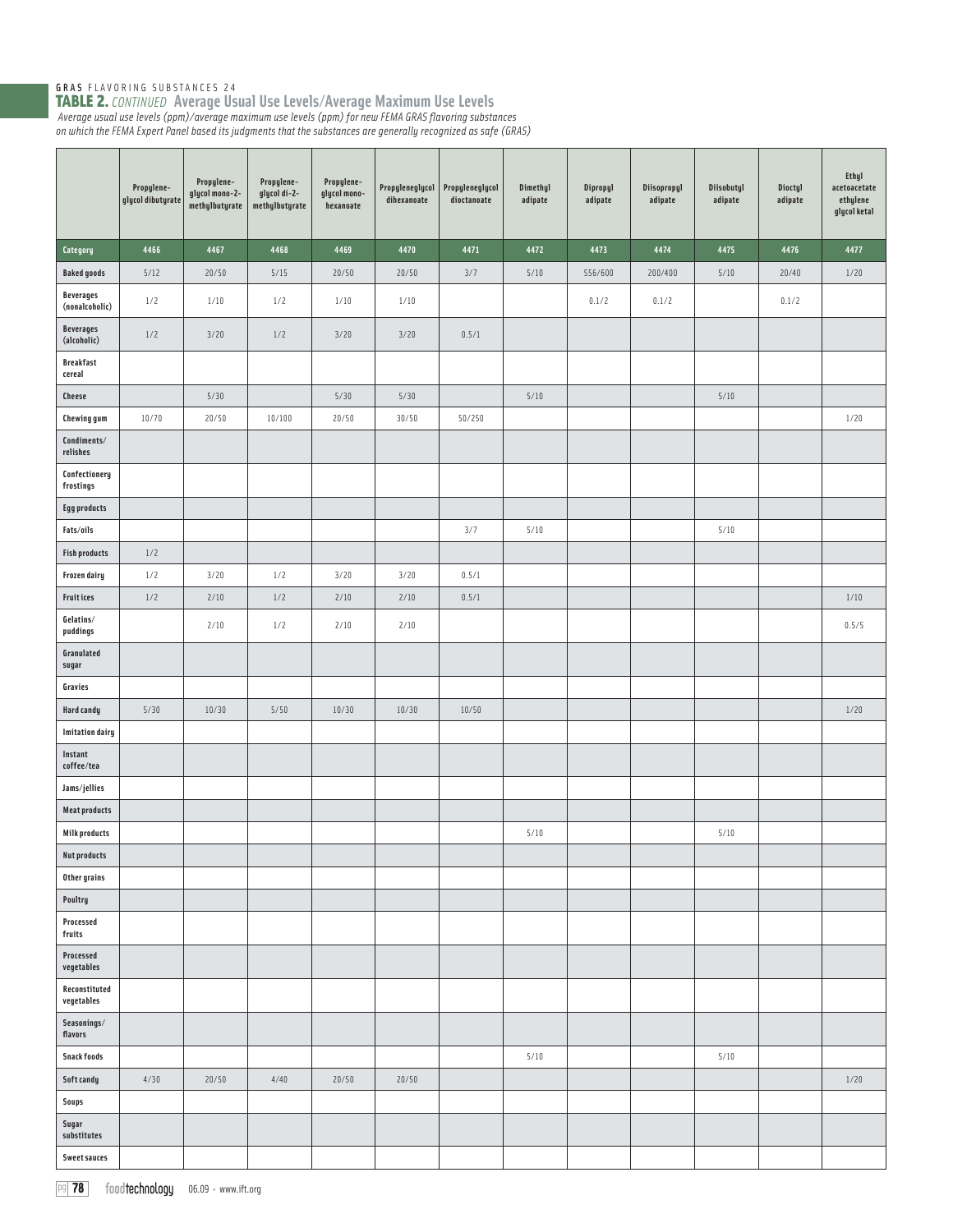|                                    | Methyl<br>levulinate | Ethyl<br>levulinate<br>propylene-<br>glycol ketal | Propyl<br>levulinate | Isoamyl<br>levulinate | Dodecyl<br>lactate | Hexadecyl<br>lactate | Propyl<br>pyruvate | Hydroxy-<br>citronellal<br>propylene-<br>glycol acetal | Citral<br>glyceryl<br>acetal | Mushroom<br>oil, distilled | Propylene-<br>glycol<br>monobutyrate | $cis-3-$<br>Hexenyl<br>acetoacetate |
|------------------------------------|----------------------|---------------------------------------------------|----------------------|-----------------------|--------------------|----------------------|--------------------|--------------------------------------------------------|------------------------------|----------------------------|--------------------------------------|-------------------------------------|
| Category                           | 4478                 | 4479                                              | 4480                 | 4481                  | 4482               | 4483                 | 4484               | 4485                                                   | 4486                         | 4487                       | 4488                                 | 4489                                |
| <b>Baked goods</b>                 | 3/10                 | 10/200                                            | 5/10                 | 0.01/0.1              | 50/250             | 2/50                 | $1/5$              | 0.1/1                                                  |                              |                            | 20/50                                | 15/160                              |
| <b>Beverages</b><br>(nonalcoholic) | 0.01/0.1             | 1/10                                              | 1/3                  | 1/10                  |                    | 0.1/1                |                    | 0.1/1                                                  | 50/250                       |                            | 1/10                                 | 8/80                                |
| <b>Beverages</b><br>(alcoholic)    | 0.3/3                |                                                   | 5/10                 | 0.1/0.7               |                    |                      |                    | 0.1/3                                                  | 100/500                      |                            | 3/20                                 | 5/50                                |
| <b>Breakfast</b><br>cereal         |                      |                                                   |                      |                       |                    |                      |                    |                                                        |                              |                            |                                      |                                     |
| Cheese                             | 3/10                 |                                                   |                      |                       |                    |                      | $1/5$              |                                                        |                              |                            | 5/30                                 |                                     |
| <b>Chewing gum</b>                 |                      | 100/500                                           |                      | 0.2/2                 |                    | 20/250               |                    | 0.5/5                                                  | 200/1,000                    |                            | 20/50                                |                                     |
| Condiments/<br>relishes            |                      |                                                   |                      |                       |                    |                      |                    |                                                        |                              | 2/10                       |                                      |                                     |
| Confectionery<br>frostings         |                      |                                                   |                      |                       |                    |                      |                    |                                                        |                              |                            |                                      |                                     |
| <b>Egg products</b>                |                      |                                                   |                      |                       |                    |                      |                    |                                                        |                              | 2/10                       |                                      |                                     |
| Fats/oils                          | 3/10                 | 10/50                                             |                      |                       | 2/50               | 2/50                 | 1/5                |                                                        |                              |                            |                                      |                                     |
| <b>Fish products</b>               |                      |                                                   |                      |                       |                    |                      |                    |                                                        |                              |                            |                                      |                                     |
| Frozen dairy                       | 0.05/5               | 5/50                                              | 5/10                 |                       | 0.2/3              | 0.2/2                |                    | 0.2/2                                                  |                              |                            | 3/20                                 | 8/80                                |
| <b>Fruit ices</b>                  | 0.6/6                |                                                   |                      | 0.2/2                 |                    | 0.2/2                |                    |                                                        |                              |                            | 2/10                                 |                                     |
| Gelatins/<br>puddings              |                      | 2/20                                              | 5/10                 | 0.2/1.5               |                    |                      |                    | 0.1/1                                                  | 50/500                       |                            | 2/10                                 | 8/80                                |
| Granulated<br>sugar                |                      |                                                   |                      |                       |                    |                      |                    |                                                        |                              |                            |                                      |                                     |
| Gravies                            |                      |                                                   |                      |                       |                    |                      |                    |                                                        |                              | 4/20                       |                                      |                                     |
| <b>Hard candy</b>                  | 0.1/50               | 10/100                                            |                      |                       | $1/20$             |                      |                    | 0.1/3                                                  | 50/250                       |                            | 10/30                                |                                     |
| <b>Imitation dairy</b>             |                      |                                                   |                      |                       |                    |                      |                    |                                                        |                              |                            |                                      |                                     |
| Instant<br>coffee/tea              |                      |                                                   |                      |                       |                    |                      |                    |                                                        |                              |                            |                                      |                                     |
| Jams/jellies                       |                      |                                                   |                      |                       |                    |                      |                    |                                                        |                              |                            |                                      |                                     |
| <b>Meat products</b>               |                      |                                                   |                      |                       |                    |                      |                    |                                                        |                              | 2/10                       |                                      |                                     |
| <b>Milk products</b>               | 3/10                 |                                                   |                      |                       |                    |                      | $1/5$              |                                                        |                              |                            |                                      |                                     |
| <b>Nut products</b>                |                      |                                                   |                      |                       |                    |                      |                    |                                                        |                              | $2/10$                     |                                      |                                     |
| Other grains                       |                      |                                                   |                      |                       |                    |                      |                    |                                                        |                              |                            |                                      |                                     |
| Poultry<br>Processed               |                      |                                                   |                      |                       |                    |                      |                    |                                                        |                              | 2/10                       |                                      |                                     |
| fruits<br>Processed<br>vegetables  |                      |                                                   |                      |                       |                    |                      |                    |                                                        |                              | 2/10                       |                                      |                                     |
| Reconstituted<br>vegetables        |                      |                                                   |                      |                       |                    |                      |                    |                                                        |                              |                            |                                      |                                     |
| $\textbf{Seasonings}/$<br>flavors  |                      |                                                   |                      |                       |                    |                      |                    |                                                        |                              | 100/1,000                  |                                      |                                     |
| <b>Snack foods</b>                 | 3/10                 |                                                   |                      |                       |                    |                      | $1/5$              |                                                        |                              | 4/20                       |                                      | 10/100                              |
| Soft candy                         |                      | 10/50                                             | 3/10                 |                       |                    |                      |                    | 0.1/2                                                  |                              |                            | 20/50                                |                                     |
| Soups                              |                      |                                                   |                      |                       |                    |                      |                    |                                                        |                              | 4/20                       |                                      |                                     |
| Sugar<br>substitutes               |                      |                                                   |                      |                       |                    |                      |                    |                                                        |                              |                            |                                      |                                     |
| <b>Sweet sauces</b>                |                      |                                                   |                      |                       |                    |                      |                    |                                                        |                              |                            |                                      |                                     |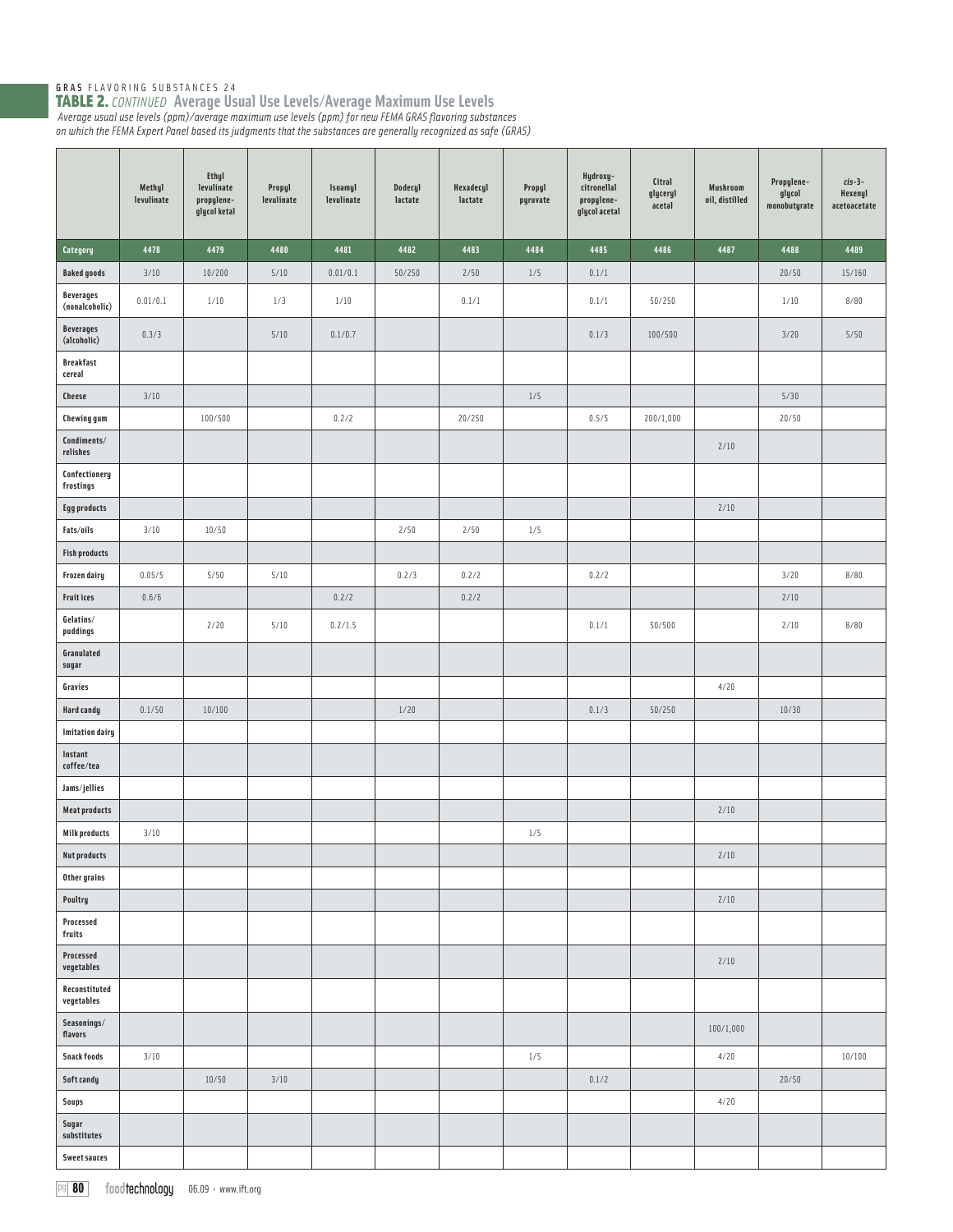|                                    | 2-Methoxy-6-<br>(2-propenyl)-<br>phenol | Myricitrin | $(R)$ -(-)-1-Octen-<br>$3 - 01$ | cis-3-Hexenoic<br>acid | Ammonia<br>(also includes<br>ammonium<br>chloride) | Naringin<br>dihydrochalcone | N-p-Benzene-<br>acetonitrile-<br>menthane<br>carboxamide | Cubebol | 6-Methyl-<br>heptanal | $(+/-)-cis-$ and<br>trans-2-Pentyl-<br>$4$ -propyl-1,3-<br>oxathiane | <b>Choline chloride</b><br>(also includes<br>choline) | $3-[2-Methyl-$<br>3-furyl)thio]<br>butanal |
|------------------------------------|-----------------------------------------|------------|---------------------------------|------------------------|----------------------------------------------------|-----------------------------|----------------------------------------------------------|---------|-----------------------|----------------------------------------------------------------------|-------------------------------------------------------|--------------------------------------------|
| Category                           | 4490                                    | 4491       | 4492                            | 4493                   | 4494                                               | 4495                        | 4496                                                     | 4497    | 4498                  | 4499                                                                 | 4500                                                  | 4501                                       |
| <b>Baked goods</b>                 | 0.2/1                                   | 10/30      | 4/11                            | 7/16                   |                                                    |                             |                                                          | 1/30    | 0.1/0.3               |                                                                      | 2,500/4,000                                           | 0.05/0.1                                   |
| <b>Beverages</b><br>(nonalcoholic) |                                         | 10/30      | 1/1                             | 2/4                    |                                                    | 50/60                       | 1/5                                                      | 1/30    | 0.1/0.3               | 0.5/3                                                                |                                                       | 0.002/0.005                                |
| <b>Beverages</b><br>(alcoholic)    |                                         | 10/30      | 0.5/1                           | 2/4                    |                                                    | 50/60                       |                                                          | 1/30    | 0.1/0.3               | 0.5/3                                                                |                                                       | 0.005/0.01                                 |
| <b>Breakfast</b><br>cereal         | 0.2/1                                   |            |                                 |                        |                                                    | 150/200                     |                                                          | 1/30    |                       |                                                                      | 300/600                                               | 0.005/0.01                                 |
| <b>Cheese</b>                      | 0.5/2.5                                 |            |                                 |                        |                                                    |                             |                                                          |         | 0.1/0.3               |                                                                      |                                                       |                                            |
| <b>Chewing gum</b>                 | 1/5                                     | 100/150    | 0.02/0.02                       |                        |                                                    | 200/200                     | 200/800                                                  | 1/30    | 0.1/0.3               | $1/5$                                                                |                                                       | 0.05/0.1                                   |
| Condiments/<br>relishes            | 0.3/1.5                                 |            | 2/5                             |                        |                                                    |                             |                                                          |         |                       |                                                                      |                                                       | 0.005/0.01                                 |
| Confectionery<br>frostings         | 0.2/1                                   | 10/30      |                                 |                        | 500/1,500                                          |                             |                                                          | 1/30    | 0.1/0.3               | 0.5/3                                                                |                                                       | 0.005/0.01                                 |
| <b>Egg products</b>                |                                         |            |                                 |                        | 1,000/3,000                                        |                             |                                                          |         |                       |                                                                      |                                                       | 0.005/0.01                                 |
| Fats/oils                          | 0.2/1                                   | 10/30      |                                 |                        |                                                    |                             |                                                          |         | 0.1/0.5               |                                                                      |                                                       | 0.05/0.1                                   |
| <b>Fish products</b>               | 0.2/1                                   |            |                                 |                        | 1,000/3,000                                        |                             |                                                          |         | 0.1/0.5               |                                                                      | 600/1,200                                             | 0.05/0.1                                   |
| Frozen dairy                       | 0.5/2.5                                 | 10/30      | 1/1                             | 4/8                    |                                                    | 50/60                       |                                                          | 1/20    | 0.1/0.3               | 0.5/3                                                                |                                                       | 0.005/0.01                                 |
| <b>Fruitices</b>                   | 0.5/2.5                                 | 10/30      |                                 |                        |                                                    | 50/60                       |                                                          |         | 0.1/0.3               | 0.5/3                                                                |                                                       | 0.001/0.003                                |
| Gelatins/<br>puddings              |                                         | 10/30      | 1/2                             | 2/5                    |                                                    | 50/60                       |                                                          |         | 0.1/0.3               | 0.5/3                                                                |                                                       |                                            |
| Granulated<br>sugar                |                                         |            |                                 |                        |                                                    |                             |                                                          | 1/20    | 0.1/0.3               |                                                                      |                                                       |                                            |
| Gravies                            | 0.3/1.5                                 |            | 2/3                             |                        |                                                    |                             |                                                          |         |                       |                                                                      | 600/1,200                                             |                                            |
| Hard candy                         | 1/5                                     | 10/30      |                                 |                        | 1,000/3,000                                        | 50/60                       | 150/250                                                  | 1/20    | 0.1/0.3               | 1/5                                                                  |                                                       | 0.001/0.002                                |
| <b>Imitation dairy</b>             |                                         |            |                                 |                        |                                                    | 50/60                       |                                                          |         |                       |                                                                      |                                                       | 0.001/0.002                                |
| Instant<br>coffee/tea              |                                         |            |                                 |                        |                                                    |                             |                                                          | 1/20    | 0.1/0.3               |                                                                      |                                                       | 0.001/0.002                                |
| Jams/jellies                       |                                         |            |                                 |                        |                                                    | 50/60                       |                                                          | 1/10    | 0.1/0.3               | 0.5/3                                                                |                                                       | 0.001/0.002                                |
| <b>Meat products</b>               | 0.2/1                                   |            | 4/5                             |                        | 1,000/3,000                                        |                             |                                                          |         |                       |                                                                      | 600/1,200                                             | 0.05/0.2                                   |
| <b>Milk products</b>               | 0.5/2.5                                 | 10/30      |                                 |                        | 1,000/3,000                                        | 50/60                       |                                                          | 1/10    | 0.1/0.3               |                                                                      |                                                       | 0.005/0.01                                 |
| <b>Nut products</b>                |                                         |            |                                 |                        |                                                    |                             |                                                          | 1/10    | 0.1/0.2               |                                                                      |                                                       | 0.001/0.003                                |
| Other grains                       | 0.2/1                                   |            |                                 |                        |                                                    |                             |                                                          |         |                       |                                                                      |                                                       | 0.001/0.002                                |
| Poultry                            | 0.2/1                                   |            |                                 |                        |                                                    |                             |                                                          |         | 0.1/0.3               |                                                                      | 600/1,200                                             | 0.05/0.1                                   |
| Processed<br>fruits                | 0.4/2                                   |            |                                 |                        |                                                    | 50/60                       |                                                          |         | 0.1/0.3               |                                                                      |                                                       | 0.001/0.003                                |
| Processed<br>vegetables            | 0.4/2                                   |            | 12/20                           |                        |                                                    | 50/60                       |                                                          |         | 0.1/0.3               |                                                                      |                                                       | 0.001/0.003                                |
| Reconstituted<br>vegetables        | 0.4/2                                   |            |                                 |                        |                                                    |                             |                                                          |         | 0.1/0.3               |                                                                      |                                                       | 0.001/0.003                                |
| Seasonings/<br>flavors             | 0.3/1.5                                 |            |                                 |                        | 1,000/3,000                                        |                             |                                                          |         |                       |                                                                      |                                                       | 5/20                                       |
| <b>Snack foods</b>                 | 2/10                                    | 10/30      | 0.5/0.5                         |                        |                                                    |                             |                                                          |         |                       |                                                                      | 2,500/4,000                                           | 0.001/0.003                                |
| Soft candy                         | $1/5$                                   | 10/30      | 1/2                             | 7/15                   |                                                    | 50/60                       |                                                          | 1/30    | 0.1/0.3               | $1/5$                                                                |                                                       | 0.002/0.005                                |
| <b>Soups</b>                       | 0.3/1.5                                 |            | 3/5                             |                        |                                                    |                             |                                                          |         |                       |                                                                      | 600/1,200                                             | 0.05/0.1                                   |
| Sugar<br>substitutes               |                                         |            |                                 |                        |                                                    |                             |                                                          | 1/30    |                       |                                                                      |                                                       |                                            |
| <b>Sweet sauces</b>                |                                         |            |                                 |                        |                                                    | 50/60                       |                                                          | 1/30    | 0.1/0.3               |                                                                      |                                                       | 0.02/0.05                                  |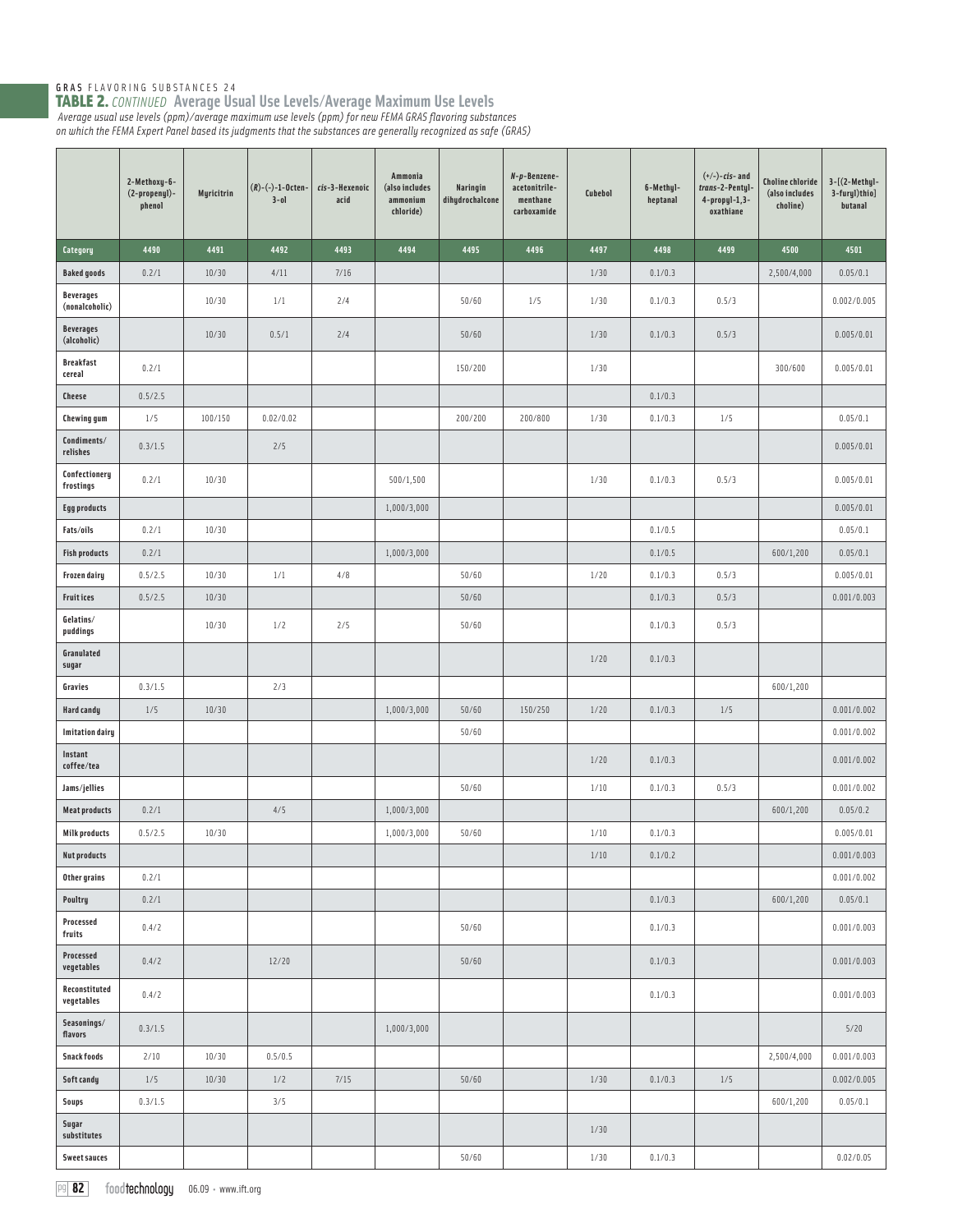|                                    | (-)-Sclareol | $(+)$ -Cedrol | $d$ -Limonen-10-ol | $(2,4)$ - and $(3,5)$ -<br>and<br>$(3,6)-Dimethyl-$<br>3-cyclohexenyl-<br>carbaldehyde | $1,3-p-$<br>Mentha-<br>dien-7-al | p-Menthan-7-ol | $p$ -Menth-1-<br>$en-9-o1$ | <b>Menthyl formate</b> | Menthyl<br>propionate | Cyclotene<br>propionate | $3,3,5-$<br>Trimethylcy-<br>clohexyl<br>acetate | dl-Camphor |
|------------------------------------|--------------|---------------|--------------------|----------------------------------------------------------------------------------------|----------------------------------|----------------|----------------------------|------------------------|-----------------------|-------------------------|-------------------------------------------------|------------|
| Category                           | 4502         | 4503          | 4504               | 4505                                                                                   | 4506                             | 4507           | 4508                       | 4509                   | 4510                  | 4511                    | 4512                                            | 4513       |
| <b>Baked goods</b>                 | 10/50        | 10/50         |                    | 0.2/4                                                                                  |                                  |                |                            |                        |                       | $1/3$                   |                                                 | $1/10$     |
| <b>Beverages</b><br>(nonalcoholic) | 5/25         | 5/25          | 0.005/0.05         | 0.5/5                                                                                  | 0.1/0.5                          | 0.5/2.5        | 0.1/0.5                    | 1/5                    | 1/5                   |                         | 0.2/1                                           | 0.01/0.2   |
| <b>Beverages</b><br>(alcoholic)    | 5/25         | $5/25$        |                    |                                                                                        | 0.2/1                            |                | 0.2/1                      | 1/5                    | 1/5                   |                         | 0.2/1                                           |            |
| <b>Breakfast</b><br>cereal         | 5/25         | 5/25          |                    |                                                                                        |                                  |                |                            |                        |                       |                         |                                                 |            |
| <b>Cheese</b>                      | 7/35         | 7/35          |                    |                                                                                        |                                  |                |                            |                        |                       |                         |                                                 |            |
| <b>Chewing gum</b>                 |              |               |                    | 5/50                                                                                   | $1/5$                            |                | $1/5$                      | 20/500                 | 5/25                  |                         | 5/25                                            | 20/100     |
| Condiments/<br>relishes            | 20/100       | 20/100        |                    |                                                                                        |                                  | $1/5$          |                            |                        |                       |                         |                                                 |            |
| Confectionery<br>frostings         | 10/50        | 10/50         |                    |                                                                                        |                                  |                |                            |                        |                       |                         |                                                 |            |
| <b>Egg products</b>                |              |               |                    |                                                                                        |                                  |                |                            |                        |                       |                         |                                                 |            |
| Fats/oils                          | 5/25         | 5/25          |                    | 0.5/4                                                                                  |                                  |                |                            |                        |                       |                         |                                                 | $1/10$     |
| <b>Fish products</b>               | 2/10         | $2/10$        |                    |                                                                                        |                                  |                |                            |                        |                       |                         |                                                 |            |
| Frozen dairy                       | 7/35         | 7/35          |                    | 0.5/10                                                                                 |                                  |                |                            |                        |                       |                         |                                                 |            |
| <b>Fruitices</b>                   | 10/50        | 10/50         |                    | 0.5/10                                                                                 |                                  |                |                            |                        |                       |                         |                                                 | 0.02/2     |
| Gelatins/<br>puddings              | 10/50        | 10/50         | 0.02/1             |                                                                                        | 0.2/1                            |                | 0.2/1                      |                        |                       | 2/3                     |                                                 |            |
| Granulated<br>sugar                |              |               |                    |                                                                                        |                                  |                |                            |                        |                       |                         |                                                 |            |
| Gravies                            | 5/25         | 5/25          |                    |                                                                                        |                                  |                |                            |                        |                       |                         |                                                 |            |
| Hard candy                         | 10/50        | 10/50         | 0.1/5              | 0.2/5                                                                                  | 0.5/2.5                          | $1/5$          | 0.5/2.5                    | 10/50                  | 5/25                  | 10/20                   | 5/25                                            | 5/50       |
| <b>Imitation dairy</b>             | 7/35         | 7/35          |                    |                                                                                        |                                  |                |                            |                        |                       |                         |                                                 |            |
| Instant<br>coffee/tea              | 5/25         | $5/25$        |                    |                                                                                        |                                  |                |                            |                        |                       | 0.1/0.3                 |                                                 |            |
| Jams/jellies                       | 7/35         | 7/35          |                    |                                                                                        |                                  |                |                            |                        |                       | 1/3                     |                                                 |            |
| <b>Meat products</b>               | $2/10$       | $2/10$        |                    |                                                                                        |                                  |                |                            |                        |                       |                         |                                                 |            |
| <b>Milk products</b>               | 7/35         | 7/35          |                    |                                                                                        |                                  |                |                            |                        |                       |                         |                                                 |            |
| <b>Nut products</b>                | 5/25         | $5/25$        |                    |                                                                                        |                                  |                |                            |                        |                       |                         |                                                 |            |
| Other grains                       | 5/25         | 5/25          |                    |                                                                                        |                                  |                |                            |                        |                       |                         |                                                 |            |
| Poultry                            | $2/10$       | $2/10$        |                    |                                                                                        |                                  |                |                            |                        |                       |                         |                                                 |            |
| Processed<br>fruits                | 7/35         | 7/35          |                    |                                                                                        |                                  |                |                            |                        |                       |                         |                                                 |            |
| Processed<br>vegetables            | 7/35         | 7/35          |                    |                                                                                        |                                  |                |                            |                        |                       |                         |                                                 |            |
| Reconstituted<br>vegetables        | 7/35         | 7/35          |                    |                                                                                        |                                  |                |                            |                        |                       |                         |                                                 |            |
| Seasonings/<br>flavors             | 5/25         | $5/25$        |                    |                                                                                        |                                  |                |                            |                        | 0.5/10                |                         |                                                 |            |
| Snack foods                        | 10/50        | 10/50         |                    |                                                                                        |                                  |                |                            |                        |                       | 1/3                     |                                                 |            |
| Soft candy                         | 10/50        | 10/50         |                    |                                                                                        |                                  |                |                            | 10/50                  | $5/25$                | 1/3                     | $5/25$                                          |            |
| Soups                              | 5/25         | 5/25          |                    |                                                                                        |                                  |                |                            |                        | 3/20                  |                         |                                                 |            |
| Sugar<br>substitutes               |              |               |                    |                                                                                        |                                  |                |                            |                        |                       |                         |                                                 |            |
| <b>Sweet sauces</b>                | 5/25         | 5/25          |                    |                                                                                        |                                  |                |                            |                        |                       |                         |                                                 |            |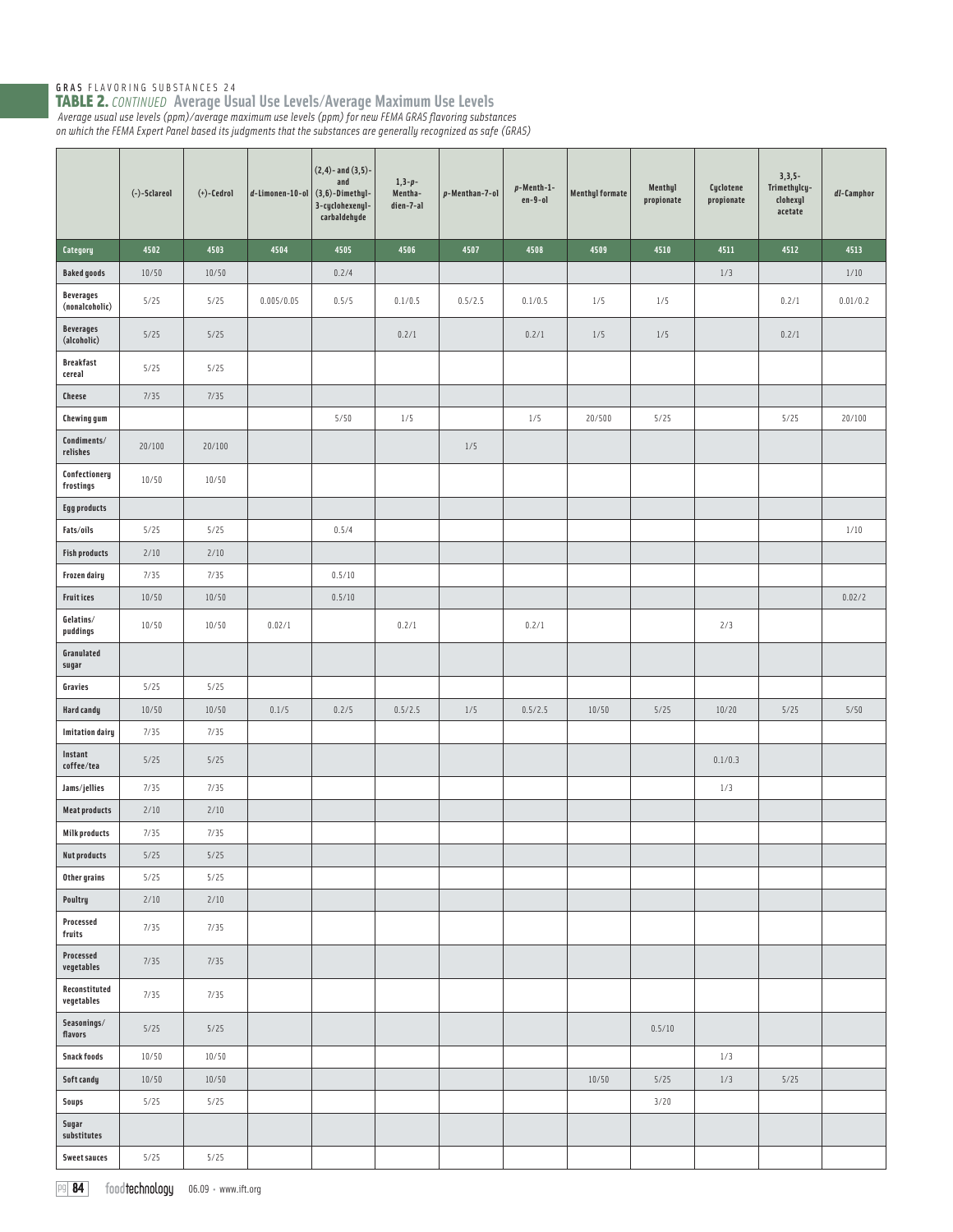|                                             | 2-Cyclopen-<br>tylcyclo-<br>pentanone | Carvyl palmitate | Cyclohexanone<br>diethyl acetal | 2-Cyclohexe-<br>none | $8,9-$<br>Dehydrothea-<br>spirone | <i>I</i> -Fenchone | Ethylenedia-<br>minetetraacetic<br>acid disodium<br>salt | $2, 2, 6, 7 -$<br>Tetramethyl-<br>bicyclo[4.3.0]-<br>$nona-4,9(1)$ -<br>dien-8-ol | 2, 2, 6, 7-Tetra-<br>methyl-<br>$bigclo[4.3.0]$ -<br>$nona-4,9(1)-$<br>dien-8-one | 6-Hydroxy-<br>carvone | I-Menthyl<br>butyrate | Pinocarbyl<br>isobutyrate |
|---------------------------------------------|---------------------------------------|------------------|---------------------------------|----------------------|-----------------------------------|--------------------|----------------------------------------------------------|-----------------------------------------------------------------------------------|-----------------------------------------------------------------------------------|-----------------------|-----------------------|---------------------------|
| Category                                    | 4514                                  | 4515             | 4516                            | 4517                 | 4518                              | 4519               | 4520                                                     | 4521                                                                              | 4522                                                                              | 4523                  | 4524                  | 4525                      |
| <b>Baked goods</b>                          | 15/100                                |                  | 5/30                            |                      |                                   |                    |                                                          |                                                                                   |                                                                                   |                       |                       |                           |
| <b>Beverages</b><br>(nonalcoholic)          | 1/10                                  |                  |                                 |                      | 5/25                              | 0.01/0.1           |                                                          | 1/5                                                                               | 1/5                                                                               |                       | 1/5                   | 0.5/5                     |
| <b>Beverages</b><br>(alcoholic)             | $1/10$                                |                  |                                 |                      | 10/50                             |                    |                                                          | 2/10                                                                              | 2/10                                                                              |                       | $1/5$                 | 0.5/5                     |
| <b>Breakfast</b><br>cereal                  |                                       |                  | 0.5/3                           |                      |                                   |                    |                                                          |                                                                                   |                                                                                   |                       |                       |                           |
| <b>Cheese</b>                               |                                       |                  |                                 |                      |                                   |                    |                                                          |                                                                                   |                                                                                   | 0.1/0.5               |                       |                           |
| <b>Chewing gum</b>                          |                                       | 0.1/0.5          |                                 |                      | 50/250                            | 0.1/5              |                                                          | 10/50                                                                             | 10/50                                                                             |                       | 10/50                 | 45/100                    |
| Condiments/<br>relishes                     |                                       |                  |                                 |                      |                                   |                    |                                                          |                                                                                   |                                                                                   | 0.05/0.25             |                       |                           |
| Confectionery<br>frostings                  |                                       | 0.05/0.25        |                                 |                      |                                   |                    |                                                          |                                                                                   |                                                                                   |                       |                       |                           |
| <b>Egg products</b>                         |                                       |                  |                                 |                      |                                   |                    |                                                          |                                                                                   |                                                                                   |                       |                       |                           |
| Fats/oils                                   |                                       |                  |                                 | 5/25                 |                                   |                    |                                                          |                                                                                   |                                                                                   |                       |                       |                           |
| <b>Fish products</b>                        |                                       |                  |                                 |                      |                                   |                    |                                                          |                                                                                   |                                                                                   |                       |                       |                           |
| <b>Frozen dairy</b>                         | 2/20                                  |                  | 0.5/2                           |                      | 20/100                            |                    |                                                          |                                                                                   |                                                                                   |                       |                       |                           |
| Fruit ices                                  | 2/20                                  |                  |                                 |                      |                                   |                    |                                                          |                                                                                   |                                                                                   |                       |                       |                           |
| Gelatins/<br>puddings                       | 3/30                                  |                  |                                 |                      |                                   |                    |                                                          |                                                                                   |                                                                                   |                       |                       |                           |
| Granulated<br>sugar                         |                                       |                  |                                 |                      |                                   |                    |                                                          |                                                                                   |                                                                                   |                       |                       |                           |
| Gravies                                     |                                       |                  |                                 |                      |                                   |                    |                                                          |                                                                                   |                                                                                   |                       |                       |                           |
| Hard candy                                  | 5/50                                  | 0.05/0.25        | 0.5/2                           |                      |                                   | 0.05/0.5           |                                                          |                                                                                   |                                                                                   | 0.05/0.25             | $5/25$                | 15/50                     |
| <b>Imitation dairy</b>                      |                                       |                  |                                 |                      |                                   |                    |                                                          |                                                                                   |                                                                                   |                       |                       |                           |
| Instant<br>coffee/tea                       |                                       |                  |                                 |                      |                                   |                    |                                                          |                                                                                   |                                                                                   |                       |                       |                           |
| Jams/jellies                                |                                       |                  |                                 |                      |                                   |                    |                                                          | 5/25                                                                              | 5/25                                                                              |                       |                       |                           |
| <b>Meat products</b>                        |                                       |                  |                                 | $1/5$                |                                   |                    |                                                          |                                                                                   |                                                                                   |                       |                       |                           |
| <b>Milk products</b><br><b>Nut products</b> | 3/30                                  |                  |                                 |                      | 20/100                            |                    |                                                          | 2/10                                                                              | 2/10                                                                              |                       |                       |                           |
| Other grains                                |                                       |                  |                                 |                      |                                   |                    |                                                          |                                                                                   |                                                                                   |                       |                       |                           |
| Poultry                                     |                                       |                  |                                 |                      |                                   |                    |                                                          |                                                                                   |                                                                                   |                       |                       |                           |
| Processed<br>fruits                         |                                       |                  |                                 |                      |                                   |                    |                                                          |                                                                                   |                                                                                   |                       |                       |                           |
| Processed<br>vegetables                     |                                       |                  |                                 |                      |                                   |                    |                                                          |                                                                                   |                                                                                   |                       |                       |                           |
| Reconstituted<br>vegetables                 |                                       |                  |                                 |                      |                                   |                    |                                                          |                                                                                   |                                                                                   |                       |                       |                           |
| Seasonings/<br>flavors                      |                                       |                  |                                 | 10/50                |                                   |                    | 100/120                                                  |                                                                                   |                                                                                   |                       |                       |                           |
| <b>Snack foods</b>                          |                                       |                  | 2/30                            | $1/5$                |                                   |                    |                                                          |                                                                                   |                                                                                   |                       |                       |                           |
| Soft candy                                  | $5/50$                                | 0.1/0.5          | 0.1/1                           |                      |                                   |                    |                                                          |                                                                                   |                                                                                   | 0.1/0.5               | $5/25$                | 15/50                     |
| Soups                                       |                                       |                  |                                 | 1/5                  |                                   |                    |                                                          |                                                                                   |                                                                                   |                       |                       |                           |
| Sugar<br>substitutes                        |                                       |                  |                                 |                      |                                   |                    |                                                          |                                                                                   |                                                                                   |                       |                       |                           |
| <b>Sweet sauces</b>                         | 3/30                                  |                  |                                 |                      |                                   |                    |                                                          |                                                                                   |                                                                                   |                       |                       |                           |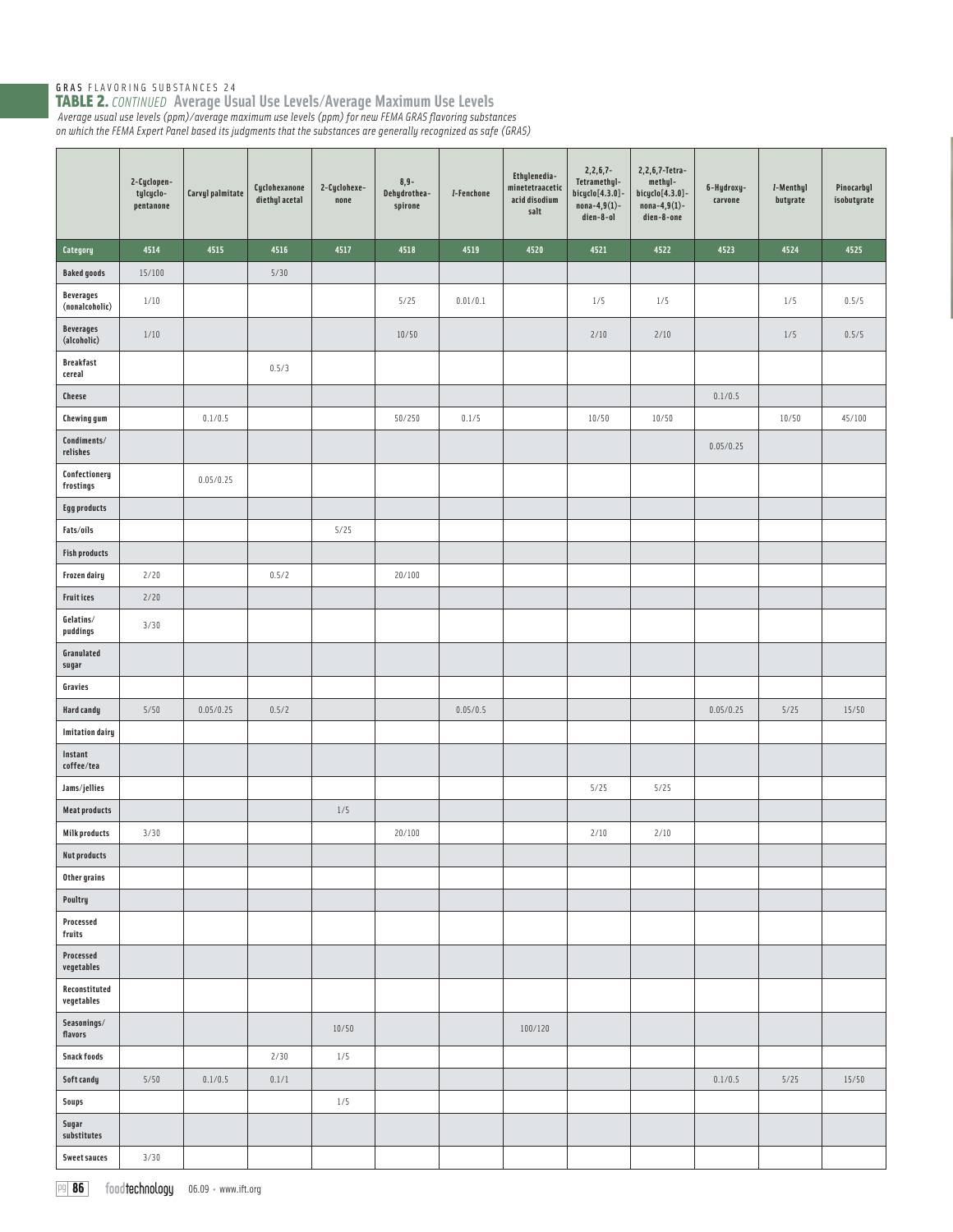|                                    | 2-Pentenyl-<br>4-propyl-1,3-<br>oxathiane | Acetaldehyde<br>di-isobutyl-<br>acetal | Acetaldehyde<br>ethylisobutyl-<br>acetal | $4-(2,2,3-$<br>Trimethyl-<br>cyclopentyl)<br>butanoic acid | Perillaldehyde<br>propylene-<br>glycol acetal | 2,6,6-Trimethyl-<br>2-hydroxy-<br>cyclohexanone | Acetoin<br>propylene<br>glycol acetal | 4,5-Octane-<br>dione | <b>Ethyl maltol</b><br>isobutyrate | 2-Tetrahydro-<br>furfuryl<br>2-mercapto-<br>propionate | Nerolidol oxide | Furfural<br>propylene-<br>glycol acetal |
|------------------------------------|-------------------------------------------|----------------------------------------|------------------------------------------|------------------------------------------------------------|-----------------------------------------------|-------------------------------------------------|---------------------------------------|----------------------|------------------------------------|--------------------------------------------------------|-----------------|-----------------------------------------|
| Category                           | 4526                                      | 4527                                   | 4528                                     | 4529                                                       | 4530                                          | 4531                                            | 4532                                  | 4533                 | 4534                               | 4535                                                   | 4536            | 4537                                    |
| <b>Baked goods</b>                 |                                           |                                        |                                          |                                                            |                                               |                                                 | $1/10$                                | 0.01/1               | 5/50                               |                                                        |                 | $5/10$                                  |
| <b>Beverages</b><br>(nonalcoholic) | 0.5/3                                     | 25/30                                  | 20/30                                    | 10/30                                                      | 0.01/2                                        | 0.01/0.1                                        |                                       |                      |                                    |                                                        | 5/25            | 5/10                                    |
| <b>Beverages</b><br>(alcoholic)    | 0.5/3                                     | 25/30                                  | 20/30                                    |                                                            |                                               |                                                 |                                       |                      |                                    |                                                        | 10/50           |                                         |
| <b>Breakfast</b><br>cereal         |                                           |                                        |                                          |                                                            |                                               |                                                 |                                       |                      |                                    |                                                        |                 |                                         |
| <b>Cheese</b>                      |                                           |                                        |                                          |                                                            |                                               |                                                 |                                       |                      |                                    |                                                        |                 |                                         |
| <b>Chewing gum</b>                 | 1/5                                       |                                        |                                          |                                                            |                                               |                                                 |                                       |                      |                                    |                                                        | 50/250          | 5/250                                   |
| Condiments/<br>relishes            |                                           |                                        |                                          |                                                            | 0.01/2                                        |                                                 |                                       |                      |                                    | 0.02/0.2                                               |                 |                                         |
| Confectionery<br>frostings         | 0.5/3                                     |                                        |                                          | 10/40                                                      |                                               | 0.01/0.1                                        | 1/5                                   |                      |                                    |                                                        |                 |                                         |
| <b>Egg products</b>                |                                           |                                        |                                          |                                                            |                                               |                                                 |                                       |                      |                                    |                                                        |                 |                                         |
| Fats/oils                          |                                           |                                        |                                          |                                                            |                                               |                                                 |                                       | 0.01/1               | 5/50                               |                                                        |                 | 5/10                                    |
| <b>Fish products</b>               |                                           |                                        |                                          |                                                            |                                               |                                                 |                                       |                      |                                    |                                                        |                 | 0.1/1                                   |
| <b>Frozen dairy</b>                | 0.5/3                                     |                                        |                                          |                                                            |                                               |                                                 |                                       |                      |                                    |                                                        | 20/100          | 5/10                                    |
| <b>Fruitices</b>                   | 0.5/3                                     | 25/30                                  | 20/30                                    |                                                            |                                               |                                                 |                                       |                      |                                    |                                                        |                 | 5/10                                    |
| Gelatins/<br>puddings              | 0.5/3                                     |                                        |                                          |                                                            |                                               |                                                 |                                       | 0.01/1               |                                    | 1/10                                                   |                 |                                         |
| Granulated<br>sugar                |                                           |                                        |                                          |                                                            |                                               |                                                 |                                       |                      |                                    |                                                        |                 |                                         |
| Gravies                            |                                           |                                        |                                          |                                                            |                                               |                                                 |                                       |                      |                                    |                                                        |                 |                                         |
| Hard candy                         | 1/5                                       |                                        |                                          |                                                            |                                               |                                                 |                                       | 0.01/1               | 5/50                               |                                                        |                 | $5/10$                                  |
| <b>Imitation dairy</b>             |                                           |                                        |                                          |                                                            |                                               |                                                 |                                       |                      |                                    |                                                        |                 |                                         |
| Instant<br>coffee/tea              |                                           | 25/30                                  | 20/30                                    | 10/30                                                      |                                               | $1/5$                                           | 5/10                                  |                      |                                    |                                                        |                 |                                         |
| Jams/jellies                       | 0.5/3                                     |                                        |                                          |                                                            |                                               |                                                 |                                       |                      |                                    |                                                        | 10/50           |                                         |
| <b>Meat products</b>               |                                           |                                        |                                          |                                                            |                                               |                                                 |                                       |                      |                                    |                                                        |                 |                                         |
| <b>Milk products</b>               |                                           |                                        |                                          | 10/30                                                      |                                               |                                                 | $1/10$                                |                      |                                    |                                                        |                 |                                         |
| <b>Nut products</b>                |                                           |                                        |                                          |                                                            |                                               |                                                 |                                       |                      |                                    |                                                        |                 |                                         |
| Other grains                       |                                           |                                        |                                          |                                                            |                                               |                                                 |                                       |                      |                                    |                                                        |                 |                                         |
| Poultry                            |                                           |                                        |                                          |                                                            |                                               |                                                 |                                       |                      |                                    |                                                        |                 |                                         |
| Processed<br>fruits                |                                           |                                        |                                          |                                                            |                                               |                                                 |                                       |                      |                                    |                                                        |                 |                                         |
| Processed<br>vegetables            |                                           |                                        |                                          |                                                            |                                               |                                                 |                                       |                      |                                    |                                                        |                 |                                         |
| Reconstituted<br>vegetables        |                                           |                                        |                                          |                                                            |                                               |                                                 |                                       |                      |                                    |                                                        |                 |                                         |
| Seasonings/<br>flavors             |                                           |                                        |                                          |                                                            | 0.01/2                                        |                                                 |                                       |                      |                                    | 0.02/0.2                                               |                 |                                         |
| <b>Snack foods</b>                 |                                           |                                        |                                          |                                                            | 0.01/2                                        |                                                 |                                       | 0.01/1               | 5/50                               | 0.02/0.2                                               |                 |                                         |
| Soft candy                         | 1/5                                       |                                        |                                          |                                                            |                                               |                                                 |                                       |                      |                                    |                                                        |                 | 2/10                                    |
| Soups                              |                                           |                                        |                                          |                                                            |                                               |                                                 |                                       |                      |                                    | $1/10$                                                 |                 |                                         |
| Sugar<br>substitutes               |                                           |                                        |                                          | 10/40                                                      |                                               |                                                 |                                       |                      |                                    |                                                        |                 |                                         |
| <b>Sweet sauces</b>                |                                           |                                        |                                          |                                                            |                                               |                                                 |                                       |                      |                                    |                                                        |                 |                                         |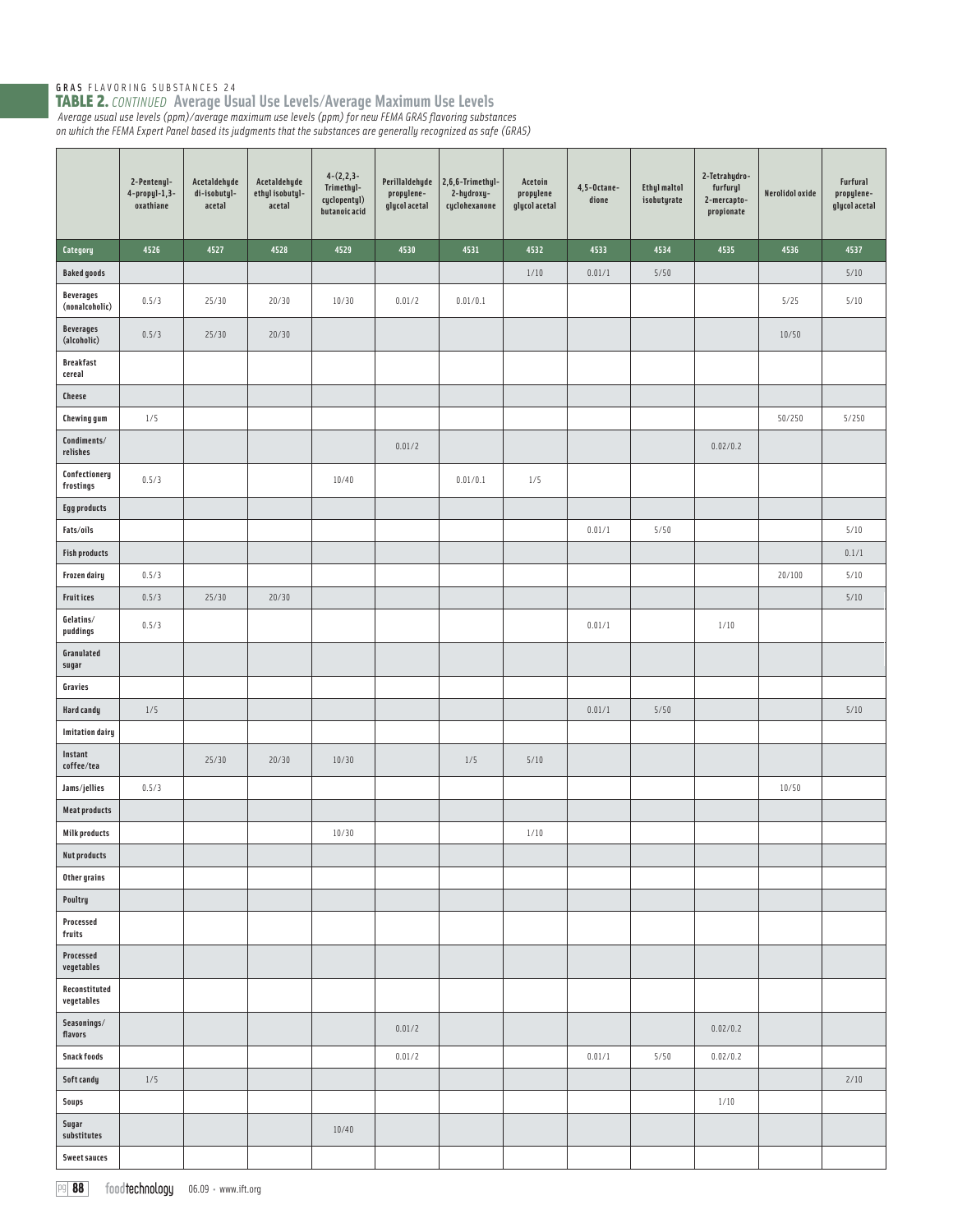|                                    | Methyl<br>3-(furfurylthio)<br>$\ensuremath{\mathfrak{prop}}\xspace$ | Furfuryl<br>decanoate | $Di-2-$<br>furylmethane | $(E)$ -Ethyl 3- $(2-$<br>furyl) acrylate | <b>Furfuryl formate</b> | 2-Methylbenz-<br>ofuran | 5-Methyl-<br>furfuryl alcohol | 2-Methyl-3-<br>furyl 2-methyl-<br>3-tetrahydro-<br>furyl disulfide | <b>Ethyl</b><br>2,5-dimethyl-3-<br>$oxo-4(2H)$ -furyl<br>carbonate | Acai berry<br>extract | 4-(2-Propenyl)-<br>phenyl-beta-D-<br>glucopyranoside | $N-(2-(Pyridin-$<br>$2-yl$ ) $ethyl$ ) $-3-$<br>p-menthanecar-<br>boxamide |
|------------------------------------|---------------------------------------------------------------------|-----------------------|-------------------------|------------------------------------------|-------------------------|-------------------------|-------------------------------|--------------------------------------------------------------------|--------------------------------------------------------------------|-----------------------|------------------------------------------------------|----------------------------------------------------------------------------|
| Category                           | 4538                                                                | 4539                  | 4540                    | 4541                                     | 4542                    | 4543                    | 4544                          | 4545                                                               | 4546                                                               | 4547                  | 4548                                                 | 4549                                                                       |
| <b>Baked goods</b>                 |                                                                     | 1/10                  |                         | 0.4/2                                    |                         |                         |                               |                                                                    |                                                                    |                       | 200/500                                              |                                                                            |
| <b>Beverages</b><br>(nonalcoholic) |                                                                     |                       |                         |                                          |                         |                         |                               |                                                                    | 1/5                                                                | 10/50                 | 100/800                                              | 1/5                                                                        |
| <b>Beverages</b><br>(alcoholic)    |                                                                     |                       |                         |                                          |                         |                         |                               |                                                                    |                                                                    | 10/50                 | 200/800                                              |                                                                            |
| <b>Breakfast</b><br>cereal         |                                                                     |                       |                         |                                          |                         |                         |                               |                                                                    |                                                                    | 10/50                 | 150/600                                              |                                                                            |
| <b>Cheese</b>                      |                                                                     |                       |                         |                                          |                         |                         |                               |                                                                    |                                                                    |                       | 200/600                                              |                                                                            |
| Chewing gum                        |                                                                     |                       |                         |                                          |                         | 0.1/0.5                 |                               |                                                                    |                                                                    |                       | 200/1,000                                            | 100/300                                                                    |
| Condiments/<br>relishes            |                                                                     |                       |                         |                                          |                         |                         |                               |                                                                    |                                                                    |                       |                                                      |                                                                            |
| Confectionery<br>${\tt frostings}$ | 0.1/1                                                               |                       |                         |                                          |                         |                         |                               |                                                                    |                                                                    | 5/30                  | 100/500                                              |                                                                            |
| <b>Egg products</b>                |                                                                     |                       |                         |                                          |                         |                         |                               |                                                                    |                                                                    |                       |                                                      |                                                                            |
| Fats/oils                          |                                                                     |                       |                         |                                          |                         |                         |                               |                                                                    |                                                                    |                       | 100/500                                              |                                                                            |
| <b>Fish products</b>               |                                                                     |                       |                         |                                          |                         |                         |                               |                                                                    |                                                                    |                       | 100/500                                              |                                                                            |
| <b>Frozen dairy</b>                |                                                                     |                       |                         |                                          |                         |                         | 0.01/0.1                      |                                                                    |                                                                    | 20/100                | 100/500                                              |                                                                            |
| <b>Fruitices</b>                   | 0.1/1                                                               |                       |                         |                                          |                         |                         | 0.02/0.1                      |                                                                    | $1/5$                                                              |                       |                                                      |                                                                            |
| Gelatins/<br>puddings              |                                                                     |                       |                         |                                          | 0.01/0.1                |                         |                               |                                                                    |                                                                    | 20/100                | 100/500                                              |                                                                            |
| Granulated<br>sugar                |                                                                     |                       |                         |                                          |                         |                         |                               |                                                                    |                                                                    |                       |                                                      |                                                                            |
| Gravies                            |                                                                     |                       |                         |                                          |                         |                         |                               |                                                                    |                                                                    |                       | 100/500                                              |                                                                            |
| <b>Hard candy</b>                  |                                                                     |                       |                         |                                          | 0.1/1                   | 0.05/0.25               |                               |                                                                    |                                                                    | 10/50                 | 100/800                                              | 80/150                                                                     |
| <b>Imitation dairy</b>             |                                                                     |                       |                         |                                          |                         |                         |                               |                                                                    |                                                                    |                       | 100/600                                              |                                                                            |
| Instant<br>coffee/tea              |                                                                     |                       | 0.03/0.1                |                                          | 0.02/0.1                |                         |                               |                                                                    |                                                                    |                       | 100/400                                              |                                                                            |
| Jams/jellies                       |                                                                     |                       |                         | 0.2/1                                    |                         | 0.1/0.5                 |                               |                                                                    |                                                                    |                       | 100/800                                              |                                                                            |
| <b>Meat products</b>               |                                                                     |                       |                         |                                          |                         |                         |                               | 0.01/0.05                                                          |                                                                    |                       | 100/600                                              |                                                                            |
| <b>Milk products</b>               |                                                                     |                       |                         |                                          |                         |                         |                               |                                                                    |                                                                    |                       | 100/400                                              |                                                                            |
| <b>Nut products</b>                |                                                                     |                       |                         |                                          |                         |                         |                               |                                                                    |                                                                    |                       |                                                      |                                                                            |
| Other grains                       |                                                                     |                       |                         |                                          |                         |                         |                               |                                                                    |                                                                    |                       |                                                      |                                                                            |
| Poultry<br>Processed               |                                                                     |                       |                         |                                          |                         |                         |                               |                                                                    |                                                                    |                       |                                                      |                                                                            |
| fruits<br>Processed<br>vegetables  |                                                                     |                       |                         |                                          |                         |                         |                               |                                                                    |                                                                    |                       |                                                      |                                                                            |
| Reconstituted<br>vegetables        |                                                                     |                       |                         |                                          |                         |                         |                               |                                                                    |                                                                    |                       |                                                      |                                                                            |
| Seasonings/<br>flavors             |                                                                     |                       |                         |                                          |                         |                         |                               |                                                                    |                                                                    | 500/2,000             | 200/1,000                                            |                                                                            |
| <b>Snack foods</b>                 | 0.1/1                                                               |                       |                         |                                          |                         |                         | 0.01/0.05                     | 0.05/0.1                                                           |                                                                    | 10/50                 | 200/800                                              |                                                                            |
| Soft candy                         |                                                                     |                       |                         |                                          |                         |                         |                               |                                                                    |                                                                    |                       |                                                      |                                                                            |
| Soups                              |                                                                     |                       | 0.2/1                   |                                          |                         |                         |                               | 0.1/0.5                                                            |                                                                    |                       | 100/600                                              |                                                                            |
| Sugar<br>substitutes               |                                                                     |                       |                         | 0.2/1                                    |                         | 0.1/0.5                 |                               |                                                                    |                                                                    |                       |                                                      |                                                                            |
| Sweet sauces                       |                                                                     |                       |                         | 0.1/0.5                                  |                         | 0.05/0.25               |                               |                                                                    |                                                                    |                       | 100/800                                              |                                                                            |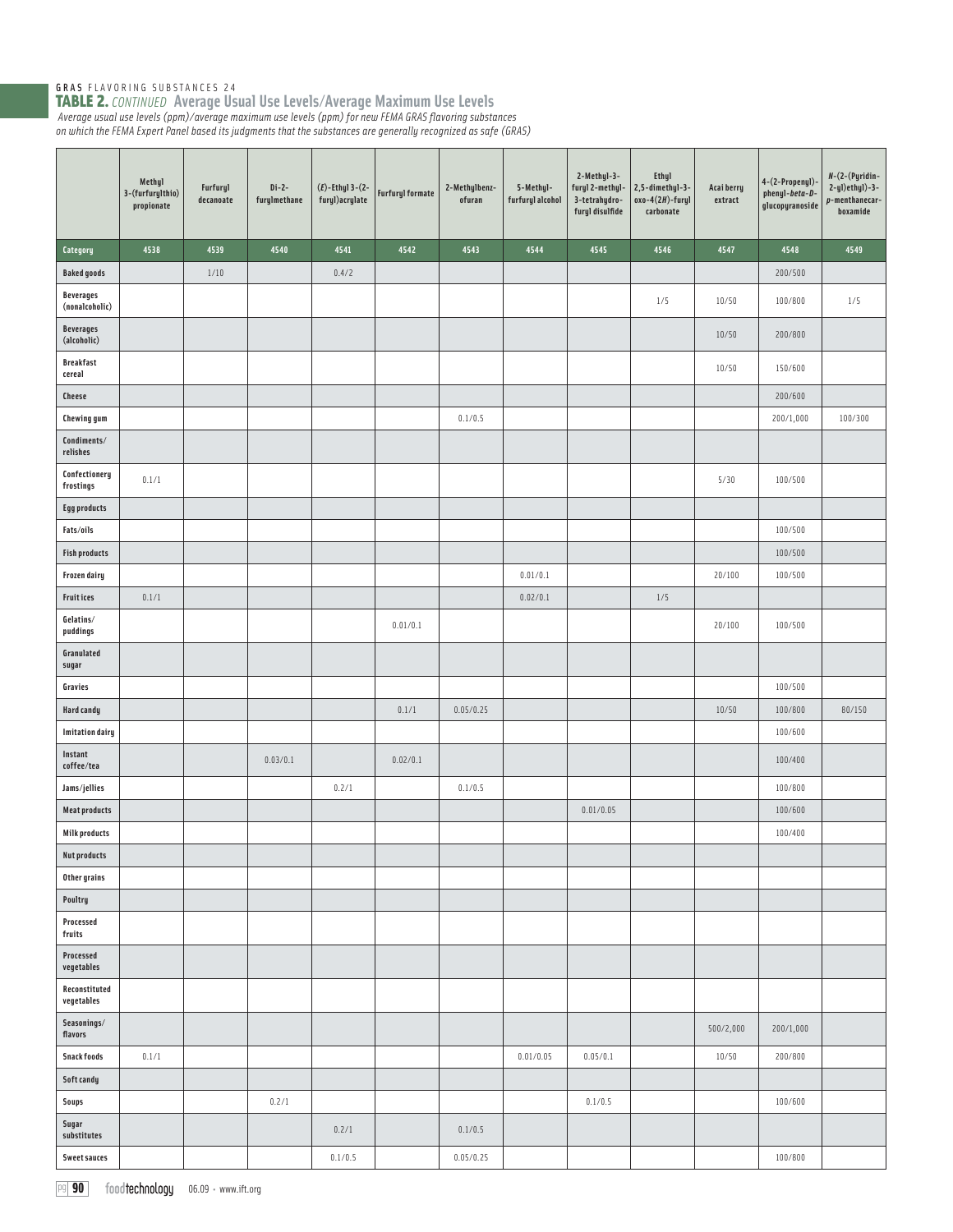|                                    | $(+/-)-N$ -Lactoyl<br>tyramine | $cis, cis-3, 6-$<br>Nonadienyl<br>acetate | trans-2-Nonenyl<br>acetate | cis-3-Nonenyl<br>acetate | cis-6-Nonenyl<br>acetate | Dihydrogalangal<br>acetate | $2, 3, 3-$<br>Trimethylindan-<br>$1$ -one | $N$ -Ethyl-2,2-<br>diisopropyl-<br>butanamide | Cyclopropanecar-<br>boxulic acid<br>(2-isopropyl-<br>5-methyl-<br>cyclohexyl)-<br>amide | Magnolol    | 2-(Methylthio)<br>ethyl acetate | 3-(Methylthio)-<br>propyl mercapto-<br>acetate |
|------------------------------------|--------------------------------|-------------------------------------------|----------------------------|--------------------------|--------------------------|----------------------------|-------------------------------------------|-----------------------------------------------|-----------------------------------------------------------------------------------------|-------------|---------------------------------|------------------------------------------------|
| Category                           | 4550                           | 4551                                      | 4552                       | 4553                     | 4554                     | 4555                       | 4556                                      | 4557                                          | 4558                                                                                    | 4559        | 4560                            | 4561                                           |
| <b>Baked goods</b>                 |                                | 0/0.1                                     | 0/0.1                      | 0/0.1                    | 1/5                      |                            | 0.005/0.03                                |                                               |                                                                                         |             |                                 | 1/5                                            |
| <b>Beverages</b><br>(nonalcoholic) |                                | 0/0.1                                     | 0/0.1                      | 0/0.1                    | 1/5                      | 0.5/5                      | 0.01/0.03                                 |                                               |                                                                                         |             | 1/5                             | 1/10                                           |
| <b>Beverages</b><br>(alcoholic)    |                                | 0/0.1                                     | 0/0.1                      | 0/0.1                    | 2/10                     | 25/100                     |                                           |                                               |                                                                                         |             |                                 |                                                |
| <b>Breakfast</b><br>cereal         |                                | 0/0.1                                     | 0/0.1                      | 0/0.1                    | 1/5                      |                            |                                           |                                               |                                                                                         |             |                                 |                                                |
| <b>Cheese</b>                      |                                |                                           |                            |                          | $1/10$                   |                            |                                           |                                               | 2/6                                                                                     |             |                                 |                                                |
| <b>Chewing gum</b>                 |                                | 0/0.1                                     | 0/0.1                      | 0/0.1                    | 5/20                     | 500/1,000                  | 0.005/0.02                                | 3,000/6,000                                   |                                                                                         | 2,000/2,000 |                                 |                                                |
| Condiments/<br>relishes            | 100/300                        |                                           |                            |                          | 1/10                     | 50/500                     | 0.01/0.1                                  |                                               | 4/10                                                                                    |             |                                 |                                                |
| Confectionery<br>frostings         |                                | 0/0.1                                     | 0/0.1                      | 0/0.1                    | 1/5                      | 25/500                     | 0.03/0.05                                 | 1,000/1,500                                   |                                                                                         |             |                                 |                                                |
| <b>Egg products</b>                |                                |                                           |                            |                          |                          |                            |                                           |                                               | 4/10                                                                                    |             |                                 |                                                |
| Fats/oils                          | 100/300                        | 0/0.1                                     | 0/0.1                      | 0/0.1                    | 0/0.1                    |                            |                                           |                                               | 2/8                                                                                     |             |                                 |                                                |
| <b>Fish products</b>               |                                |                                           |                            |                          |                          | 100/500                    |                                           |                                               | 2/8                                                                                     |             | 0.01/0.2                        |                                                |
| Frozen dairy                       |                                | 0/0.1                                     | 0/0.1                      | 0/0.1                    | 1/5                      |                            | 0.005/0.02                                |                                               |                                                                                         |             |                                 |                                                |
| Fruit ices                         |                                | 0/0.1                                     | 0/0.1                      | 0/0.1                    | 0/0.1                    |                            | 0.01/0.02                                 |                                               |                                                                                         |             | 2/10                            |                                                |
| Gelatins/<br>puddings              |                                | 0/0.1                                     | 0/0.1                      | 0/0.1                    | 1/5                      |                            |                                           |                                               |                                                                                         |             | 2/10                            |                                                |
| Granulated<br>sugar                |                                |                                           |                            |                          |                          |                            |                                           |                                               |                                                                                         |             |                                 |                                                |
| Gravies                            | 100/300                        | 0/0.1                                     |                            |                          |                          |                            |                                           |                                               | 4/10                                                                                    |             |                                 |                                                |
| Hard candy                         |                                | 0/0.1                                     | 0/0.1                      | 0/0.1                    | 2/5                      | 12/500                     | 0.005/0.01                                | 1,000/1,500                                   |                                                                                         | 2,000/2,000 |                                 |                                                |
| <b>Imitation dairy</b>             |                                |                                           |                            |                          |                          |                            |                                           |                                               |                                                                                         |             |                                 |                                                |
| Instant<br>coffee/tea              |                                |                                           |                            |                          |                          |                            |                                           |                                               |                                                                                         |             |                                 | $1/10$                                         |
| Jams/jellies                       |                                | 0/0.1                                     | 0/0.1                      | 0/0.1                    | 0/0.1                    |                            | 0.03/0.05                                 |                                               |                                                                                         |             |                                 |                                                |
| <b>Meat products</b>               |                                | 0/0.1                                     | 0/0.1                      | 0/0.1                    | $1/5$                    | 100/500                    | 0.3/5                                     |                                               | 2/8                                                                                     |             | 0.01/0.2                        |                                                |
| <b>Milk products</b>               |                                | 0/0.1                                     | 0/0.1                      | 0/0.1                    | 0/0.1                    |                            |                                           |                                               |                                                                                         |             |                                 | 1/10                                           |
| <b>Nut products</b>                |                                |                                           |                            |                          |                          |                            |                                           |                                               |                                                                                         |             |                                 |                                                |
| Other grains                       |                                |                                           |                            |                          |                          |                            |                                           |                                               |                                                                                         |             |                                 |                                                |
| Poultry<br>Processed<br>fruits     |                                |                                           |                            |                          |                          | 100/500                    |                                           |                                               | 2/8                                                                                     |             |                                 |                                                |
| Processed<br>vegetables            |                                |                                           |                            |                          | 1/10                     |                            |                                           |                                               | 2/8                                                                                     |             |                                 |                                                |
| Reconstituted<br>Vegetables        |                                |                                           |                            |                          | $1/10$                   |                            |                                           |                                               |                                                                                         |             |                                 |                                                |
| Seasonings/<br>flavors             |                                | 2/10                                      | 2/10                       | 2/10                     | 2/100                    | 500/1,000                  |                                           |                                               | 10/20                                                                                   |             |                                 |                                                |
| <b>Snack foods</b>                 | 100/300                        |                                           |                            |                          | 2/10                     | 100/500                    |                                           |                                               | 8/20                                                                                    |             |                                 |                                                |
| Soft candy                         |                                | 0/0.1                                     |                            | 0/0.1                    | 2/5                      |                            |                                           | 1,000/1,500                                   |                                                                                         |             |                                 |                                                |
| Soups                              | 100/300                        |                                           |                            |                          | $1/10$                   | 50/500                     | 0.005/0.02                                |                                               | 4/10                                                                                    |             | 0.05/0.1                        |                                                |
| Sugar<br>substitutes               |                                |                                           |                            |                          |                          | 0.1/5                      |                                           |                                               |                                                                                         |             |                                 |                                                |
| <b>Sweet sauces</b>                |                                |                                           |                            |                          | 1/5                      |                            | 0.03/0.05                                 |                                               |                                                                                         |             |                                 |                                                |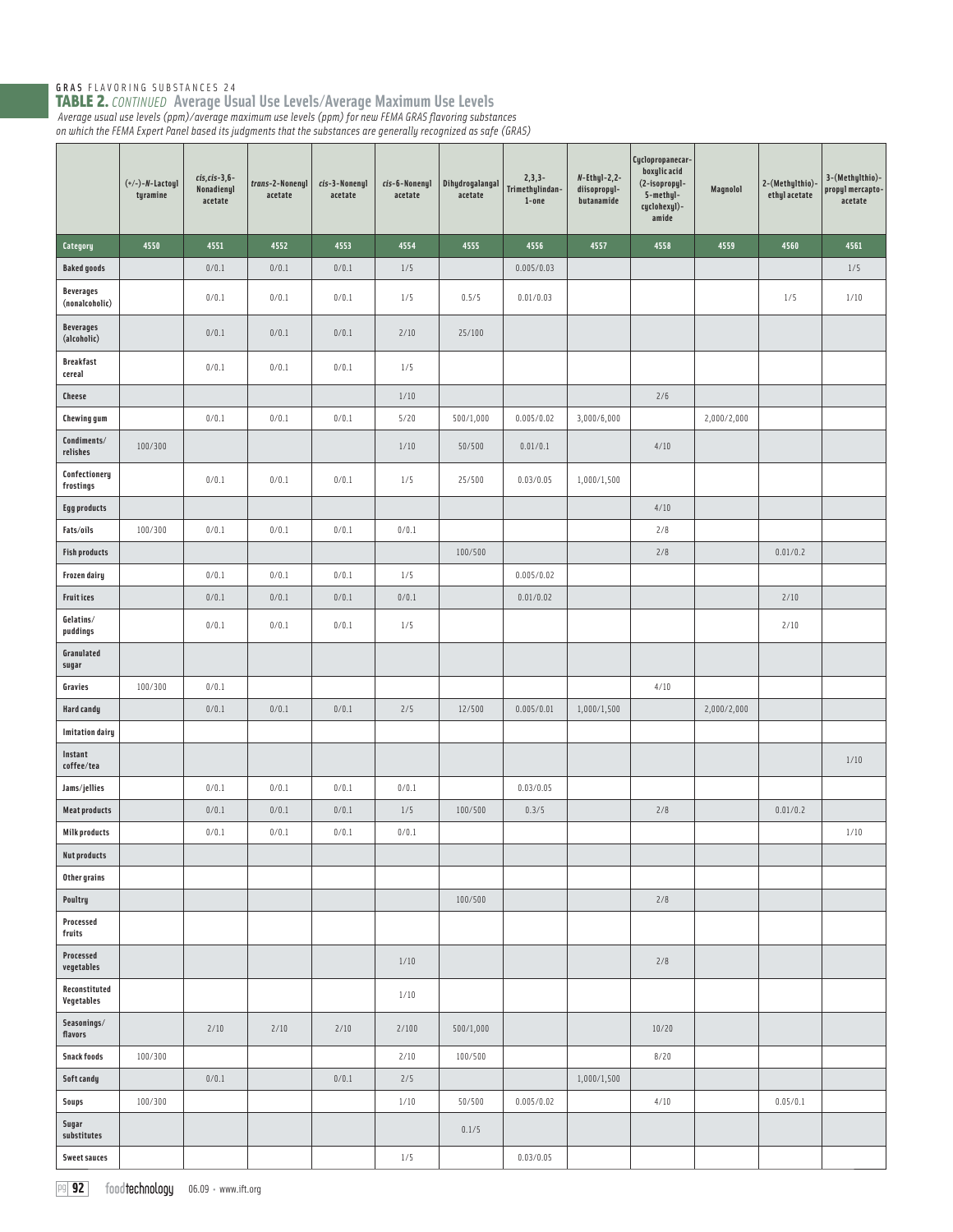|                                    | Ethyl 2-hydroxy-<br>ethyl sulfide | Ethyl<br>3-(methylthio)-<br>$cis$ -2-propenoate | Ethyl<br>3-(methylthio)-<br>$trans-2-$<br>propenoate | Ethyl<br>3-(methylthio)-<br>2-propenoate | 4-Methul-2-<br>(methylthio-<br>$methyl$ )-2-<br>hexenal | 5-Methyl-2-<br>(methylthio-<br>methyl)-2-<br>hexenal | 4-Methyl-2-<br>(methylthio-<br>methyl)-2-<br>pentenal | $1-(3-$<br>(Methylthio)-<br>butyryl)-2,6,6-<br>trimethylcy-<br>clohexene | 2-Oxothiolane | Butyl beta-<br>(methylthio)-<br>acrylate | <b>Ethyl</b><br>3-(ethylthio)-<br>butyrate | Methyl octyl<br>sulfide |
|------------------------------------|-----------------------------------|-------------------------------------------------|------------------------------------------------------|------------------------------------------|---------------------------------------------------------|------------------------------------------------------|-------------------------------------------------------|--------------------------------------------------------------------------|---------------|------------------------------------------|--------------------------------------------|-------------------------|
| Category                           | 4562                              | 4563                                            | 4564                                                 | 4565                                     | 4566                                                    | 4567                                                 | 4568                                                  | 4569                                                                     | 4570          | 4571                                     | 4572                                       | 4573                    |
| <b>Baked goods</b>                 |                                   |                                                 |                                                      |                                          |                                                         |                                                      |                                                       |                                                                          | 0.002/0.02    |                                          | 0.3/1                                      | 1/6                     |
| <b>Beverages</b><br>(nonalcoholic) | 0.01/0.05                         | 1/5                                             | 1/5                                                  | $1/5$                                    |                                                         |                                                      |                                                       |                                                                          | 0.0003/0.003  | 0.001/0.003                              |                                            | 0.2/2                   |
| <b>Beverages</b><br>(alcoholic)    |                                   |                                                 |                                                      |                                          |                                                         |                                                      |                                                       |                                                                          |               |                                          |                                            | 0.2/2                   |
| <b>Breakfast</b><br>cereal         |                                   |                                                 |                                                      |                                          |                                                         |                                                      |                                                       |                                                                          |               |                                          |                                            |                         |
| Cheese                             |                                   |                                                 |                                                      |                                          |                                                         |                                                      |                                                       |                                                                          |               |                                          |                                            |                         |
| <b>Chewing gum</b>                 |                                   |                                                 |                                                      |                                          |                                                         |                                                      |                                                       |                                                                          | 0.02/0.2      |                                          | 0.03/0.1                                   |                         |
| Condiments/<br>relishes            | 0.05/0.3                          |                                                 |                                                      |                                          | 0.05/0.5                                                |                                                      |                                                       |                                                                          |               |                                          |                                            | 0.1/5                   |
| Confectionery<br>${\tt frostings}$ |                                   | 0.01/0.5                                        | 0.01/0.5                                             | 0.01/0.5                                 |                                                         |                                                      |                                                       | 0.001/0.01                                                               |               | 0.001/0.005                              |                                            |                         |
| <b>Egg products</b>                |                                   |                                                 |                                                      |                                          |                                                         |                                                      |                                                       |                                                                          |               |                                          |                                            |                         |
| Fats/oils                          |                                   |                                                 |                                                      |                                          |                                                         |                                                      |                                                       |                                                                          | 0.02/0.2      |                                          |                                            | 0.5/1.5                 |
| <b>Fish products</b>               |                                   |                                                 |                                                      |                                          |                                                         |                                                      |                                                       |                                                                          |               |                                          |                                            | $1/5$                   |
| Frozen dairy                       |                                   |                                                 |                                                      |                                          |                                                         |                                                      | 0.001/0.005                                           |                                                                          | 0.0006/0.006  |                                          |                                            | 0.2/2                   |
| <b>Fruitices</b>                   |                                   | 2/10                                            | 2/10                                                 | 2/10                                     |                                                         |                                                      |                                                       | 0.005/0.01                                                               |               |                                          | 0.003/0.01                                 |                         |
| Gelatins/<br>puddings              |                                   | 2/10                                            | 2/10                                                 | 2/10                                     |                                                         |                                                      |                                                       | 0.001/0.005                                                              |               | 0.001/0.005                              |                                            | 0.1/1                   |
| Granulated<br>sugar                |                                   |                                                 |                                                      |                                          |                                                         |                                                      |                                                       |                                                                          |               |                                          |                                            |                         |
| Gravies                            |                                   |                                                 |                                                      |                                          |                                                         |                                                      |                                                       |                                                                          |               |                                          |                                            | 0.1/1                   |
| <b>Hard candy</b>                  | 0.05/0.3                          |                                                 |                                                      |                                          |                                                         |                                                      |                                                       |                                                                          | 0.002/0.02    |                                          |                                            |                         |
| <b>Imitation dairy</b>             |                                   |                                                 |                                                      |                                          |                                                         |                                                      |                                                       |                                                                          |               |                                          |                                            | 0.01/0.1                |
| Instant<br>coffee/tea              |                                   |                                                 |                                                      |                                          |                                                         |                                                      |                                                       |                                                                          |               |                                          |                                            |                         |
| Jams/jellies                       |                                   |                                                 |                                                      |                                          |                                                         |                                                      |                                                       |                                                                          |               |                                          |                                            |                         |
| <b>Meat products</b>               |                                   |                                                 |                                                      |                                          |                                                         |                                                      |                                                       |                                                                          |               |                                          |                                            | 4/40                    |
| <b>Milk products</b>               |                                   |                                                 |                                                      |                                          |                                                         |                                                      |                                                       |                                                                          |               |                                          |                                            |                         |
| <b>Nut products</b>                |                                   |                                                 |                                                      |                                          |                                                         |                                                      |                                                       |                                                                          |               |                                          |                                            |                         |
| Other grains                       |                                   |                                                 |                                                      |                                          |                                                         |                                                      |                                                       |                                                                          |               |                                          |                                            | $1/5$                   |
| Poultry<br>Processed<br>fruits     |                                   |                                                 |                                                      |                                          |                                                         |                                                      |                                                       |                                                                          |               |                                          |                                            |                         |
| Processed<br>vegetables            |                                   |                                                 |                                                      |                                          |                                                         |                                                      |                                                       |                                                                          |               |                                          |                                            | 1/5                     |
| Reconstituted<br>vegetables        |                                   |                                                 |                                                      |                                          |                                                         |                                                      |                                                       |                                                                          |               |                                          |                                            |                         |
| Seasonings/<br>flavors             | 0.05/0.3                          |                                                 |                                                      |                                          |                                                         | 0.1/0.5                                              |                                                       |                                                                          |               |                                          |                                            | $1/80$                  |
| <b>Snack foods</b>                 | 0.05/0.3                          |                                                 |                                                      |                                          | 0.05/0.5                                                | 0.1/0.5                                              |                                                       |                                                                          |               |                                          |                                            |                         |
| Soft candy                         |                                   |                                                 |                                                      |                                          |                                                         |                                                      |                                                       |                                                                          |               |                                          |                                            | 0.2/2                   |
| Soups                              |                                   |                                                 |                                                      |                                          |                                                         |                                                      |                                                       |                                                                          |               |                                          |                                            | 1/80                    |
| Sugar<br>substitutes               |                                   |                                                 |                                                      |                                          |                                                         |                                                      |                                                       |                                                                          |               |                                          |                                            |                         |
| <b>Sweet sauces</b>                |                                   |                                                 |                                                      |                                          |                                                         |                                                      |                                                       |                                                                          |               |                                          |                                            |                         |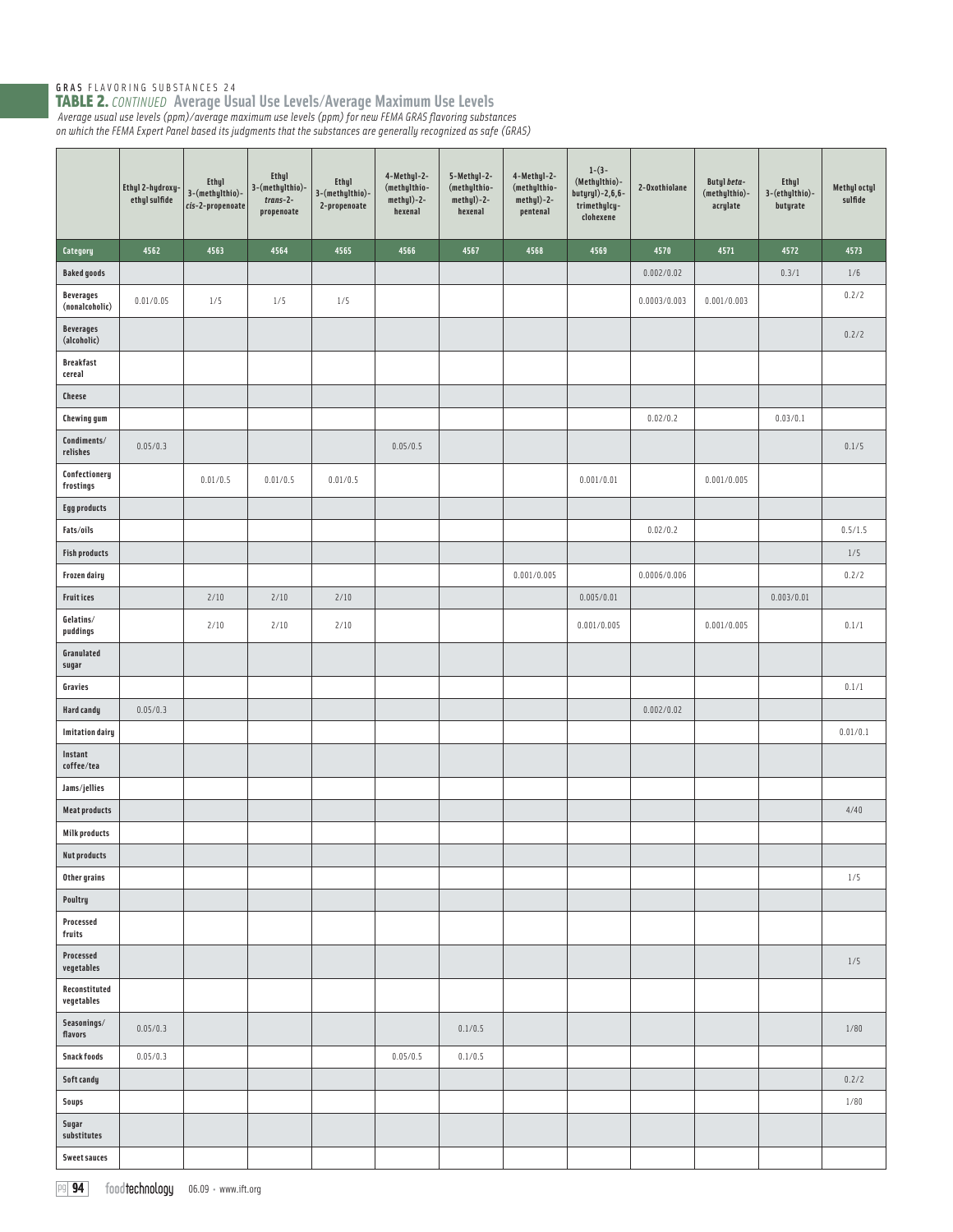|                                    | Methyl<br>1-propenyl<br>sulfide | Diisoamyl<br>disulfide | $bis(2 -$<br>Methylphenyl)<br>disulfide | Mixture of butyl<br>propyl disulfide<br>and propyl and<br>butyl disulfide | Di-sec-butyl<br>disulfide | Methyl<br>2-methylphenyl<br>disulfide | Diisoamyl<br>trisulfide | Dodecanethiol | 2-Hydroxy-<br>Ethanethiol | 4-Mercapto-<br>4-methyl-2-<br>hexanone | 3-Mercapto-<br>3-methylbutyl<br>isovalerate | 3-Mercapto-<br>hexanal |
|------------------------------------|---------------------------------|------------------------|-----------------------------------------|---------------------------------------------------------------------------|---------------------------|---------------------------------------|-------------------------|---------------|---------------------------|----------------------------------------|---------------------------------------------|------------------------|
| Category                           | 4574                            | 4575                   | 4576                                    | 4577                                                                      | 4578                      | 4579                                  | 4580                    | 4581          | 4582                      | 4583                                   | 4584                                        | 4585                   |
| <b>Baked goods</b>                 |                                 |                        | 0.1/10                                  |                                                                           |                           |                                       |                         |               |                           |                                        | 0.1/5                                       |                        |
| <b>Beverages</b><br>(nonalcoholic) |                                 |                        |                                         |                                                                           |                           |                                       |                         | 0.001/0.005   | 2/10                      |                                        | 0.00001/5                                   | 0.01/0.05              |
| <b>Beverages</b><br>(alcoholic)    |                                 |                        |                                         |                                                                           |                           |                                       |                         | 0.001/0.005   | 2/10                      |                                        |                                             | 0.01/0.05              |
| <b>Breakfast</b><br>cereal         |                                 |                        | 0.01/10                                 |                                                                           |                           |                                       |                         |               |                           |                                        | 0.02/5                                      |                        |
| <b>Cheese</b>                      |                                 | 0.001/0.01             |                                         |                                                                           |                           |                                       | 0.01/0.05               |               |                           |                                        |                                             |                        |
| <b>Chewing gum</b>                 |                                 |                        |                                         |                                                                           |                           |                                       |                         | 0.005/0.02    |                           |                                        |                                             |                        |
| Condiments/<br>relishes            |                                 |                        |                                         |                                                                           |                           | 0.001/0.01                            |                         |               |                           |                                        | 0.0001/0.1                                  |                        |
| Confectionery<br>frostings         |                                 |                        | 0.01/10                                 |                                                                           |                           |                                       |                         |               |                           |                                        |                                             |                        |
| <b>Egg products</b>                |                                 |                        |                                         |                                                                           |                           |                                       |                         |               |                           |                                        |                                             |                        |
| Fats/oils                          |                                 |                        |                                         |                                                                           | 0.1/0.5                   |                                       |                         |               |                           |                                        |                                             |                        |
| <b>Fish products</b>               |                                 | 0.002/0.02             |                                         |                                                                           |                           |                                       |                         |               |                           |                                        |                                             |                        |
| <b>Frozen dairy</b>                |                                 |                        | 0.01/10                                 |                                                                           |                           |                                       |                         |               |                           |                                        |                                             |                        |
| <b>Fruitices</b>                   |                                 |                        |                                         |                                                                           |                           |                                       |                         |               |                           |                                        | 0.1/5                                       |                        |
| Gelatins/<br>puddings              |                                 |                        | 0.1/10                                  |                                                                           |                           |                                       |                         |               |                           |                                        |                                             |                        |
| Granulated<br>sugar                |                                 |                        |                                         |                                                                           |                           |                                       |                         |               |                           |                                        |                                             |                        |
| Gravies                            |                                 |                        |                                         |                                                                           |                           |                                       |                         |               |                           |                                        |                                             |                        |
| <b>Hard candy</b>                  |                                 |                        |                                         |                                                                           |                           |                                       |                         | 0.005/0.02    | 5/20                      |                                        | 0.1/5                                       | 0.02/0.1               |
| <b>Imitation dairy</b>             |                                 |                        |                                         |                                                                           |                           |                                       |                         |               |                           |                                        |                                             |                        |
| Instant<br>coffee/tea              |                                 |                        |                                         |                                                                           |                           |                                       |                         |               |                           | 0.001/0.005                            |                                             |                        |
| Jams/jellies                       |                                 |                        |                                         | 0.001/0.01                                                                |                           |                                       |                         |               |                           |                                        |                                             |                        |
| <b>Meat products</b>               |                                 |                        |                                         |                                                                           | 0.5/2.5                   |                                       | 0.01/0.05               |               |                           |                                        |                                             |                        |
| <b>Milk products</b>               | 0.001/0.01                      |                        |                                         |                                                                           |                           |                                       |                         |               |                           |                                        | 0.1/5                                       |                        |
| <b>Nut products</b>                |                                 |                        |                                         |                                                                           |                           |                                       |                         |               |                           |                                        | 0.0001/0.001                                |                        |
| Other grains                       |                                 |                        |                                         |                                                                           |                           |                                       |                         |               |                           |                                        | 0.0001/0.001                                |                        |
| Poultry<br>Processed               |                                 |                        |                                         |                                                                           |                           |                                       |                         |               |                           |                                        |                                             |                        |
| fruits<br>Processed<br>vegetables  |                                 |                        |                                         |                                                                           |                           |                                       |                         |               |                           |                                        |                                             |                        |
| Reconstituted<br>vegetables        |                                 |                        |                                         |                                                                           |                           |                                       |                         |               |                           |                                        |                                             |                        |
| Seasonings/<br>flavors             |                                 |                        | 0.01/10                                 |                                                                           | 0.2/1                     |                                       |                         |               |                           |                                        |                                             |                        |
| Snack foods                        | 0.05/0.1                        |                        | 0.01/10                                 | 0.001/0.01                                                                | 0.1/0.5                   |                                       | 0.001/0.01              |               |                           |                                        |                                             |                        |
| Soft candy                         |                                 |                        |                                         |                                                                           |                           |                                       |                         |               |                           |                                        |                                             |                        |
| Soups                              | 0.01/0.1                        | 0.05/0.5               |                                         | 0.001/0.01                                                                | 0.1/0.5                   | 0.001/0.01                            | 0.01/0.05               |               |                           |                                        | 0.1/5                                       |                        |
| Sugar<br>substitutes               |                                 |                        |                                         |                                                                           |                           |                                       |                         |               |                           |                                        |                                             |                        |
| <b>Sweet sauces</b>                |                                 |                        | 0.01/10                                 |                                                                           |                           |                                       |                         |               |                           |                                        | 0.1/5                                       |                        |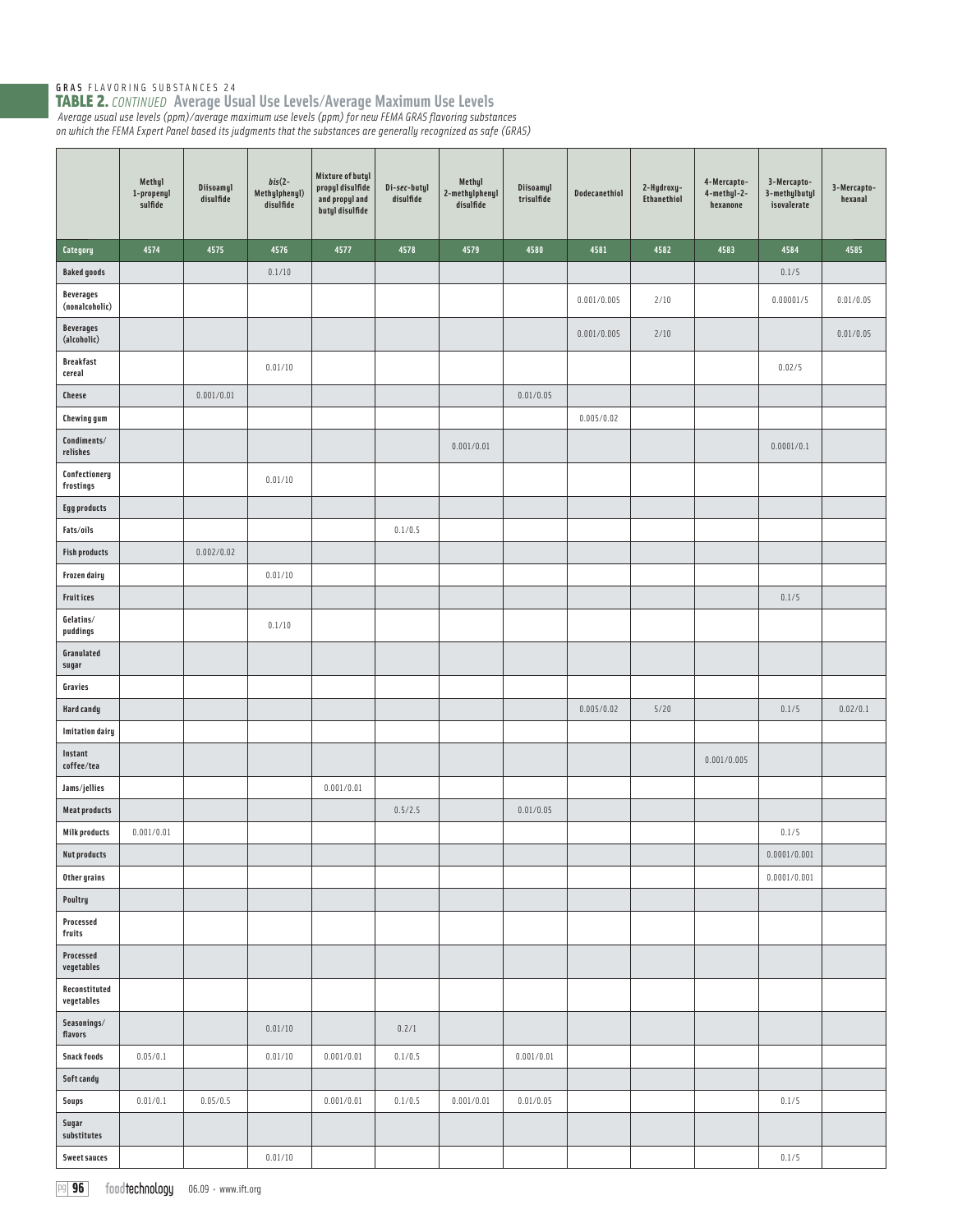|                                    | Methyl<br>isobutene-<br>thioate | 3-Mercapto-<br>propionic acid | 2-Ethylhexyl<br>3-mercapto-<br>propionate | <b>Butanal dibenzyl</b><br>thioacetal | Methional<br>diethyl acetal | <b>Ethyl linalyl</b><br>ether | Myrcenyl<br>methyl ether | Linalool oxide<br>pyranoid | 2-Hydroxy-<br>5-methyl-<br>acetophenone | 2-Phenyl-<br>propanal<br>propylene-<br>glycol acetal | Cinnamaldehyde<br>propylene-<br>glycol acetal | Ethyl alpha-<br>acetyl cinnamate |
|------------------------------------|---------------------------------|-------------------------------|-------------------------------------------|---------------------------------------|-----------------------------|-------------------------------|--------------------------|----------------------------|-----------------------------------------|------------------------------------------------------|-----------------------------------------------|----------------------------------|
| Category                           | 4586                            | 4587                          | 4588                                      | 4589                                  | 4590                        | 4591                          | 4592                     | 4593                       | 4594                                    | 4595                                                 | 4596                                          | 4597                             |
| <b>Baked goods</b>                 |                                 | 0.001/5                       | 0.2/2                                     | 0.5/10                                | 0.02/0.1                    |                               |                          | 1/10                       | 0.1/0.5                                 |                                                      | 5/30                                          |                                  |
| <b>Beverages</b><br>(nonalcoholic) | 0.1/0.5                         |                               |                                           |                                       |                             | 0.0002/0.001                  | 0.1/0.5                  | 2/20                       |                                         | 0.01/0.05                                            |                                               | 0.1/0.5                          |
| <b>Beverages</b><br>(alcoholic)    | 0.1/0.5                         |                               |                                           |                                       |                             |                               | 0.2/1                    | 2/20                       |                                         |                                                      |                                               |                                  |
| <b>Breakfast</b><br>cereal         |                                 |                               |                                           |                                       |                             |                               |                          |                            |                                         |                                                      |                                               |                                  |
| <b>Cheese</b>                      |                                 | 0.001/5                       |                                           |                                       |                             |                               |                          |                            | 0.05/0.3                                |                                                      |                                               |                                  |
| <b>Chewing gum</b>                 | 0.2/2                           |                               |                                           |                                       |                             |                               |                          | 5/50                       |                                         |                                                      |                                               | 0.8/2                            |
| Condiments/<br>relishes            |                                 |                               |                                           |                                       |                             |                               |                          |                            |                                         | 0.1/1                                                |                                               |                                  |
| Confectionery<br>frostings         |                                 |                               |                                           | 0.5/10                                |                             |                               |                          |                            |                                         | 0.01/0.05                                            |                                               | 0.03/0.1                         |
| <b>Egg products</b>                |                                 |                               |                                           |                                       |                             |                               |                          |                            |                                         |                                                      |                                               |                                  |
| Fats/Oils                          |                                 | 0.001/5                       | 2/10                                      |                                       |                             |                               |                          |                            |                                         |                                                      |                                               |                                  |
| <b>Fish products</b>               |                                 |                               |                                           |                                       |                             |                               |                          |                            |                                         |                                                      |                                               |                                  |
| Frozen dairy                       |                                 | 0.001/0.005                   |                                           |                                       |                             |                               |                          | 0.7/7                      | 0.05/0.3                                |                                                      |                                               |                                  |
| <b>Fruitices</b>                   | 0.03/0.5                        |                               |                                           |                                       | 0.02/0.08                   |                               |                          |                            |                                         |                                                      |                                               |                                  |
| Gelatins/<br>puddings              |                                 |                               |                                           |                                       |                             |                               | 0.2/1                    | 2/10                       |                                         |                                                      | 1/10                                          |                                  |
| Granulated<br>sugar                |                                 |                               |                                           |                                       |                             |                               |                          |                            |                                         |                                                      |                                               |                                  |
| Gravies                            |                                 |                               |                                           |                                       |                             |                               |                          |                            |                                         |                                                      |                                               |                                  |
| Hard candy                         | 0.2/1                           | 0.001/0.005                   |                                           |                                       |                             | 0.002/0.01                    | 0.5/2.5                  | 20/100                     |                                         |                                                      |                                               |                                  |
| <b>Imitation dairy</b>             |                                 |                               |                                           |                                       |                             |                               |                          |                            | 0.1/0.5                                 | 0.1/1                                                |                                               |                                  |
| Instant<br>coffee/tea              |                                 |                               |                                           |                                       |                             |                               |                          | 2/10                       |                                         |                                                      |                                               |                                  |
| Jams/jellies                       |                                 |                               |                                           |                                       |                             |                               |                          |                            |                                         |                                                      | 1/10                                          |                                  |
| <b>Meat products</b>               |                                 |                               |                                           |                                       |                             |                               |                          |                            |                                         |                                                      |                                               |                                  |
| <b>Milk products</b>               |                                 |                               |                                           |                                       |                             |                               |                          |                            | 0.05/0.3                                |                                                      |                                               |                                  |
| <b>Nut products</b>                |                                 |                               |                                           |                                       |                             |                               |                          |                            |                                         |                                                      |                                               |                                  |
| Other grains                       |                                 |                               |                                           |                                       |                             |                               |                          |                            |                                         |                                                      |                                               |                                  |
| Poultry                            |                                 |                               |                                           |                                       |                             |                               |                          |                            |                                         |                                                      |                                               |                                  |
| Processed<br>fruits                |                                 |                               |                                           |                                       |                             |                               | 0.5/2.5                  |                            |                                         |                                                      |                                               |                                  |
| Processed<br>vegetables            |                                 |                               |                                           |                                       |                             |                               |                          |                            |                                         |                                                      |                                               |                                  |
| Reconstituted<br>vegetables        |                                 |                               |                                           |                                       |                             |                               |                          |                            |                                         |                                                      |                                               |                                  |
| Seasonings/<br>flavors             |                                 |                               |                                           |                                       |                             |                               |                          |                            |                                         |                                                      |                                               |                                  |
| <b>Snack foods</b>                 | 0.03/0.5                        | 0.001/5                       | 0.2/2                                     |                                       |                             |                               |                          |                            |                                         | 0.1/0.5                                              |                                               |                                  |
| Soft candy                         |                                 |                               |                                           |                                       |                             |                               |                          | 2/20                       |                                         | 0.1/0.5                                              |                                               |                                  |
| Soups                              |                                 |                               |                                           | 0.1/1                                 | 0.03/0.1                    |                               |                          |                            |                                         |                                                      | 5/20                                          |                                  |
| Sugar<br>substitutes               |                                 |                               |                                           |                                       |                             |                               |                          |                            |                                         |                                                      |                                               |                                  |
| <b>Sweet sauces</b>                |                                 |                               |                                           |                                       |                             |                               |                          |                            |                                         |                                                      |                                               |                                  |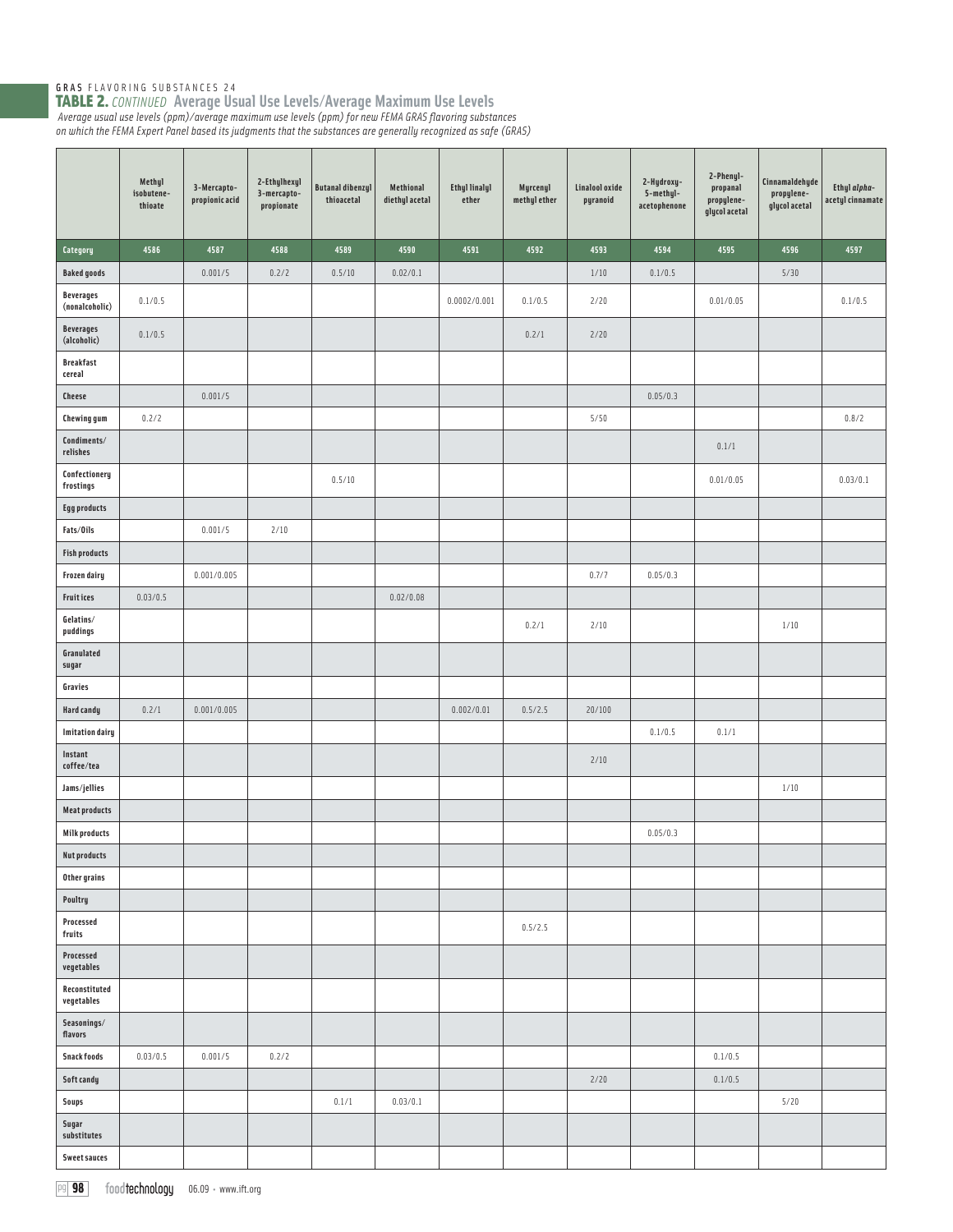|                                    | Ethyl 2-hydroxy-<br>3-phenylpro-<br>pionate | $3-(3,4-$<br>Methylene-<br>dioxyphenyl)-<br>2-methyl-<br>propanal | Trehalose,<br>dihydrate <sup>1</sup> | <b>Rebaudioside A</b> | $N-(2-$<br>Hydroxyethyl)-<br>2,3-dimethyl-2-<br>isopropylbutan-<br>amide | $N - (1,1 -$<br>Dimethyl-2-<br>hydroxyethyl)-<br>2,2-diethylbu-<br>tanamide | Dimenthyl<br>glutarate | $trans-3-$<br>Nonen-1-ol | 4-Formyl-2-<br>methoxyphenyl<br>2-hydroxypro-<br>panoate | Guaiacol<br>butyrate | Guaiacol<br>isobutyrate | Guaiacol<br>propionate |
|------------------------------------|---------------------------------------------|-------------------------------------------------------------------|--------------------------------------|-----------------------|--------------------------------------------------------------------------|-----------------------------------------------------------------------------|------------------------|--------------------------|----------------------------------------------------------|----------------------|-------------------------|------------------------|
| Category                           | 4598                                        | 4599                                                              | 4600                                 | 4601                  | 4602                                                                     | 4603                                                                        | 4604                   | 4605                     | 4606                                                     | 4607                 | 4608                    | 4609                   |
| <b>Baked goods</b>                 |                                             | 2/4                                                               | 20,000/50,000                        |                       |                                                                          |                                                                             |                        | 0.4/0.6                  | 10/20                                                    | 0.2/5                | 0.2/5                   | 0.2/5                  |
| <b>Beverages</b><br>(nonalcoholic) |                                             | 10/50                                                             | 20,000/35,000                        | 20/30                 |                                                                          |                                                                             | 20/50                  | 0.2/0.4                  | 5/10                                                     | 0.1/5                | 0.1/5                   | 0.1/5                  |
| <b>Beverages</b><br>(alcoholic)    |                                             |                                                                   | 1,000/10,000                         | 20/30                 |                                                                          |                                                                             | 20/60                  | 0.6/10                   | 10/20                                                    | 0.2/5                | 0.2/5                   | 0.2/5                  |
| <b>Breakfast</b><br>cereal         |                                             |                                                                   | 15,000/30,000                        | 20/30                 |                                                                          |                                                                             |                        | 0.4/1                    | 10/20                                                    | 0.2/5                | 0.2/5                   | 0.2/5                  |
| <b>Cheese</b>                      |                                             |                                                                   | 3,000/50,000                         |                       |                                                                          |                                                                             |                        |                          |                                                          |                      |                         |                        |
| <b>Chewing gum</b>                 |                                             | 100/500                                                           | 20,000/35,000                        | 200/200               | 5,000/10,000                                                             | 3,000/6,000                                                                 | 600/1,600              | 1/2                      | 5/10                                                     |                      |                         |                        |
| Condiments/<br>relishes            | 0.7/2                                       |                                                                   | 20,000/50,000                        |                       |                                                                          |                                                                             |                        |                          |                                                          |                      |                         |                        |
| Confectionery<br>frostings         |                                             | 10/100                                                            | 20,000/50,000                        |                       | 1,800/3,000                                                              | 1,000/1,500                                                                 | 80/240                 | 0.4/0.6                  | 10/20                                                    | 0.2/5                | 0.2/5                   | 0.2/5                  |
| <b>Egg products</b>                |                                             |                                                                   | 15,000/40,000                        |                       |                                                                          |                                                                             |                        |                          |                                                          |                      |                         |                        |
| Fats/oils                          |                                             |                                                                   | 15,000/40,000                        |                       |                                                                          |                                                                             |                        | 1/2                      |                                                          |                      |                         |                        |
| <b>Fish products</b>               |                                             |                                                                   | 15,000/50,000                        |                       |                                                                          |                                                                             |                        |                          |                                                          |                      |                         |                        |
| Frozen dairy                       |                                             |                                                                   | 15,000/50,000                        | 20/30                 |                                                                          |                                                                             |                        | 0.2/0.4                  | 10/100                                                   | 0.1/5                | 0.1/5                   | 0.1/5                  |
| <b>Fruitices</b>                   |                                             |                                                                   | 10,000/50,000                        | 20/30                 |                                                                          |                                                                             |                        | 0.2/0.4                  | 10/20                                                    | 0.1/5                | 0.1/5                   | 0.1/5                  |
| Gelatins/<br>puddings              | 0.01/0.1                                    | 10/50                                                             | 50,000/50,000                        | 20/30                 |                                                                          |                                                                             |                        | 0.2/0.4                  | 10/50                                                    | 0.2/5                | 0.2/5                   | 0.2/5                  |
| Granulated<br>sugar                |                                             |                                                                   |                                      |                       |                                                                          |                                                                             |                        |                          |                                                          |                      |                         |                        |
| Gravies                            |                                             |                                                                   | 20,000/50,000                        |                       |                                                                          |                                                                             |                        | 0.4/0.6                  |                                                          |                      |                         |                        |
| Hard candy                         |                                             | 1/4                                                               | 50,000/50,000                        | 20/30                 | 1,800/3,000                                                              | 1,000/1,500                                                                 | 120/280                | 0.4/0.6                  |                                                          | 0.2/5                | 0.2/5                   | 0.2/5                  |
| <b>Imitation dairy</b>             |                                             |                                                                   | 20,000/50,000                        | 20/30                 |                                                                          |                                                                             |                        |                          |                                                          | 0.2/5                | 0.2/5                   | 0.2/5                  |
| Instant<br>coffee/tea              |                                             |                                                                   | 10,000/30,000                        | 20/30                 |                                                                          |                                                                             |                        | 0.2/0.4                  |                                                          | 0.4/10               | 0.4/10                  | 0.4/10                 |
| Jams/jellies                       |                                             |                                                                   | 50,000/50,000                        |                       |                                                                          |                                                                             |                        |                          |                                                          |                      |                         |                        |
| <b>Meat products</b>               |                                             |                                                                   | 15,000/50,000                        |                       |                                                                          |                                                                             |                        |                          |                                                          |                      |                         |                        |
| <b>Milk products</b>               |                                             |                                                                   | 20,000/50,000                        | 20/30                 |                                                                          |                                                                             |                        | 0.4/0.8                  | 10/50                                                    |                      |                         |                        |
| <b>Nut products</b>                |                                             |                                                                   | 20,000/50,000                        |                       |                                                                          |                                                                             |                        |                          |                                                          | 0.3/10               | 0.3/10                  | 0.3/10                 |
| Other grains                       |                                             |                                                                   | 15,000/30,000                        |                       |                                                                          |                                                                             |                        |                          |                                                          |                      |                         |                        |
| Poultry                            |                                             |                                                                   | 15,000/50,000                        |                       |                                                                          |                                                                             |                        |                          |                                                          |                      |                         |                        |
| Processed<br>fruits                |                                             |                                                                   | 10,000/30,000                        | 20/30                 |                                                                          |                                                                             |                        |                          |                                                          |                      |                         |                        |
| Processed<br>vegetables            |                                             |                                                                   | 35,000/50,000                        | 20/30                 |                                                                          |                                                                             |                        |                          |                                                          |                      |                         |                        |
| Reconstituted<br>vegetables        |                                             |                                                                   | 15,000/30,000                        |                       |                                                                          |                                                                             |                        |                          |                                                          |                      |                         |                        |
| Seasonings/<br>flavors             |                                             |                                                                   | 20,000/50,000                        |                       |                                                                          |                                                                             |                        | 20/30                    |                                                          |                      |                         |                        |
| <b>Snack foods</b>                 |                                             |                                                                   | 20,000/50,000                        |                       |                                                                          |                                                                             | 16/32                  | 0.4/0.6                  |                                                          |                      |                         |                        |
| Soft candy                         |                                             | 1/3                                                               | 50,000/50,000                        | 20/30                 | 1,800/3,000                                                              | 1,000/1,500                                                                 | 100/240                | 0.4/0.6                  |                                                          | 0.2/5                | 0.2/5                   | 0.2/5                  |
| <b>Soups</b>                       |                                             |                                                                   | 20,000/50,000                        |                       |                                                                          |                                                                             |                        | 0.4/0.6                  |                                                          |                      |                         |                        |
| Sugar<br>substitutes               |                                             |                                                                   |                                      |                       |                                                                          |                                                                             |                        |                          |                                                          | 0.1/5                | 0.1/5                   | 0.1/5                  |
| <b>Sweet sauces</b>                |                                             | 1/2                                                               | 50,000/50,000                        | 20/30                 |                                                                          |                                                                             |                        | 0.4/0.6                  | 10/20                                                    |                      |                         |                        |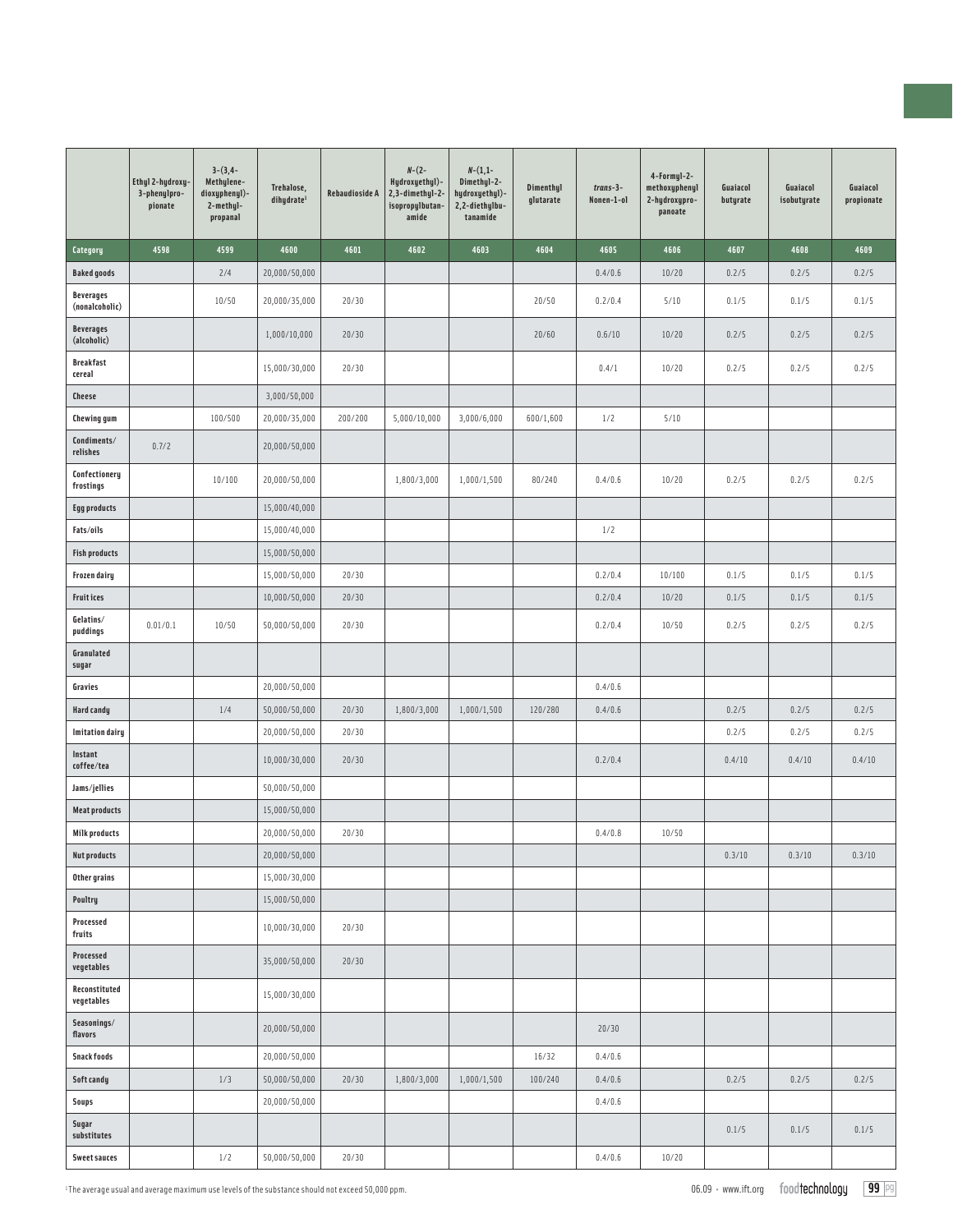|                                    | Ethyl 5-hydroxy<br>octanoate | Isopropyl-<br>ideneglyceryl<br>5-hydroxy-<br>decanoate | 2-Ethyl-2-<br>hexenal | <b>Ethyl</b><br>2-hexenoate | Propyl sorbate | cis-2-Octenol | 2-Hexyli-<br>denehexanal | $trans-2-$<br>Tridecenol | 2-Phenoxyethyl<br>propionate | Propyl 4-tert-<br>butylphenyl-<br>acetate | 2-Phenoxy-<br>ethanol | <b>Phenyl butyrate</b> |
|------------------------------------|------------------------------|--------------------------------------------------------|-----------------------|-----------------------------|----------------|---------------|--------------------------|--------------------------|------------------------------|-------------------------------------------|-----------------------|------------------------|
| Category                           | 4610                         | 4611                                                   | 4612                  | 4613                        | 4614           | 4615          | 4616                     | 4617                     | 4618                         | 4619                                      | 4620                  | 4621                   |
| <b>Baked goods</b>                 |                              | 4/8                                                    | 0.003/0.005           | 0.5/3                       |                |               |                          | 0.05/5                   | 0.2/5                        | 5/50                                      | $4/8$                 |                        |
| <b>Beverages</b><br>(nonalcoholic) | 3/40                         |                                                        | 0.001/0.005           |                             | 1/5            |               |                          |                          | 0.05/0.5                     |                                           | 0.5/2                 | 0.1/1                  |
| <b>Beverages</b><br>(alcoholic)    | 3/40                         |                                                        |                       |                             |                |               |                          |                          | 0.1/1                        |                                           | 1/3                   |                        |
| <b>Breakfast</b><br>cereal         |                              |                                                        |                       |                             |                |               |                          |                          |                              |                                           |                       |                        |
| Cheese                             |                              |                                                        |                       |                             |                |               |                          |                          |                              | 5/50                                      |                       |                        |
| <b>Chewing gum</b>                 | 6/60                         |                                                        | 0.03/0.08             |                             | 20/100         |               |                          |                          |                              |                                           |                       |                        |
| Condiments/<br>relishes            |                              |                                                        |                       |                             |                |               |                          |                          |                              |                                           |                       |                        |
| Confectionery<br>frostings         | 5/60                         |                                                        |                       |                             |                |               |                          |                          |                              |                                           |                       |                        |
| <b>Egg products</b>                |                              | 2/4                                                    |                       |                             |                |               |                          |                          |                              |                                           |                       |                        |
| Fats/oils                          |                              | 20/50                                                  |                       | 0.5/3                       |                |               |                          | 0.05/5                   |                              | 5/50                                      |                       |                        |
| <b>Fish products</b>               |                              |                                                        |                       |                             |                |               |                          |                          |                              |                                           |                       |                        |
| Frozen dairy                       |                              | 4/6                                                    |                       |                             |                |               |                          |                          | 0.1/2                        |                                           | 2/5                   |                        |
| Fruit ices                         | 5/50                         |                                                        |                       |                             |                |               |                          |                          | 0.05/1                       |                                           | $1/2$                 | 0.2/2                  |
| Gelatins/<br>puddings              | 5/40                         |                                                        |                       |                             |                |               |                          |                          |                              |                                           | 1/3                   | 0.2/2                  |
| Granulated<br>sugar                |                              |                                                        |                       |                             |                |               |                          |                          |                              |                                           |                       |                        |
| Gravies                            |                              | 2/4                                                    |                       |                             |                |               |                          |                          |                              |                                           |                       |                        |
| <b>Hard candy</b>                  | 5/50                         | 2/4                                                    |                       |                             | $5/25$         |               |                          | 0.05/2                   | 0.2/5                        | 5/50                                      | 1/5                   |                        |
| <b>Imitation dairy</b>             |                              | 20/30                                                  |                       |                             |                |               |                          |                          |                              |                                           |                       |                        |
| Instant<br>coffee/tea              |                              |                                                        | 0.002/0.01            |                             |                |               |                          |                          |                              |                                           |                       |                        |
| Jams/jellies                       | 6/50                         |                                                        |                       |                             |                |               |                          |                          |                              |                                           |                       |                        |
| <b>Meat products</b>               |                              |                                                        |                       |                             |                |               | 0.002/0.01               |                          |                              |                                           |                       |                        |
| <b>Milk products</b>               |                              | 15/30                                                  |                       |                             |                |               |                          |                          |                              |                                           |                       |                        |
| <b>Nut products</b>                |                              |                                                        |                       |                             |                |               |                          |                          |                              |                                           |                       |                        |
| Other grains<br>Poultry            |                              |                                                        |                       |                             |                |               |                          |                          |                              |                                           |                       |                        |
| Processed<br>fruits                |                              |                                                        |                       |                             |                |               |                          |                          |                              |                                           |                       |                        |
| Processed<br>vegetables            |                              |                                                        |                       |                             |                |               |                          |                          |                              |                                           |                       |                        |
| Reconstituted<br>Vegetables        |                              |                                                        |                       |                             |                |               |                          |                          |                              |                                           |                       |                        |
| Seasonings/<br>flavors             |                              |                                                        |                       |                             |                |               |                          |                          |                              |                                           |                       |                        |
| Snack foods                        |                              | 2/4                                                    |                       | 0.5/3                       |                |               | 0.05/0.1                 | 0.05/5                   |                              | 5/50                                      |                       |                        |
| Soft candy                         | 7/100                        |                                                        |                       |                             |                |               |                          |                          | 0.2/5                        |                                           | 1/5                   |                        |
| Soups                              |                              |                                                        |                       |                             |                | 0.1/0.5       | 0.1/0.5                  |                          |                              |                                           |                       |                        |
| Sugar<br>substitutes               |                              |                                                        |                       |                             |                |               |                          |                          |                              |                                           |                       |                        |
| <b>Sweet sauces</b>                |                              |                                                        |                       |                             |                |               |                          |                          |                              |                                           |                       |                        |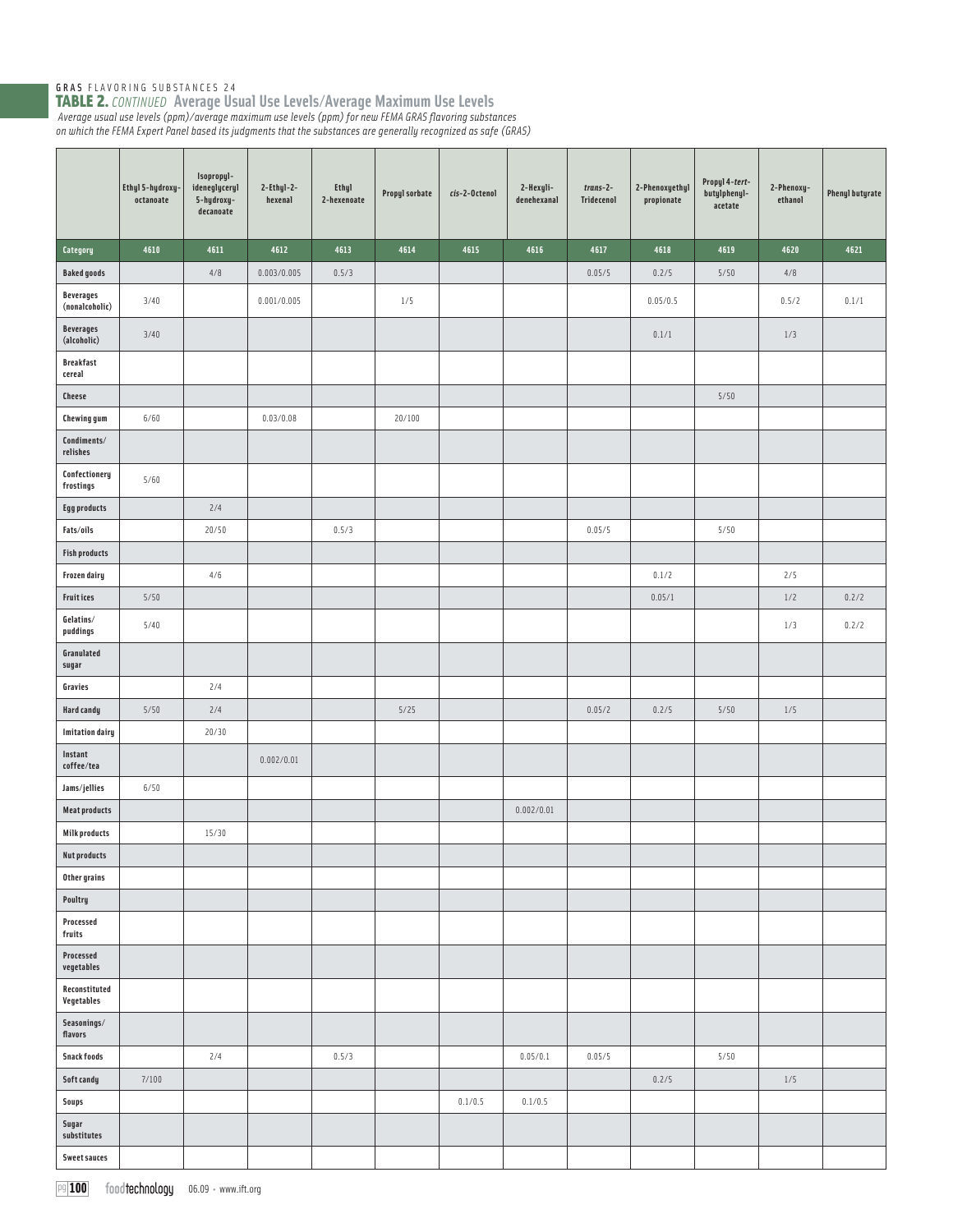|                                             | Piperonal<br>acetal | propyleneglycol   Benzyl levulinate | 4-Methylbenzyl<br>alcohol | Phenylacet-<br>aldehyde<br>diethyl acetal | Benzyl nonanoate | Anisaldehyde<br>propylene-<br>glycol acetal | 4-Methylbenzal-<br>dehyde<br>propyleneglycol<br>acetal | Phenylacetal-<br>dehyde<br>propylene-<br>glycol acetal | 2-Ethylhexyl<br>benzoate | $2$ -Ethyl-3-<br>methyl<br>thiopyrazine | 2-Ethoxy-3-<br>isopropylpyr-<br>azine | 2-Ethoxy-3-<br>ethylpyrazine |
|---------------------------------------------|---------------------|-------------------------------------|---------------------------|-------------------------------------------|------------------|---------------------------------------------|--------------------------------------------------------|--------------------------------------------------------|--------------------------|-----------------------------------------|---------------------------------------|------------------------------|
| Category                                    | 4622                | 4623                                | 4624                      | 4625                                      | 4626             | 4627                                        | 4628                                                   | 4629                                                   | 4630                     | 4631                                    | 4632                                  | 4633                         |
| <b>Baked goods</b>                          | 2/10                | 3/50                                |                           | 0.1/1                                     | 0.1/5            |                                             | 1/2                                                    | 0.1/5                                                  |                          | 0.005/0.1                               | 0.0001/0.0005                         | 0.02/0.1                     |
| <b>Beverages</b><br>(nonalcoholic)          | 1/8                 | 0.3/5                               | 0.01/0.1                  |                                           | 0.1/5            | 0.2/5                                       |                                                        | 0.01/1                                                 | 0.01/0.1                 | 0.001/0.01                              | 0.00001/0.00005                       |                              |
| <b>Beverages</b><br>(alcoholic)             |                     | 0.1/1                               | 0.02/0.5                  |                                           |                  |                                             |                                                        |                                                        |                          |                                         |                                       |                              |
| <b>Breakfast</b><br>cereal                  |                     |                                     |                           |                                           |                  |                                             |                                                        |                                                        |                          |                                         |                                       |                              |
| <b>Cheese</b>                               |                     |                                     |                           |                                           |                  |                                             |                                                        |                                                        |                          |                                         |                                       |                              |
| <b>Chewing gum</b>                          | 1/9                 | 15/250                              |                           |                                           |                  |                                             |                                                        |                                                        |                          | 0.1/1                                   |                                       |                              |
| $\textsf{Conditions}/\textsf{}$<br>relishes |                     |                                     |                           |                                           |                  |                                             |                                                        | 0.2/2                                                  |                          | 0.02/0.1                                |                                       |                              |
| Confectionery<br>frostings                  | 0.02/0.1            |                                     |                           |                                           |                  |                                             |                                                        |                                                        |                          |                                         |                                       |                              |
| <b>Egg products</b>                         |                     |                                     |                           |                                           |                  |                                             |                                                        |                                                        |                          |                                         |                                       |                              |
| Fats/oils                                   | 0.1/1               | 1.5/50                              |                           | 0.1/1                                     |                  |                                             | 1/2                                                    |                                                        |                          | 0.005/0.1                               |                                       |                              |
| <b>Fish products</b>                        |                     |                                     |                           |                                           |                  |                                             |                                                        |                                                        |                          |                                         |                                       |                              |
| Frozen dairy                                |                     | $1/10$                              |                           |                                           | 1/5              | 1/10                                        |                                                        |                                                        | 0.01/0.2                 | 0.04/0.2                                |                                       |                              |
| <b>Fruitices</b>                            | 2.5/10              | 0.6/6                               | 0.01/0.5                  |                                           |                  |                                             |                                                        |                                                        |                          |                                         |                                       |                              |
| Gelatins/<br>puddings                       | 2/8                 | 1/20                                |                           |                                           | 0.5/5            |                                             |                                                        |                                                        | 0.02/0.5                 |                                         |                                       |                              |
| Granulated<br>sugar                         |                     |                                     |                           |                                           |                  |                                             |                                                        |                                                        |                          |                                         |                                       |                              |
| Gravies                                     |                     | 1/20                                |                           |                                           |                  |                                             |                                                        |                                                        |                          |                                         |                                       | 0.01/0.1                     |
| <b>Hard candy</b>                           | 1/8                 | 1.5/50                              |                           |                                           | 0.1/5            | 1/20                                        |                                                        | 0.05/1                                                 |                          | 0.005/0.1                               | 0.003/0.02                            |                              |
| <b>Imitation dairy</b>                      | 2/7                 |                                     |                           |                                           |                  |                                             |                                                        |                                                        |                          |                                         |                                       |                              |
| Instant<br>coffee/tea                       | 2.5/10              |                                     |                           |                                           |                  |                                             |                                                        |                                                        |                          |                                         |                                       |                              |
| Jams/jellies                                |                     |                                     |                           |                                           |                  |                                             |                                                        |                                                        |                          |                                         |                                       | 0.01/0.1                     |
| <b>Meat products</b>                        |                     |                                     |                           |                                           |                  |                                             |                                                        |                                                        |                          | 0.04/0.2                                |                                       | 0.01/0.1                     |
| <b>Milk products</b>                        |                     |                                     |                           |                                           |                  |                                             |                                                        |                                                        |                          |                                         |                                       |                              |
| <b>Nut products</b>                         |                     |                                     |                           |                                           |                  |                                             |                                                        |                                                        |                          |                                         | 0.003/0.02                            |                              |
| Other grains                                |                     |                                     |                           |                                           |                  |                                             |                                                        |                                                        |                          |                                         | 0.003/0.02                            | 0.01/0.1                     |
| Poultry                                     |                     |                                     |                           |                                           |                  |                                             |                                                        |                                                        |                          | 0.04/0.2                                |                                       | 0.01/0.07                    |
| Processed<br>fruits                         |                     |                                     |                           |                                           |                  |                                             |                                                        |                                                        |                          |                                         |                                       |                              |
| Processed<br>vegetables                     |                     |                                     |                           |                                           |                  |                                             |                                                        |                                                        |                          |                                         | 0.003/0.02                            | 0.01/0.1                     |
| Reconstituted<br>Vegetables                 |                     |                                     |                           |                                           |                  |                                             |                                                        |                                                        |                          |                                         |                                       |                              |
| Seasonings/<br>flavors                      |                     |                                     |                           |                                           |                  |                                             |                                                        |                                                        |                          | 0.04/0.2                                | 0.003/0.02                            |                              |
| <b>Snack foods</b>                          | 0.1/1               | 0.1/5                               |                           | 0.1/1                                     | 0.1/5            |                                             | 1/2                                                    |                                                        |                          |                                         |                                       | 0.01/0.1                     |
| Soft candy                                  | 2/8                 | 0.1/5                               |                           |                                           | $1/10$           |                                             |                                                        |                                                        |                          |                                         |                                       |                              |
| Soups                                       |                     |                                     |                           |                                           |                  |                                             |                                                        |                                                        |                          | 0.02/0.1                                |                                       | 0.01/0.1                     |
| Sugar<br>substitutes                        |                     |                                     |                           |                                           |                  |                                             |                                                        |                                                        |                          |                                         |                                       |                              |
| <b>Sweet sauces</b>                         | 2/9                 |                                     |                           |                                           |                  |                                             |                                                        |                                                        |                          |                                         |                                       |                              |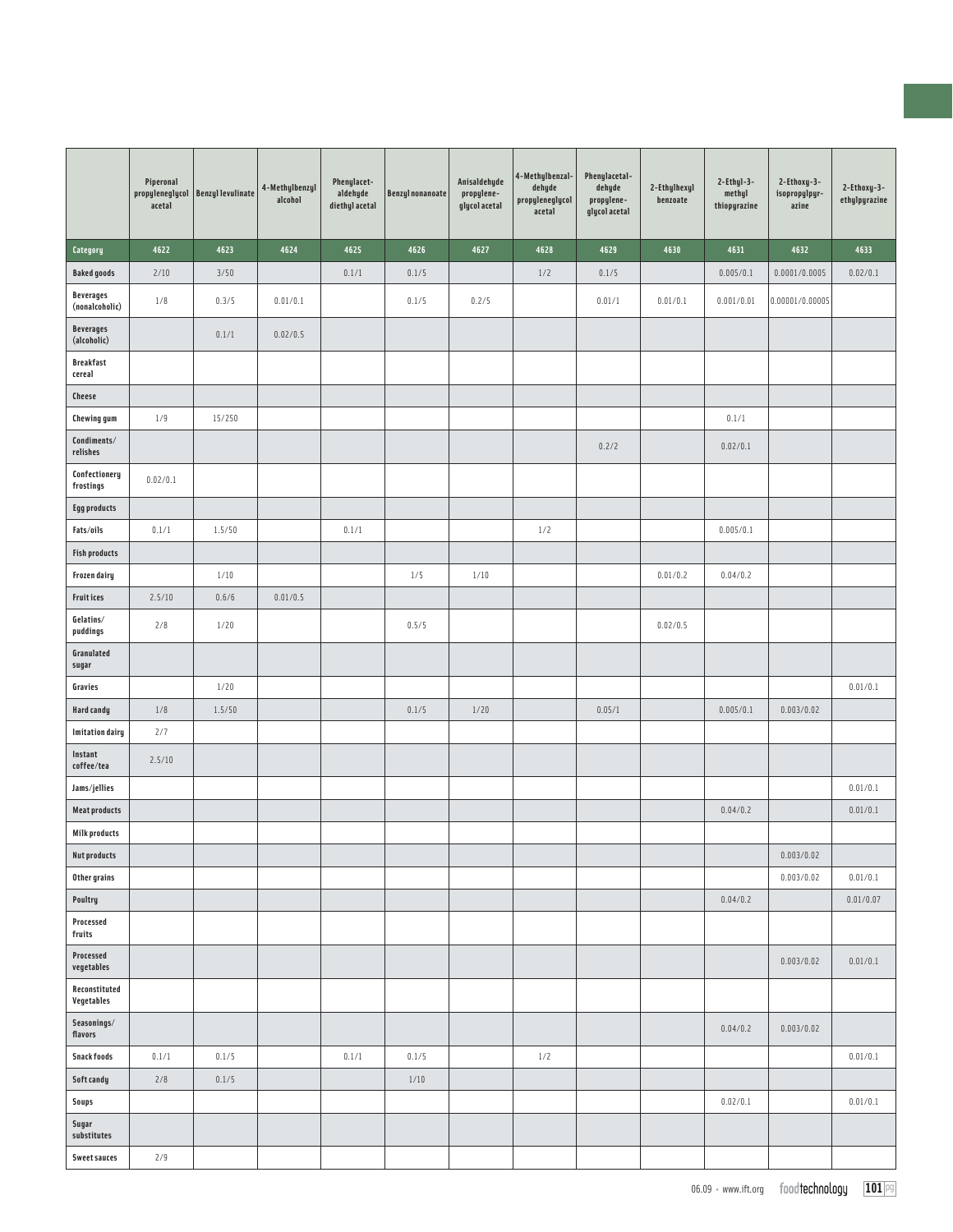TABLE 2. *CONTINUED* **Average Usual Use Levels/Average Maximum Use Levels** *Average usual use levels (ppm)/average maximum use levels (ppm) for new FEMA GRAS fl avoring substances on which the FEMA Expert Panel based its judgments that the substances are generally recognized as safe (GRAS)* 

|                                    | Butyl beta-<br>naphthyl ether | Isoamyl<br>phenethyl ether | 2-Acetyl-4-<br>isopropenyl-<br>pyridine | 4-Acetyl-2-<br>isopropenyl-<br>pyridine | 2-Acetyl-4-<br>isopropyl-<br>pyridine | 2-Methoxy-<br>pyridine | 6-Methoxyqui-<br>noline | 2-Pentylthia-<br>zole | 2-Thienylmeth-<br>anol | 2-Acetyl-5-<br>methylthio-<br>phene | 4-Methyl-3-<br>thiazoline | 3,4-Dimethyl-<br>thiophene |
|------------------------------------|-------------------------------|----------------------------|-----------------------------------------|-----------------------------------------|---------------------------------------|------------------------|-------------------------|-----------------------|------------------------|-------------------------------------|---------------------------|----------------------------|
| Category                           | 4634                          | 4635                       | 4636                                    | 4637                                    | 4638                                  | 4639                   | 4640                    | 4641                  | 4642                   | 4643                                | 4644                      | 4645                       |
| <b>Baked goods</b>                 |                               |                            |                                         |                                         |                                       |                        | 0.5/2                   | 0.01/0.3              |                        | 0.005/0.05                          | 0.02/0.2                  |                            |
| <b>Beverages</b><br>(nonalcoholic) | 1/10                          | 0.5/2.5                    |                                         |                                         |                                       |                        |                         |                       |                        | 0.001/0.01                          |                           |                            |
| <b>Beverages</b><br>(alcoholic)    | 0.01/0.5                      | 0.5/2.5                    |                                         |                                         |                                       |                        |                         |                       |                        |                                     |                           |                            |
| <b>Breakfast</b><br>cereal         |                               |                            |                                         |                                         |                                       |                        |                         |                       |                        |                                     | 0.01/0.1                  |                            |
| Cheese                             |                               |                            |                                         |                                         |                                       |                        |                         |                       |                        |                                     |                           |                            |
| <b>Chewing gum</b>                 |                               | 1/5                        | 0.1/0.5                                 | 0.1/0.5                                 | 0.1/0.5                               |                        |                         |                       |                        |                                     | 0.1/1                     |                            |
| Condiments/<br>relishes            |                               |                            |                                         |                                         |                                       |                        |                         |                       |                        |                                     |                           |                            |
| Confectionery<br>frostings         |                               |                            | 0.05/0.3                                | 0.05/0.3                                | 0.05/0.3                              |                        |                         |                       |                        |                                     |                           |                            |
| <b>Egg products</b>                |                               |                            |                                         |                                         |                                       |                        |                         |                       |                        |                                     |                           |                            |
| Fats/oils                          |                               |                            |                                         |                                         |                                       |                        | 0.5/2                   | 0.01/0.3              |                        |                                     |                           |                            |
| <b>Fish products</b>               |                               |                            |                                         |                                         |                                       |                        |                         |                       |                        |                                     |                           |                            |
| Frozen dairy                       |                               |                            |                                         |                                         |                                       |                        |                         |                       |                        |                                     |                           |                            |
| <b>Fruitices</b>                   | 2/20                          |                            |                                         |                                         |                                       |                        |                         |                       |                        |                                     |                           |                            |
| Gelatins/<br>puddings              | 2/20                          |                            |                                         |                                         |                                       | 0.2/5                  |                         |                       |                        |                                     |                           |                            |
| Granulated<br>sugar                |                               |                            |                                         |                                         |                                       |                        |                         |                       |                        |                                     |                           |                            |
| Gravies                            |                               |                            |                                         |                                         |                                       |                        |                         |                       |                        |                                     |                           |                            |
| <b>Hard candy</b>                  | 0.2/1                         | $1/5$                      | 0.05/0.3                                | 0.05/0.3                                | 0.05/0.3                              |                        |                         |                       |                        |                                     | 0.01/0.1                  |                            |
| <b>Imitation dairy</b>             |                               |                            |                                         |                                         |                                       |                        |                         |                       |                        |                                     |                           |                            |
| Instant<br>coffee/tea              |                               |                            |                                         |                                         |                                       | 0.1/2                  |                         |                       | 0.001/0.01             | 0.001/0.01                          |                           |                            |
| Jams/jellies                       |                               |                            |                                         |                                         |                                       |                        |                         |                       |                        |                                     |                           |                            |
| <b>Meat products</b>               |                               |                            |                                         |                                         |                                       |                        |                         |                       |                        |                                     | 0.02/0.2                  |                            |
| <b>Milk products</b>               |                               |                            |                                         |                                         |                                       |                        |                         |                       |                        |                                     |                           |                            |
| <b>Nut products</b>                |                               |                            |                                         |                                         |                                       |                        |                         |                       |                        |                                     |                           |                            |
| Other grains                       |                               |                            |                                         |                                         |                                       |                        |                         |                       |                        |                                     |                           |                            |
| Poultry<br>Processed               |                               |                            |                                         |                                         |                                       |                        |                         |                       |                        |                                     |                           |                            |
| fruits<br>Processed<br>vegetables  |                               |                            |                                         |                                         |                                       |                        |                         |                       |                        |                                     |                           |                            |
| Reconstituted<br>Vegetables        |                               |                            |                                         |                                         |                                       |                        |                         |                       |                        |                                     |                           |                            |
| Seasonings/<br>flavors             |                               |                            |                                         |                                         |                                       |                        |                         |                       |                        |                                     |                           |                            |
| <b>Snack foods</b>                 |                               |                            |                                         |                                         |                                       |                        | 0.5/2                   | 0.01/0.3              | 0.005/0.1              |                                     |                           | 0.005/0.01                 |
| Soft candy                         |                               |                            | 0.1/0.5                                 | 0.1/0.5                                 | 0.1/0.5                               |                        |                         |                       |                        |                                     |                           |                            |
| Soups                              |                               |                            |                                         |                                         |                                       |                        |                         |                       | 0.001/0.01             |                                     | 0.02/0.2                  | 0.01/0.05                  |
| Sugar<br>substitutes               |                               |                            |                                         |                                         |                                       |                        |                         |                       |                        |                                     |                           |                            |
| <b>Sweet sauces</b>                |                               |                            |                                         |                                         |                                       | 0.2/5                  |                         |                       |                        | 0.003/0.1                           |                           |                            |

pg **102** food technology 06.09 · www.ift.org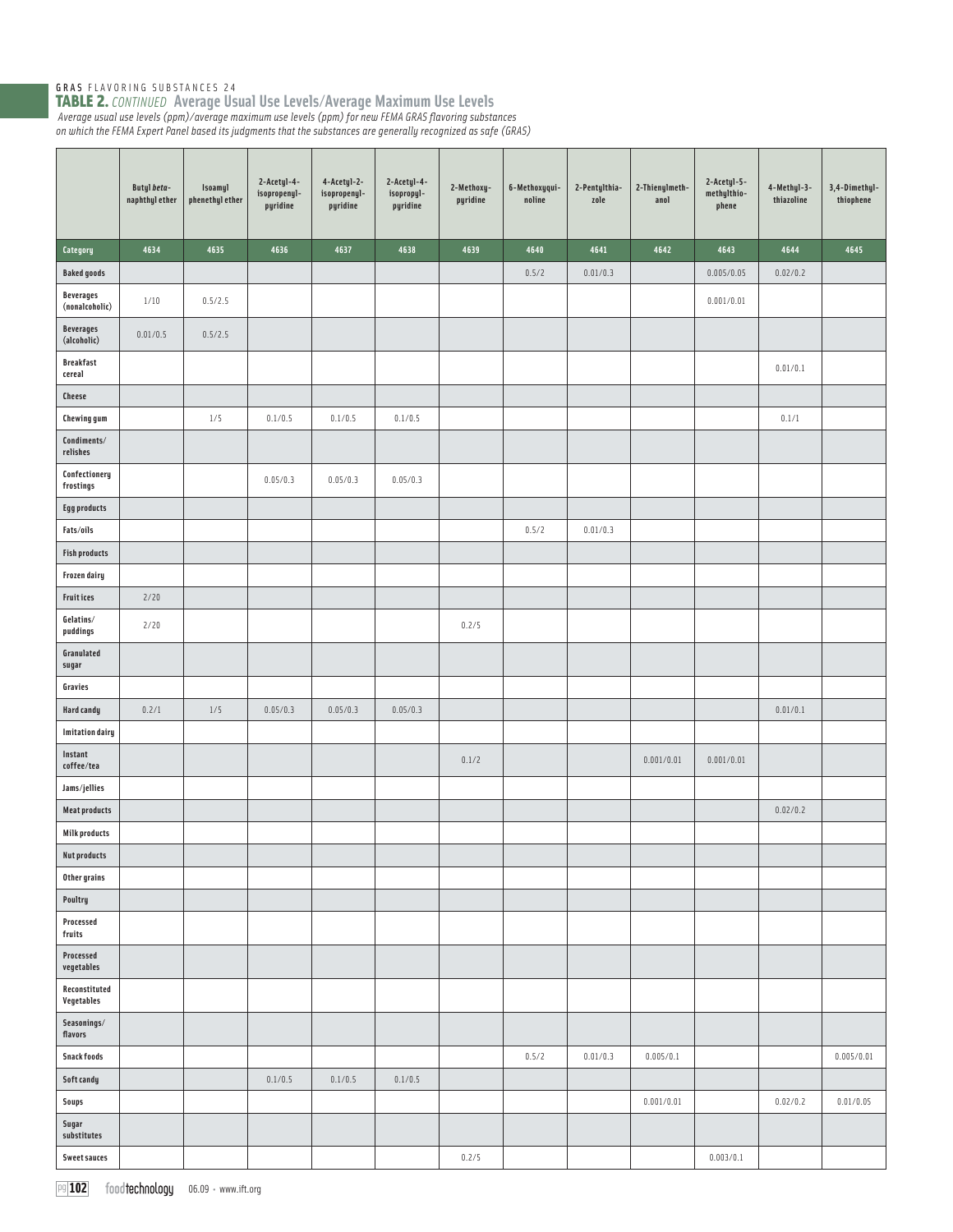|                                    | $1-(2-Thienyl)$<br>ethanethiol | 4,5-Dimethyl-2-<br>isobutylthiazole | Cyclotene<br>butyrate | 3-(Methylthio)-<br>propylamine | 4-Methyl-cis-<br>2-pentene | 1-Nonene | $1, 3, 5, 7-$<br>Undecate-<br>traene | Ethyl alpha-<br>ethyl-beta-<br>methyl-beta-<br>phenylglycidate | Methyl beta-<br>phenylglycidate | $d - 8 - p -$<br>Menthene-<br>1,2-epoxide | $L - 8 - p -$<br>Menthene-<br>1,2-epoxide | $2,3-$<br>Epoxyoctanal |
|------------------------------------|--------------------------------|-------------------------------------|-----------------------|--------------------------------|----------------------------|----------|--------------------------------------|----------------------------------------------------------------|---------------------------------|-------------------------------------------|-------------------------------------------|------------------------|
| Category                           | 4646                           | 4647                                | 4648                  | 4649                           | 4650                       | 4651     | 4652                                 | 4653                                                           | 4654                            | 4655                                      | 4656                                      | 4657                   |
| <b>Baked goods</b>                 | 0.001/0.005                    |                                     | 0.5/4                 |                                |                            |          |                                      |                                                                |                                 |                                           |                                           | 0.1/1                  |
| <b>Beverages</b><br>(nonalcoholic) | 0.0001/0.001                   | 0.001/0.001                         | 0.2/2                 |                                |                            |          | 0.001/0.02                           | 0.1/5                                                          | 0.1/1                           | 0.03/0.5                                  | 0.1/0.5                                   | 0.001/0.1              |
| <b>Beverages</b><br>(alcoholic)    |                                |                                     |                       |                                |                            |          |                                      |                                                                | 0.1/1                           |                                           | 0.2/1                                     | 0.001/0.1              |
| <b>Breakfast</b><br>cereal         |                                |                                     |                       |                                |                            |          |                                      |                                                                |                                 |                                           |                                           |                        |
| Cheese                             |                                |                                     |                       |                                |                            |          |                                      |                                                                |                                 |                                           |                                           | 0.1/1                  |
| <b>Chewing gum</b>                 |                                |                                     |                       |                                |                            |          |                                      | 5/50                                                           |                                 |                                           | 1/5                                       | 0.001/0.1              |
| Condiments/<br>relishes            |                                |                                     |                       |                                | 0.02/0.1                   | 0.02/0.1 |                                      |                                                                |                                 | 0.5/5                                     |                                           | 0.1/1                  |
| Confectionery<br>frostings         |                                |                                     |                       |                                |                            |          |                                      |                                                                |                                 |                                           |                                           |                        |
| <b>Egg products</b>                |                                |                                     |                       |                                |                            |          |                                      |                                                                |                                 |                                           |                                           | 0.1/1                  |
| Fats/oils                          |                                |                                     |                       |                                |                            |          |                                      |                                                                |                                 |                                           |                                           | 0.1/1                  |
| <b>Fish products</b>               |                                |                                     |                       | 2/5                            |                            |          |                                      |                                                                |                                 |                                           |                                           |                        |
| Frozen dairy                       |                                |                                     |                       |                                |                            |          | 0.001/0.05                           |                                                                | 0.2/5                           |                                           |                                           | 0.01/0.5               |
| <b>Fruit ices</b>                  |                                |                                     |                       |                                |                            |          |                                      |                                                                |                                 |                                           |                                           |                        |
| Gelatins/<br>puddings              |                                |                                     |                       |                                |                            |          | 0.003/0.05                           | 0.3/5                                                          |                                 |                                           | 0.2/1                                     |                        |
| Granulated<br>sugar                |                                |                                     |                       |                                |                            |          |                                      |                                                                |                                 |                                           |                                           |                        |
| Gravies                            |                                |                                     |                       |                                |                            |          |                                      |                                                                |                                 |                                           |                                           |                        |
| <b>Hard candy</b>                  | 0.001/0.005                    | 0.005/0.05                          |                       |                                |                            |          | 0.003/0.05                           | 1/20                                                           | 2/20                            |                                           | 0.5/2.5                                   |                        |
| <b>Imitation dairy</b>             |                                |                                     |                       |                                |                            |          |                                      |                                                                |                                 |                                           |                                           |                        |
| Instant<br>coffee/tea              |                                |                                     |                       |                                |                            |          |                                      |                                                                |                                 |                                           |                                           | 0.1/1                  |
| Jams/jellies                       |                                |                                     |                       |                                |                            |          |                                      |                                                                |                                 |                                           |                                           |                        |
| <b>Meat products</b>               |                                |                                     | 1/8                   |                                |                            |          |                                      |                                                                |                                 |                                           |                                           | 0.1/1                  |
| <b>Milk products</b>               |                                |                                     |                       |                                |                            |          |                                      |                                                                | 0.5/5                           | 0.05/0.5                                  |                                           | 0.1/1                  |
| <b>Nut products</b>                |                                |                                     |                       |                                |                            |          |                                      |                                                                |                                 |                                           |                                           |                        |
| Other grains                       |                                |                                     |                       |                                |                            |          |                                      |                                                                |                                 |                                           |                                           |                        |
| Poultry                            |                                |                                     | 1/8                   |                                |                            |          |                                      |                                                                |                                 |                                           |                                           |                        |
| Processed<br>fruits                |                                |                                     |                       |                                |                            |          |                                      |                                                                |                                 |                                           |                                           |                        |
| Processed<br>vegetables            |                                |                                     |                       |                                |                            |          |                                      |                                                                |                                 |                                           |                                           |                        |
| Reconstituted<br>vegetables        |                                |                                     |                       |                                |                            |          |                                      |                                                                |                                 |                                           |                                           |                        |
| Seasonings/<br>flavors             | 0.001/0.005                    | 0.002/0.01                          | 2/15                  |                                | 0.02/0.1                   | 0.02/0.1 |                                      |                                                                |                                 |                                           |                                           | 1/10                   |
| <b>Snack foods</b>                 | 0.001/0.005                    |                                     |                       | 0.1/3                          | 0.02/0.1                   | 0.02/0.1 |                                      |                                                                |                                 |                                           |                                           | 0.1/1                  |
| <b>Soft candy</b>                  |                                |                                     |                       |                                |                            |          |                                      |                                                                |                                 |                                           |                                           |                        |
| <b>Soups</b>                       |                                |                                     | 1/8                   | 1/5                            |                            |          |                                      |                                                                |                                 |                                           |                                           | 0.1/1                  |
| Sugar<br>substitutes               |                                |                                     |                       |                                |                            |          |                                      |                                                                |                                 |                                           |                                           |                        |
| <b>Sweet sauces</b>                |                                |                                     |                       |                                |                            |          |                                      |                                                                |                                 |                                           |                                           | 0.1/1                  |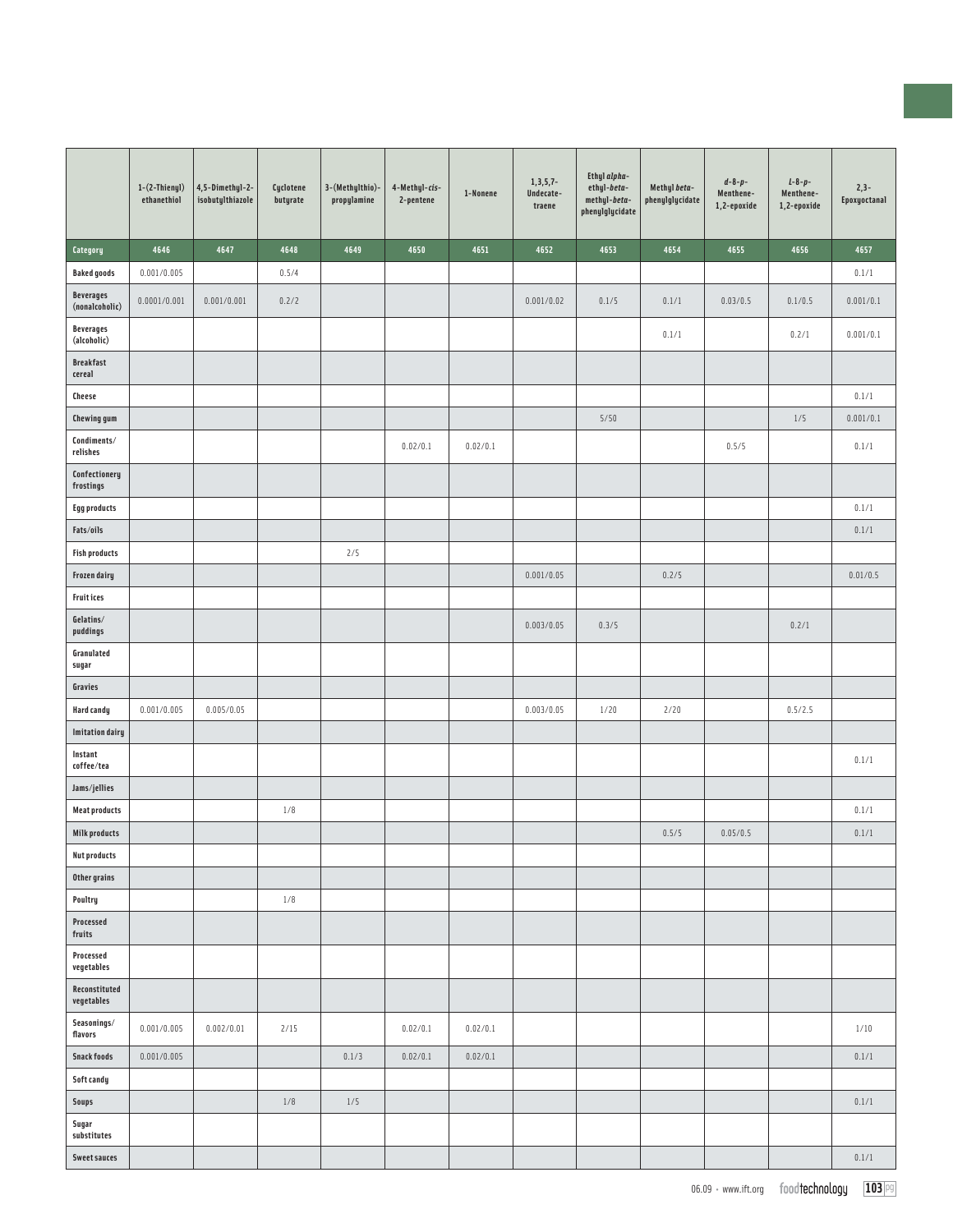|                                    | $2,3-$<br>Epoxy-<br>heptanal | $2,3-$<br>Epoxydecanal | Hydroxy(4-<br>hydroxy-3-<br>methoxyphenyl)<br>acetic acid | 4-Hydroxy-4-<br>(3-hydroxy-1-<br>butenyl)-3,5,5-<br>trimethyl-2-<br>cyclohexen-<br>$1$ -one | $(+/-) - 2,6,10,10-$<br>Tetramethyl-1-<br>oxaspiro[4.5]<br>deca-2,6-dien-<br>8-one | $4-(2-Butenyl-$<br>idene)-3,5,5-<br>trimethyl-2-<br>cyclohexen-<br>$1$ -one | Digeranyl<br>ether | 1-(4-Hydroxy-3-<br>methoxyphenyl)<br>decan-3-one | alpha-<br><b>Bisabolol</b> |
|------------------------------------|------------------------------|------------------------|-----------------------------------------------------------|---------------------------------------------------------------------------------------------|------------------------------------------------------------------------------------|-----------------------------------------------------------------------------|--------------------|--------------------------------------------------|----------------------------|
| Category                           | 4658                         | 4659                   | 4660                                                      | 4661                                                                                        | 4662                                                                               | 4663                                                                        | 4664               | 4665                                             | 4666                       |
| <b>Baked goods</b>                 | 0.1/1                        | 0.1/1                  | 10/20                                                     |                                                                                             |                                                                                    |                                                                             |                    |                                                  | 4/20                       |
| <b>Beverages</b><br>(nonalcoholic) | 0.001/0.1                    | 0.001/0.1              | 5/10                                                      | 1/10                                                                                        | 2/20                                                                               | 1/5                                                                         | 15/30              | 10/50                                            | 10/30                      |
| <b>Beverages</b><br>(alcoholic)    |                              | 0.001/0.1              | 10/20                                                     |                                                                                             |                                                                                    |                                                                             | 30/60              | 20/100                                           | 10/30                      |
| <b>Breakfast</b><br>cereal         |                              |                        | 10/20                                                     |                                                                                             |                                                                                    |                                                                             |                    |                                                  | 10/30                      |
| Cheese                             | 0.1/1                        | 0.1/1                  |                                                           |                                                                                             |                                                                                    |                                                                             |                    |                                                  |                            |
| Chewing gum                        |                              |                        | 5/10                                                      |                                                                                             |                                                                                    |                                                                             |                    | 300/800                                          | 50/500                     |
| Condiments/<br>relishes            | 0.1/1                        | 0.1/1                  |                                                           |                                                                                             |                                                                                    |                                                                             |                    |                                                  |                            |
| Confectionery<br>frostings         |                              |                        | 10/20                                                     |                                                                                             |                                                                                    |                                                                             | 70/100             |                                                  | 20/100                     |
| <b>Egg products</b>                |                              | 0.1/1                  |                                                           |                                                                                             |                                                                                    |                                                                             |                    |                                                  |                            |
| Fats/oils                          | 0.1/1                        |                        |                                                           |                                                                                             |                                                                                    |                                                                             |                    | 80/250                                           | 10/50                      |
| <b>Fish products</b>               | 0.1/1                        | 0.1/1                  |                                                           |                                                                                             |                                                                                    |                                                                             |                    |                                                  |                            |
| Frozen dairy                       |                              |                        | 10/100                                                    |                                                                                             |                                                                                    |                                                                             |                    | 50/150                                           | 8/50                       |
| <b>Fruitices</b>                   |                              |                        | 10/20                                                     |                                                                                             |                                                                                    |                                                                             | 50/100             |                                                  | 8/50                       |
| Gelatins/<br>puddings              |                              |                        | 20/50                                                     |                                                                                             |                                                                                    |                                                                             | 50/100             | 50/150                                           | 8/50                       |
| Granulated<br>sugar                |                              |                        |                                                           |                                                                                             |                                                                                    |                                                                             |                    |                                                  |                            |
| Gravies                            |                              |                        |                                                           |                                                                                             |                                                                                    |                                                                             |                    |                                                  |                            |
| Hard candy                         |                              |                        | 5/10                                                      |                                                                                             |                                                                                    |                                                                             | 70/100             | 50/150                                           | 20/100                     |
| <b>Imitation dairy</b>             |                              |                        | 10/20                                                     |                                                                                             |                                                                                    |                                                                             |                    |                                                  | 10/30                      |
| Instant<br>coffee/tea              | 0.1/1                        | 0.1/1                  |                                                           | 1/10                                                                                        | 2/20                                                                               | 1/5                                                                         |                    |                                                  | 10/50                      |
| Jams/jellies                       |                              |                        |                                                           |                                                                                             |                                                                                    |                                                                             |                    |                                                  |                            |
| <b>Meat products</b>               | 0.1/1                        | 0.1/1                  |                                                           |                                                                                             |                                                                                    |                                                                             |                    |                                                  |                            |
| <b>Milk products</b>               | 0.1/1                        | 0.1/1                  | 10/50                                                     |                                                                                             |                                                                                    |                                                                             |                    | 50/150                                           | 10/30                      |
| <b>Nut products</b>                |                              |                        |                                                           |                                                                                             |                                                                                    |                                                                             |                    |                                                  |                            |
| Other grains                       |                              |                        |                                                           |                                                                                             |                                                                                    |                                                                             |                    |                                                  |                            |
| Poultry                            |                              |                        |                                                           |                                                                                             |                                                                                    |                                                                             |                    |                                                  |                            |
| Processed<br>fruits                |                              |                        |                                                           |                                                                                             |                                                                                    |                                                                             |                    |                                                  | 10/30                      |
| Processed<br>vegetables            |                              |                        |                                                           |                                                                                             |                                                                                    |                                                                             |                    |                                                  |                            |
| Reconstituted<br>vegetables        |                              |                        |                                                           |                                                                                             |                                                                                    |                                                                             |                    |                                                  |                            |
| Seasonings/<br>flavors             | 1/10                         |                        |                                                           |                                                                                             |                                                                                    |                                                                             |                    | 100/250                                          | 20/100                     |
| <b>Snack foods</b>                 | 0.1/1                        |                        |                                                           |                                                                                             |                                                                                    |                                                                             |                    | 20/50                                            |                            |
| Soft candy                         |                              |                        |                                                           |                                                                                             |                                                                                    |                                                                             | 50/100             | 80/200                                           | 20/100                     |
| <b>Soups</b>                       | 0.1/1                        | 0.1/1                  |                                                           |                                                                                             |                                                                                    |                                                                             |                    | 20/100                                           | 8/50                       |
| Sugar<br>substitutes               |                              |                        |                                                           |                                                                                             |                                                                                    |                                                                             |                    |                                                  |                            |
| <b>Sweet sauces</b>                | 0.1/1                        | 0.1/1                  | 10/20                                                     |                                                                                             |                                                                                    |                                                                             |                    |                                                  |                            |